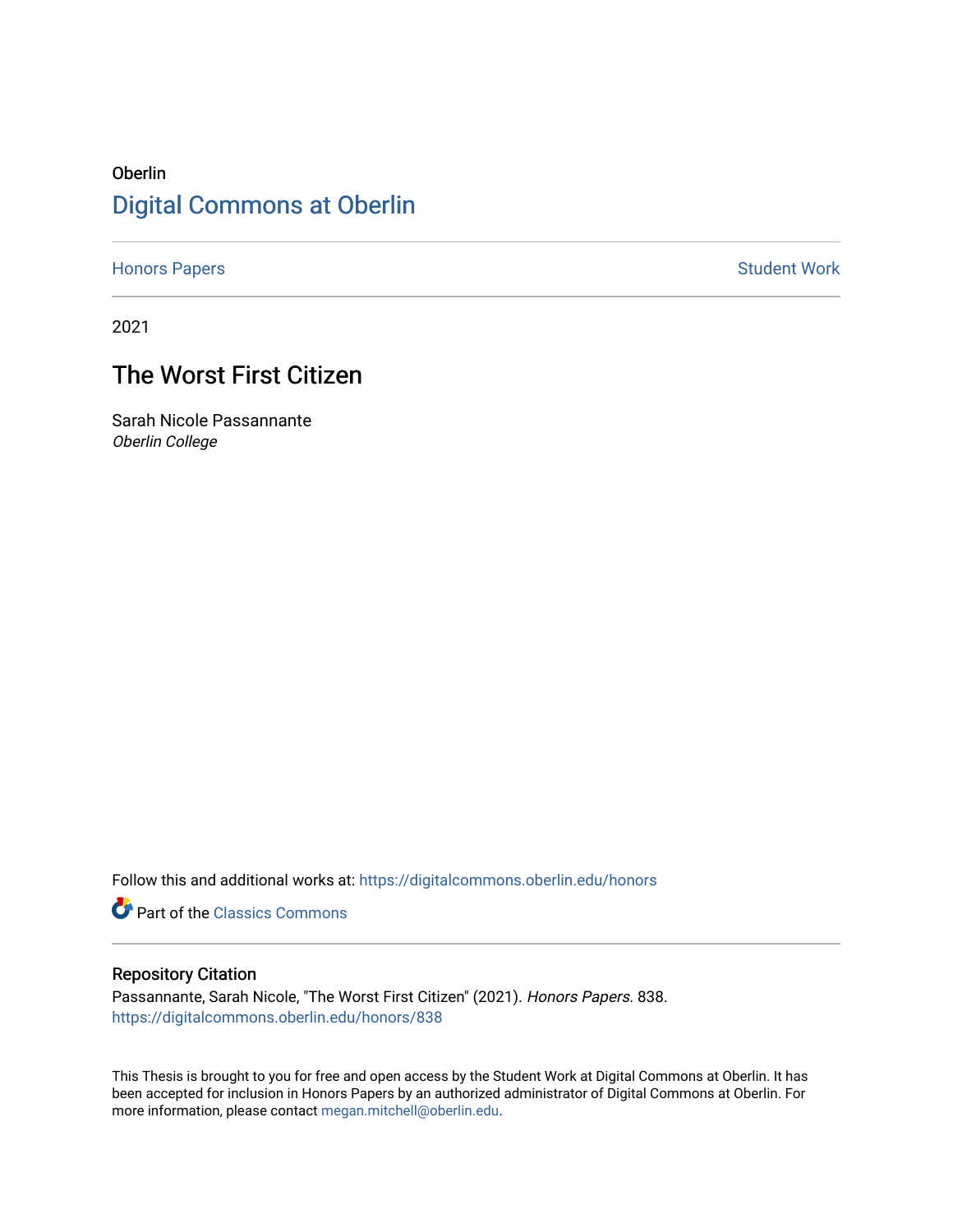# The Worst First Citizen

# Sarah Passannante

Nero was the fifth emperor of Rome and the last member of the Julio-Claudian dynasty.<sup>1</sup> Taking the throne at the age of sixteen, he ruled for just under fourteen years.<sup>2</sup> In his performance as emperor, he was then and remains today a controversial figure. As emperor, he sponsored many public games and began many public works.<sup>3</sup> At these games he compelled some nobles to perform, gaining the ire of the upper classes.<sup>4</sup> Extant sources--Suetonius, Tacitus, and Cassius Dio, for example--are overwhelmingly negative, accusing him of every flaw a Roman could have, from greed to lust to cruelty. However, these negative sources are all written by wealthy upper class citizens for an audience of other wealthy upper class citizens. There is evidence that his populist style of rule endeared him to the common people. In his life, Nero was warmly welcomed by his people on his return from Naples in 67 C.E., and Pliny, in his panegyric of Trajan, claimed that the people had enjoyed Nero's performances.<sup>5</sup> This was seen even after his death, where on three different occasions, individuals pretended to be Nero, pretending to have survived his apparent death.<sup>6</sup> Using this facade, they were able to gain many supporters.<sup>7</sup> While he may have been liked by the common people, they were not a demographic that left behind much written testimony. As such, only the writings of the hostile upper class survive. When these authors wrote, they strove to portray Nero in a negative light. As a result, he survives in the written memory only as a tyrant. One author who wrote about him as a tyrannous figure was

<sup>&</sup>lt;sup>1</sup> Champlin, Edward. Nero. Harvard University Press. 2003. Print. Pg. 36.

<sup>2</sup> Ibid. Pg. 36.

<sup>3</sup> Ibid. Pg. 68-73.

<sup>4</sup> Hurley, Donna W. (trans). Suetonius: The Caesars. Hackett Publishing Company, Inc. 2011. Print. Pg. 235-236.

<sup>5</sup> Champlin, Edward. 2003. Pg. 67-68.

<sup>6</sup> Ibid. Pg. 12-15.

<sup>7</sup> Ibid. Pg. 12-25.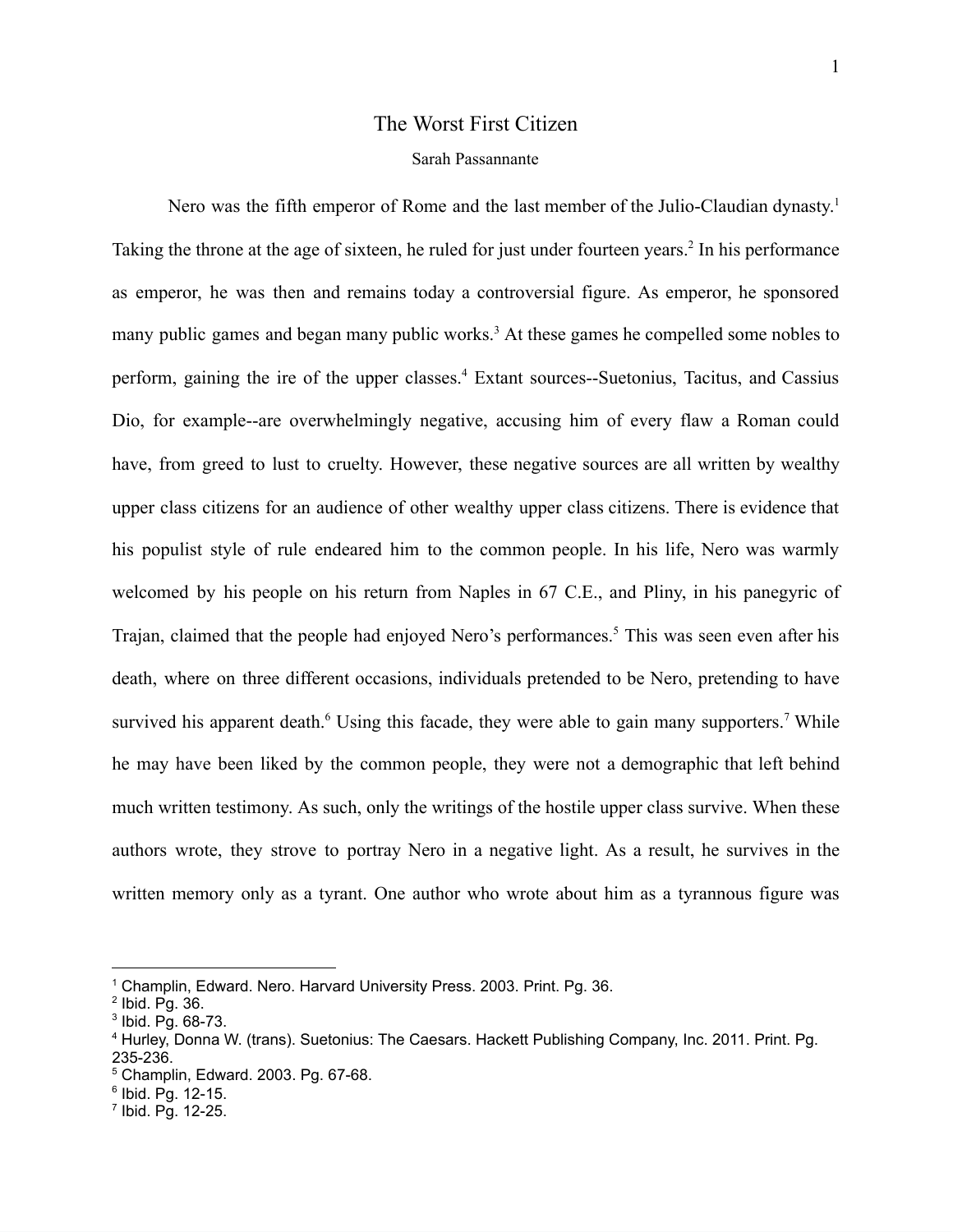Suetonius. Suetonius portrayed Nero as a tyrannical figure and, in doing so, created a stock figure that he could and did use throughout his biographies to disparage other emperors.

The *princeps* held a place in Roman society between that of a citizen and that of a king.<sup>8</sup> In Rome, the notion of "monarchy" was despised; the emperor, while an autocrat, had to be sure to portray himself otherwise.<sup>9</sup> Cassius Dio described Octavian as desiring the title of "Romulus" but taking "Augustus" instead, out of fear of upsetting the people.<sup>10</sup> The Romans could not stand to be ruled by a human king, but could bear a more-than-human autocratic magistrate. Throughout the Julio-Claudian dynasty, of which Nero was a member, there was still no official description or position for the *princeps*. <sup>11</sup> It was not until the reign of Vespasian--a period which Suetonius was writing after--that the position of *princeps* was made official, and that the title of *Imperator* was taken formally.<sup>12</sup> Throughout this thesis, I will be using *princeps* and emperor interchangeably.

While there was no job description for the position of "emperor," certain qualities were still expected of them. He sat at the top of the social hierarchy, and was the figurehead of public honor.<sup>13</sup> The *princeps* was Rome's premier citizen--as such, they needed to perform all aspects of citizenship as well as possible.<sup>14</sup> To be a full citizen of Rome was to be a *vir,* a citizen man; to be a good citizen was to successfully perform masculinity.<sup>15</sup> Therefore, to be the emperor was to embody the epitome of male virtue. In *The Twelve Caesars*, Suetonius told the lives of the emperors from birth to death. When portraying certain emperors, Suetonius divided their sections

<sup>14</sup> Ibid. Pg. 89-90.

<sup>8</sup> Wallace-Hadrill, A. (1982) 'Civilis princeps: Between Citizen and King', JRS 72:32–48 Pg. 23, 43-47.

<sup>9</sup> Shelton, Jo-Ann. *As the Romans Did*. Oxford University Press. 1998. Print. Pg. 227-229.

<sup>10</sup> Ibid. Pg. 227.

<sup>&</sup>lt;sup>11</sup> Boatwright, Mary. Gargola, Daniel. Lenski, Noel. Talbert, Richard. A Brief History of the Romans. Oxford University Press. 2014. Pg. 193.

<sup>12</sup> Ibid. Pg. 213-214.

<sup>&</sup>lt;sup>13</sup> Edwards, CH. "Unspeakable professions: public performance and prostitution in ancient Rome." In H, J P, S, M B, editors, *Roman Sexualities*. Princeton University Press. 1997. Pg. 89-90.

<sup>&</sup>lt;sup>15</sup> Clarke, John. 1998. Looking at Lovemaking. University of California Press. Print. Pg. 279.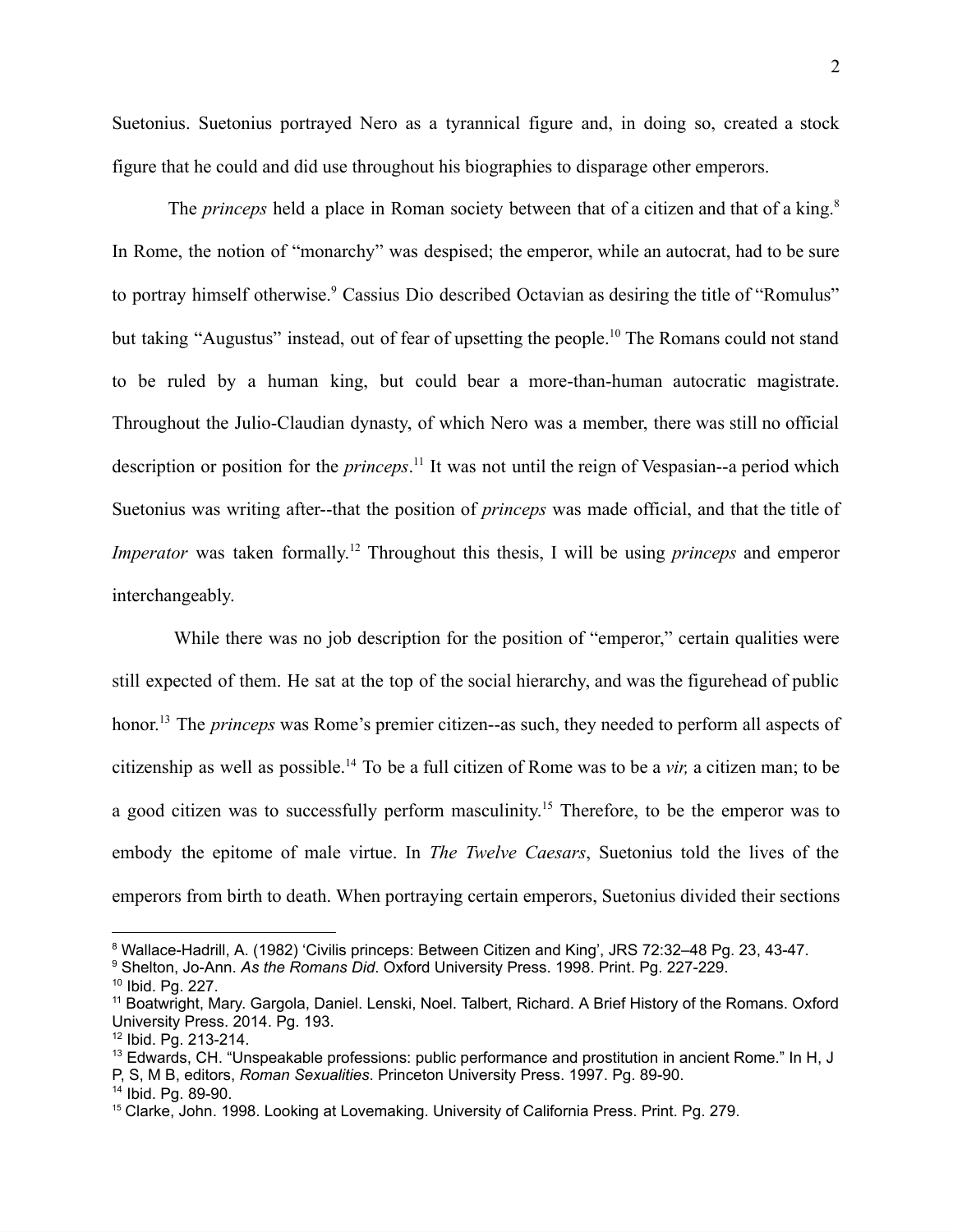by good and evil deeds. Nero's Life was divided into reccountings of his deeds that Suetonius described as, by section, "irreproachable," "worthy of some praise," and finally, "disgusting acts and criminal deeds."<sup>16</sup> He laid out the "disgusting" section in a way that allowed him to create a negative "type" of an emperor.

To convey whether an emperor was admirable and worthy of replication, or evil and worthy of scorn, Suetonius developed a number of tropes. A trope is a type of literary or rhetorical device; it is a convention where the writer uses a motif they can expect the audience to recognize.<sup>17</sup> Not only can tropes help a reader follow a plot, they can also help readers know who they're meant to sympathize with and who they're meant to dislike. The notion of a trope would have been familiar to Suetonius and his audience; the first book on literary tropes was published long before his time, by Aristotle, in the form of the *Poetics*, a work in which he examined defining traits of various dramatic genera and the tools used within them. More contemporary with Suetonius was Quintilian's *Institutes of Oratory*, where he examines devices he defines as tropes, figures of speech, and figures of thought.<sup>18</sup> Quintilian viewed an understanding of these *schema* as essential, especially for a skilled orator.<sup>19</sup> As someone who worked as an orator before turning to writing,<sup>20</sup> Suetonius would have at the very least been familiar with these ideas in the context of rhetoric, if he was not already familiar with their more literary relatives.

Suetonius wrote biography; he wrote narratives and thus used devices to tell those stories. Biography is the account of a person's life, from cradle to grave, often including references to their ancestors. In ancient Rome, biographers examined people's lives and if they should be

<sup>&</sup>lt;sup>16</sup> Hurley, Donna W. 2011. Pg. xxii.

<sup>17</sup> "trope, n." OED Online, Oxford University Press, March 2021, www.oed.com/view/Entry/206679.

<sup>&</sup>lt;sup>18</sup> Butler, H.E. Loeb Classical Library. 1920-1922. Accessed penelope.uchicago.edu. Book VVI, Ch. 6, Book IX, Ch. 1-3.

<sup>19</sup> Ibid. Book VVI, Ch. 6, Book IX, Ch. 1-3.

<sup>&</sup>lt;sup>20</sup> Hurley, Donna W. 2011. Pg x.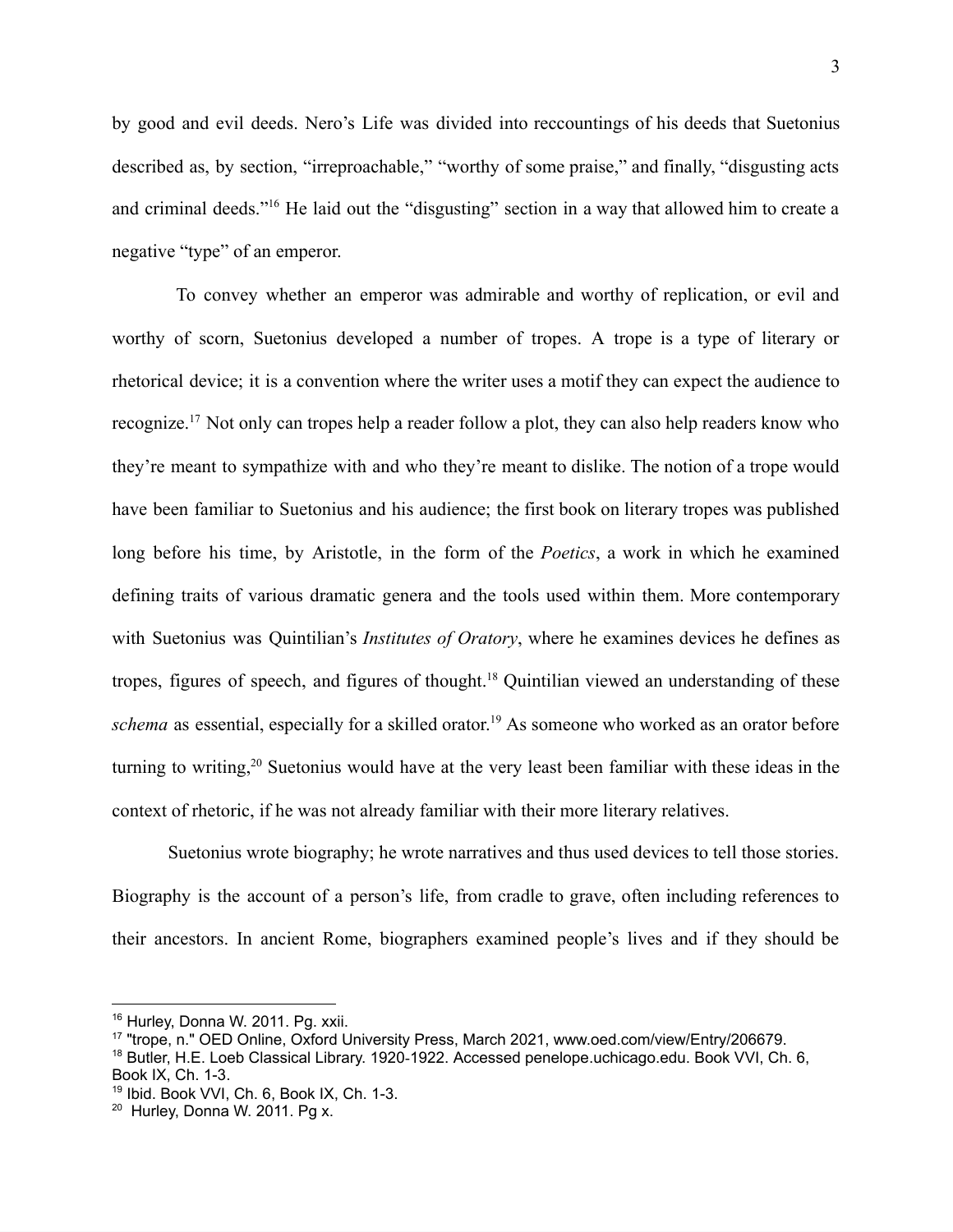imitated.<sup>21</sup> When producing collections of biographies, writers would often place depictions of people who lived good lives against people who lived bad lives, as "Juxtaposed examples ask the question 'What is a good (and by implication bad) poet (or general or philosopher)?'"<sup>22</sup> Biographers used the characters of their subjects as tools to teach the reader how to improve their own character.<sup>23</sup> In addition, the private and public selves were not separate; one's character was simply one's character, good or bad.

Suetonius was no exception to these genre norms in his set of biographies *The Twelve Caesars*, in which he covers the lives of the first twelve emperors of Rome, from Julius Caesar to Domitian. In this work, Suetonius contrasts "good" emperors and "bad" emperors, providing context for what it meant to be a good--or a bad--emperor. In addition, while writing the *Lives of the Caesars*, Suetonius wrote with an agenda. He had his own opinions on the figures he wrote on, and he was impacted by the political pressures of his time. To make his points, he used various rhetorical devices, tropes among them. He developed his own tropes when necessary to advance his agenda and to make people understand who to root for. He created tropes by having repeated ways of describing a person or scenario that had intent behind it beyond just stating facts, but to evoke certain emotions.

One trope that he cultivated was that of the effeminate tyrant. This trope was narrowly distinct from the archetype of the eastern luxurious tyrant in that it was designed to uniquely be used against Roman individuals. The behaviors used in crafting it were complete inversions of Roman norms; the reason the actions were so heinous was because the target (Nero initially) was an elite Roman. He crafted this trope through his tale of Nero, who he raised up as the epitome of

<sup>21</sup> Ibid. Pg. xiii.

<sup>22</sup> Hurley, Donna W. 2011. Print. xiii.

<sup>&</sup>lt;sup>23</sup> Gill, Christopher. "The Question of Character-Development: Plutarch and Tacitus." The Classical Quarterly, vol. 33, no. 2, 1983, pg. 472.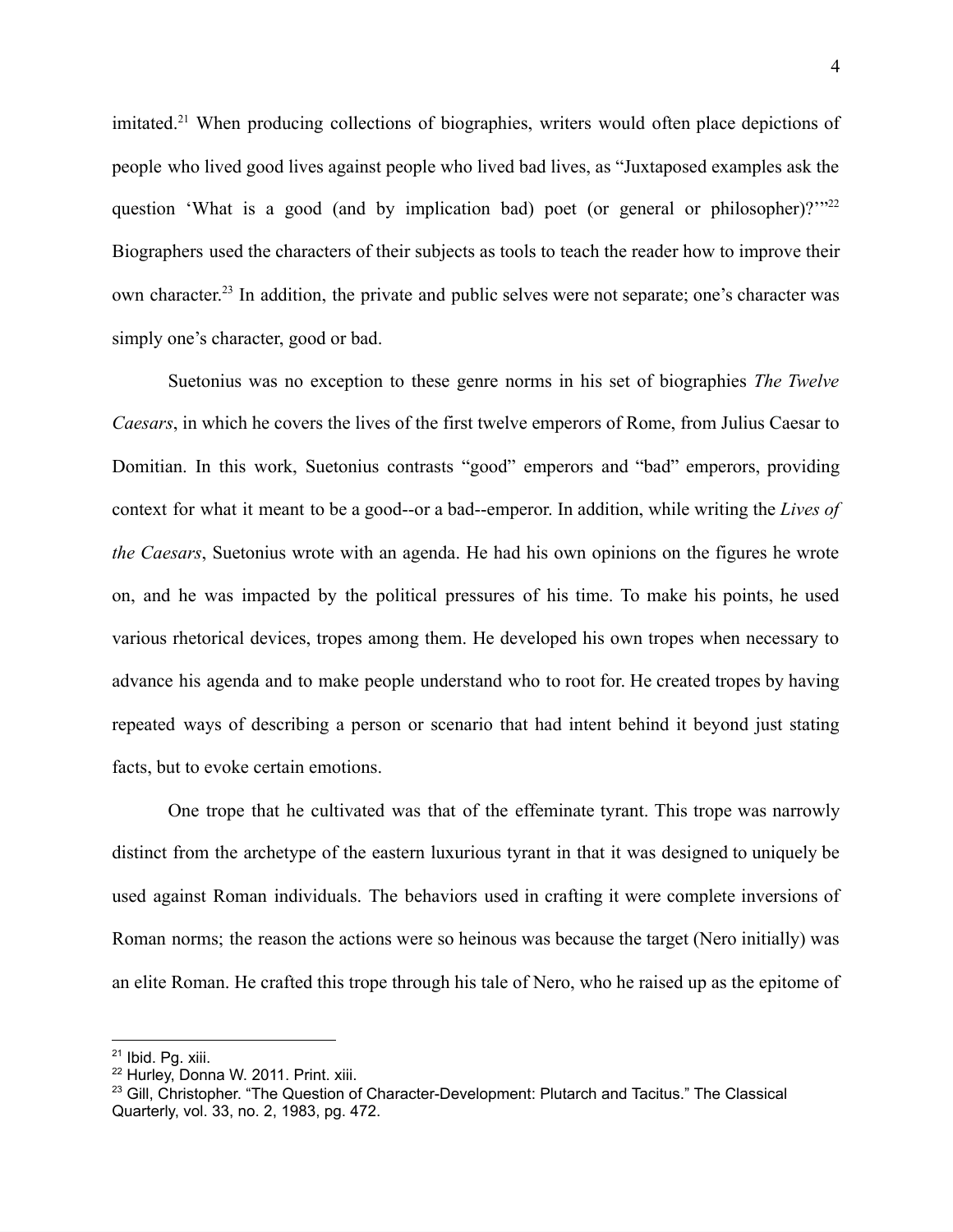a tyrant and bad ruler. In *Nero* 29, Suetonius uses this scene to epitomize what a bad emperor looked like, with the intention of providing a framework on how poor emperors' behaved, thus functioning as a rhetorical tool for smearing emperors as tyrants, shaping the way future emperors were written about in the rest of *The Twelve Caesars*, as seen in his Lives of Galba, Otho, Vitellius, and Domitian. This scene specifically is crucial as in it, Nero disregards almost every Roman norm. It creates a bite-sized emblem of all the ways in which Nero was unfit to rule. In addition, it is not subtle--all of his failings are out front and on the nose, making it impossible for the reader to miss. Suetonius used this scene to craft his literary archetype of a tyrant as being a man who fails to perform his gender correctly. In Rome, a man was expected to have complete control over himself and over non-men.<sup>24</sup> The next step, then, is that the emperor must control himself fully, just as he exercises dominion over his empire. Each aspect displayed in *Nero 29*--passive sexual behavior, public intimacy, lack of self-control, etc.--work together as separate tropes to develop this image of a tyrant. By portraying Nero as effeminate and pathic, Suetonius is portraying him as unable to control himself, much less an empire. In doing this, Suetonius uses a series of motifs to create a trope he can use to signal an individual as a tyrant without necessarily saying so directly. This feminine, lustful figure is used by Suetonius to characterize Galba, Otho, Vitelius, and Domitian as tyrants.

In the past, many have grappled with the historicity of some of the more outlandish claims Suetonius makes, trying to determine whether or not they are true accounts.<sup>25</sup> The accuracy of his bibliographies is not the concern of this paper. Rather, the focus will be on determining to what ends he included these scenes. I am interested in his intention behind how

<sup>&</sup>lt;sup>24</sup> Williams, Craig. Roman Homosexuality. Oxford University press, 1999. Pg. 155.

<sup>25</sup> Hurley, Donna W. 2011. Print. Pg xxvii.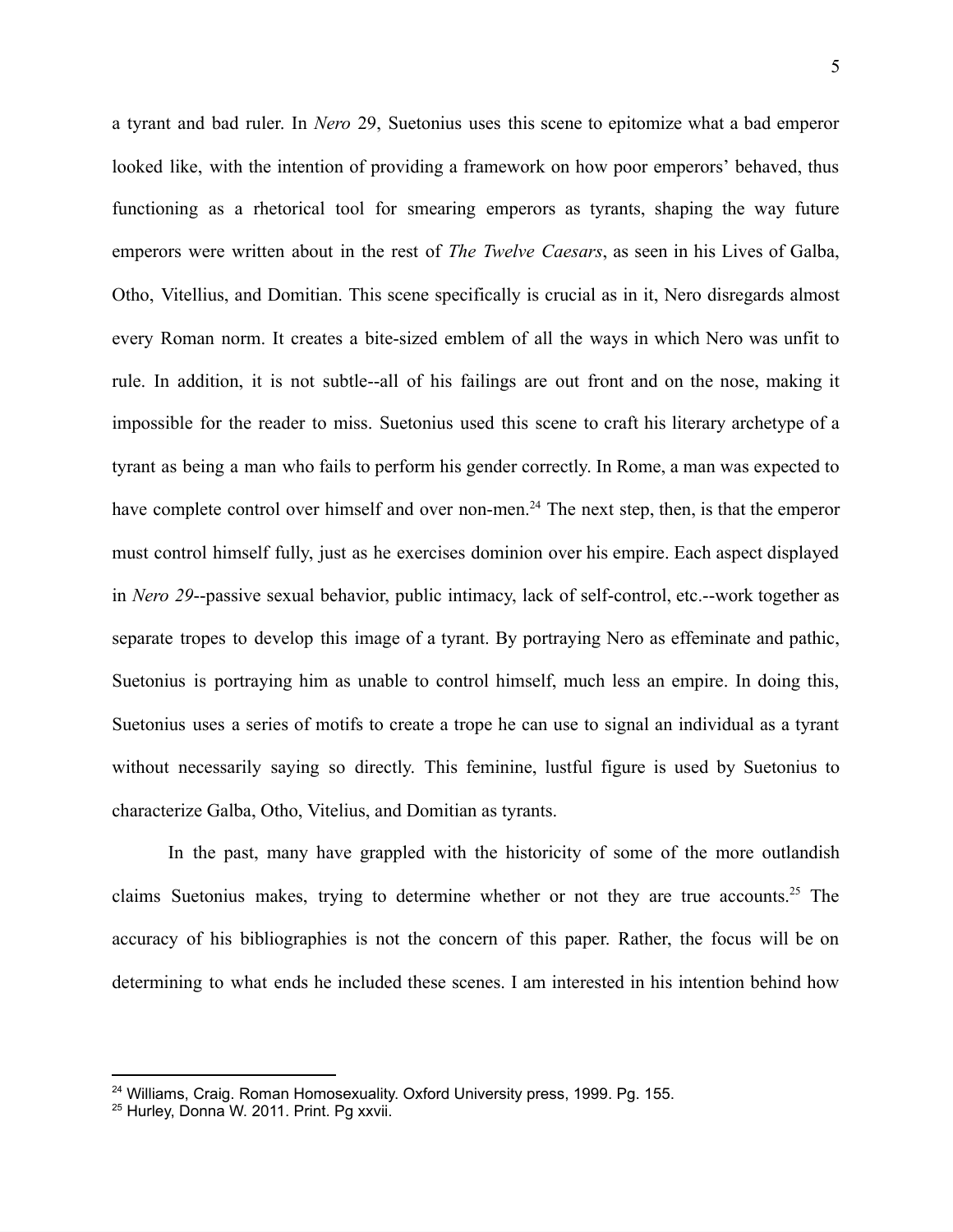he portrayed the emperors and what insight this gives to what sort of expectations Romans had

towards their emperors.

Suam quidem pudicitiam usque adeo prostituit, ut contaminatis paene omnibus membris novissime quasi genus lusus excogitaret, quo ferae pelle contectus emitteretur e cavea virorumque ac feminarum ad stipitem deligatorum inguina invaderet et, cum affatim desaevisset, conficeretur a Doryphoro liberto; cui etiam, sicut ipsi Sporus, ita ipse denupsit, voces quoque et heiulatus vim patientium virginum imitatus. Ex nonnullis comperi persuasissimum habuisse eum neminem hominem pudicum aut ulla corporis parte purum esse, verum plerosque dissimulare vitium et callide optegere; ideoque professis apud se obscaenitatem cetera quoque concessisse delicta.

He so prostituted his own chastity that after defiling almost every part of his body, he at last devised a kind of game, in which, covered with the skin of some wild animal, he was let loose from a cage and attacked the private parts of men and women, who were bound to stakes, and when he had sated his mad lust, was dispatched by his freedman Doryphorus; for he was even married to this man in the same way that he himself had married Sporus, going so far as to imitate the cries and lamentations of a maiden being deflowered. I have heard from some men that it was his unshaken conviction that no man was chaste or pure in any part of his body, but that most of them concealed their vices and cleverly drew a veil over them; and that therefore he pardoned all other faults in those who confessed to him their lewdness.<sup>26</sup>

I will argue that this scene was written to emphasize Nero's worst, least emperor-appropriate qualities. I will begin with a close reading of the scene in which I will through lenses of gender and class examine the various "problematic" aspects of this scene and discuss what, exactly, made them problematic to a Roman audience, drawing on contemporary sources of various genres. I will proceed in the same order which the vices are displayed: inappropriate careers, performing oral sex, being anally penetrated, and male-male marriage. After establishing how these actions violate norms and why they were particularly heinous for

<sup>&</sup>lt;sup>26</sup> Rolfe, J.C. Trans. Lives of the Caesars, The Life of Nero. Loeb Classical Library. 1907. Accessed penelope.uchicago.edu 29.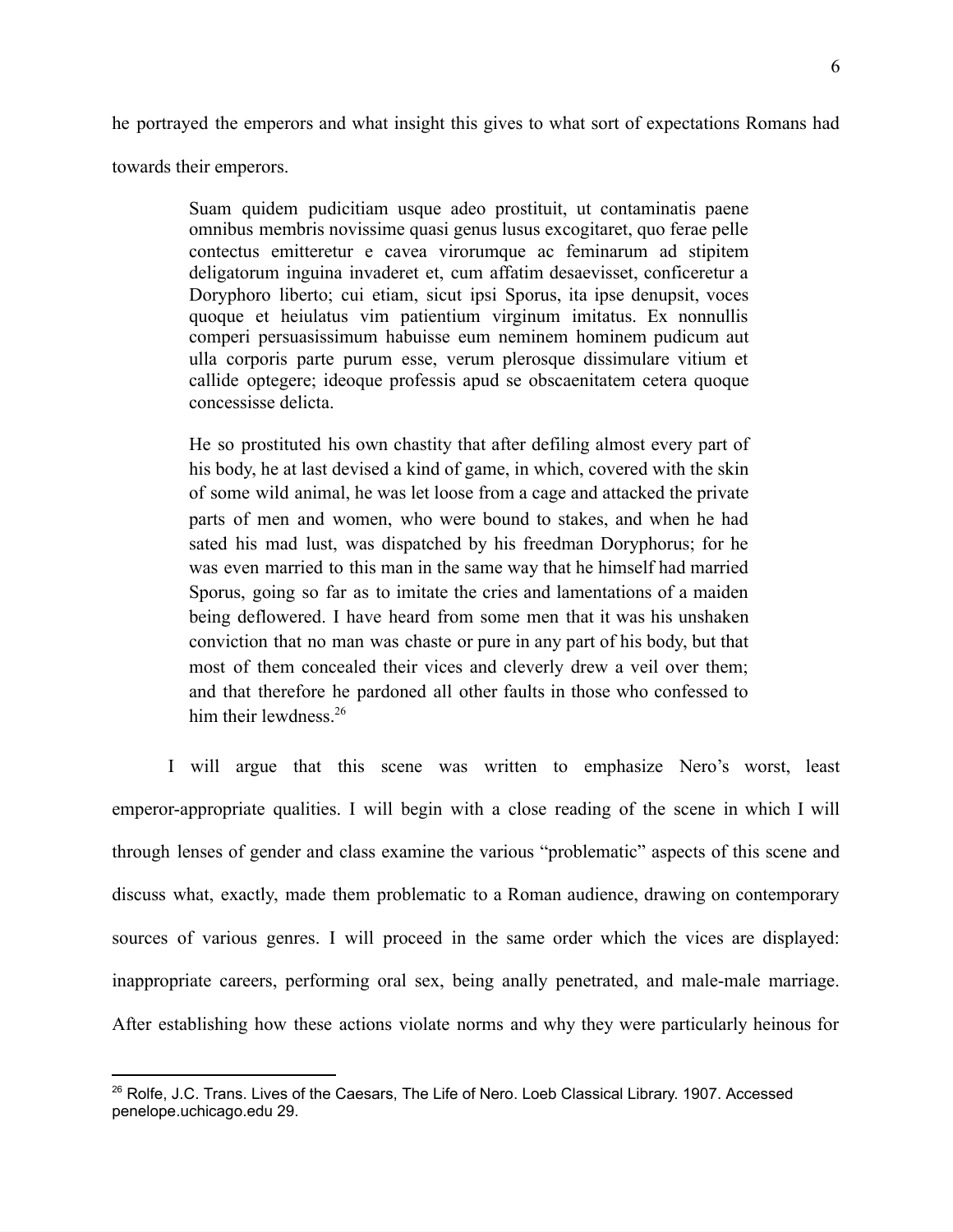the emperor to pursue, I will argue that Suetonius used this scene to craft a caricature of a tyrant that he used as a rhetorical device in character assassination against other emperors. I will identify and examine instances of this motif being used in his biographies of Galba, Otho, Vitellius, and Domitian.

# **Performance, Prostitution, and Passivity:**

There has been much debate over what exactly is happening in this passage; I will follow the line of thought laid out by Champlin and Powers--that is, that the first half depicts a sexual pantomime of *damnatio ad bestias*, a type of execution where the victim is thrown to wild beasts.27, <sup>28</sup> He dresses himself in furs and then "attacks'' (*inuaderet*) the genitals of men and women. *Inuaderet* is not the word found in the text; it is simply what has become customary as *euaderet,* the word found in manuscript M, the oldest known copy of *The Caesars*, does not make sense.<sup>29</sup> Instead, Powers suggests that *euaderet* is a corruption of *deuoraret*, meaning that the line would read as "[Nero] feasted on their private parts," in a sexual sense.<sup>30</sup> Cassius Dio and Aureilius Victor use similar verbiage, supporting this idea. Cassius Dio described Nero's action as ἐσθίων, devouring--he was "devouring parts of their bodies."<sup>31</sup> This consumptive language would match well with *deuoraret*--feast on their genitals--more so than the simple violence of to attack their genitals--*inuaderet*. Dio relied on the same source as Suetonius, so we would expect to see similar facts and language.<sup>32</sup> Aurelius Victor describes Nero as "*genitalia uultu contrectabat*"--"nuzzling their genitals."<sup>33</sup> Again, the facial, sexual nature of these words match *deuoraret* better than *inuaderet*. Victor drew on Suetonius, possibly before the error in

<sup>&</sup>lt;sup>27</sup> Champlin, Edward, Nero. Harvard University Press, 2003, Print, Pg. 169.

<sup>28</sup> Power, Tristan. "Nero in Furs (Suet. Ner. 29)." Materiali e Discussioni per L'analisi Dei Testi Classici, no. 73, 2014, pp. 205–209.

<sup>29</sup> Ibid. Pg. 207.

<sup>30</sup> Ibid. Pg. 207-208.

<sup>31</sup> Ibid. Pg. 206-207.

<sup>32</sup> Ibid. Pg. 207.

<sup>33</sup> Ibid. Pg. 207.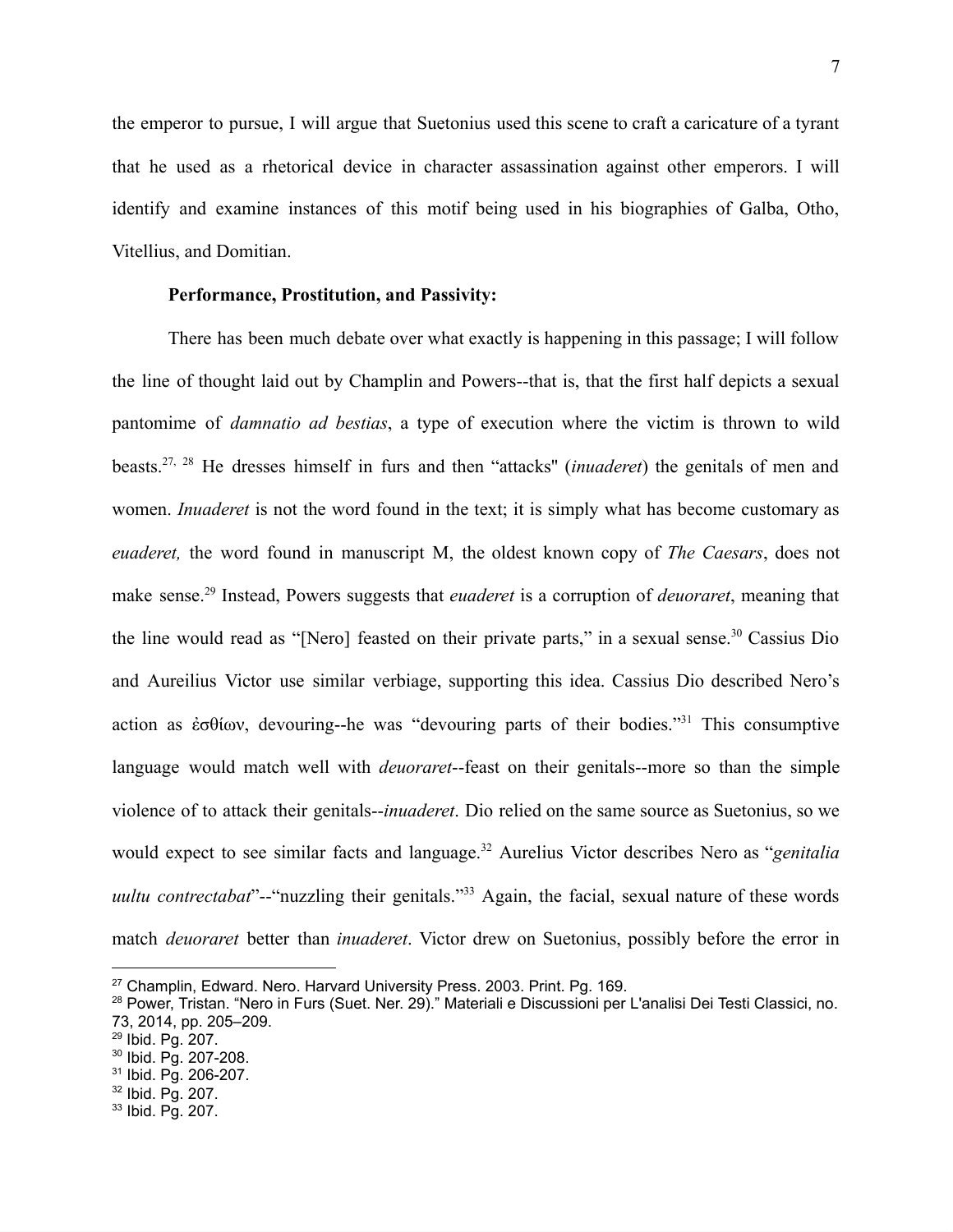transcription occurred, giving a clue to the original word.<sup>34</sup> The writings of Dio and Victor support an interpretation of *euaderet* as a corruption of *deuoraret* instead of *inuaderet*. Therefore, he is not actually "attacking" the bound people's genitals but instead is "feasting" on them. *Deouraret* and its cognates were used sexually in other contexts, such as insriptions, to refer to oral sex.<sup>35</sup> Therefore, in this scene, Nero is performing oral sex on the restrained men and women.<sup>36</sup>

In this scene, Nero is cast as an actor in a pantomime. Sexual pantomimes were popular entertainment at this time, so this idea has roots in contemporary performance.<sup>37</sup> This scene greatly resembles the set up of *damnatio ad bestias*. An animal (Nero in furs) is released into an arena and consumes victims who are tied to stakes. This is described as a "game" by Suetonius, indicating that it should not be taken literally--Nero is not actually eating anyone no more than he actually is a wild animal. Instead, he is performing oral sex (as discussed above) on the victims, parodying *damnatio ad bestias*. <sup>38</sup> Pythagoras "dispatches" him--*coniceretur*. The *confector* was the attendant at these punishments, in charge of ultimately slaying the animal.<sup>39</sup> This is the role in which he is cast. In this game, Nero becomes an actor, playing the role of the wild animal, while the people tied to stakes (possibly slaves) play the roles of the doomed victims, and Pythagoras plays the role of the executioner. For Nero, the role of actor was a socially inappropriate one.

Gladiators, actors, and prostitutes were both *de jure* and *de facto* associated in Rome.<sup>40</sup> They were seen as epitomes of shameful behaviors; they all sold of themselves.<sup>41</sup> In a similar

<sup>34</sup> Ibid. Pg. 207.

<sup>35</sup> Ibid. Pg. 207

<sup>36</sup> Champlin, Edward. 2003. Print. Pg. 169

<sup>37</sup> Clarke, John. 1998. Pg. 211.

<sup>38</sup> Champlin, Edward. Pg. 169.

<sup>39</sup> Ibid. Pg. 169.

<sup>40</sup> Edwards CH. 1997. Pg. 66-76.

<sup>41</sup> Ibid. Pg. 83-85.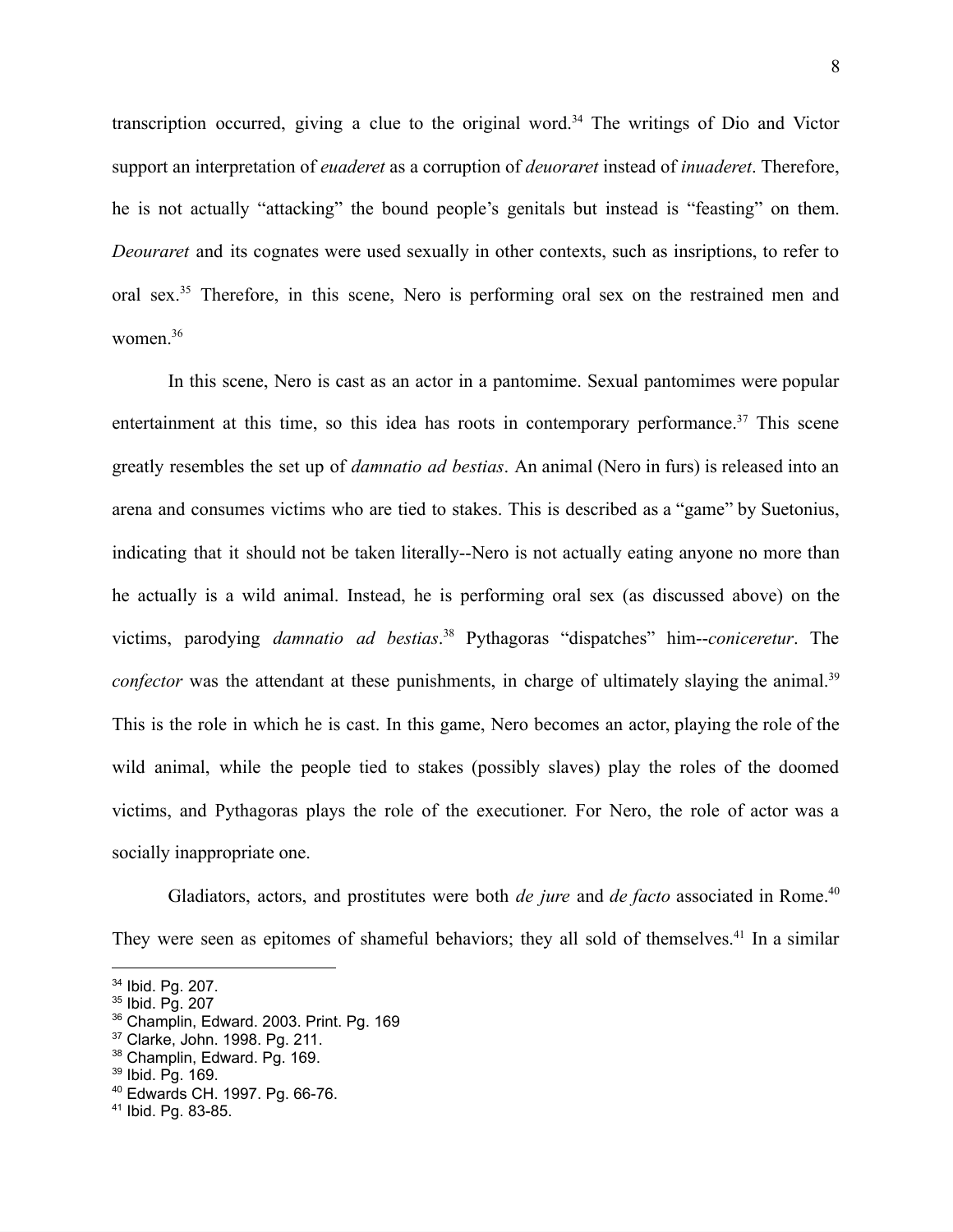vein, gladiators and actors were associated with sexually passive men.<sup>42</sup> All three careers were legally marked with *infames*; a loss of legal rights was conferred upon those who practiced them.<sup>43</sup> Men who pursued any of these careers lost their status as a full citizen. They could not stand for local magistrices and had restrictions on their ability to present cases before the praetor; passive men and gladiators could not represent others, and actors could only represent others in exceptional circumstances.<sup>44</sup> In addition, actors could be beaten circumstantially.<sup>45</sup> The ability to not be beaten was the hallmark of a Roman citizen; to be allowed to be beaten was to appear as the penetrable slave. In allowing this, actors were telegraphed as available for penetration. In addition, actors were often thought to be prostitutes.<sup>46</sup>

These careers--acting and prostitution especially--were associated with passivity as they inherently involved surrendering control of their bodies; one was selling themselves for the pleasure of others.<sup>47</sup> Gladiators, in spite of this, were seen as extremely virile and attractive--overly so in fact.<sup>48</sup> In spite of this, they were still mocked for not having control of their own bodies. Being overly sexual and aggressive was not a good thing; their sexuality made them dangerous to the social hierarchy, as it would be problematic for a low class man like themselves to have sex with a high status women.<sup>49</sup> Actors, especially pantomime actors, were seen as uniquely feminine.<sup>50</sup> Pantomime actors had to exist in a state of fluidity, constantly transforming from role to role in each act--this flexibility was anathema to the hardness of masculinity. Their bodies were actively perceived as soft and feminine, St. Cyprian claiming

<sup>42</sup> Ormand, Kirk. Controlling Desires. Praeger Publishers. 2009. Print. Pg. 136.

<sup>43</sup> Edwards CH. 1997.

<sup>44</sup> Ibid. Pg. 72-73.

<sup>45</sup> Ibid. Pg. 73-74.

<sup>46</sup> Ibid. Pg. 81.

<sup>47</sup> Ibid. Pg. 67.

 $48$  Ibid.  $78.$ 

<sup>49</sup> Ibid. Pg. 78.

<sup>&</sup>lt;sup>50</sup> Lada-Richards, Ismene. "« Corporeal Technologies » in Graeco-Roman Pantomime Dancing." Corps en Jou. (2010). Pg. 11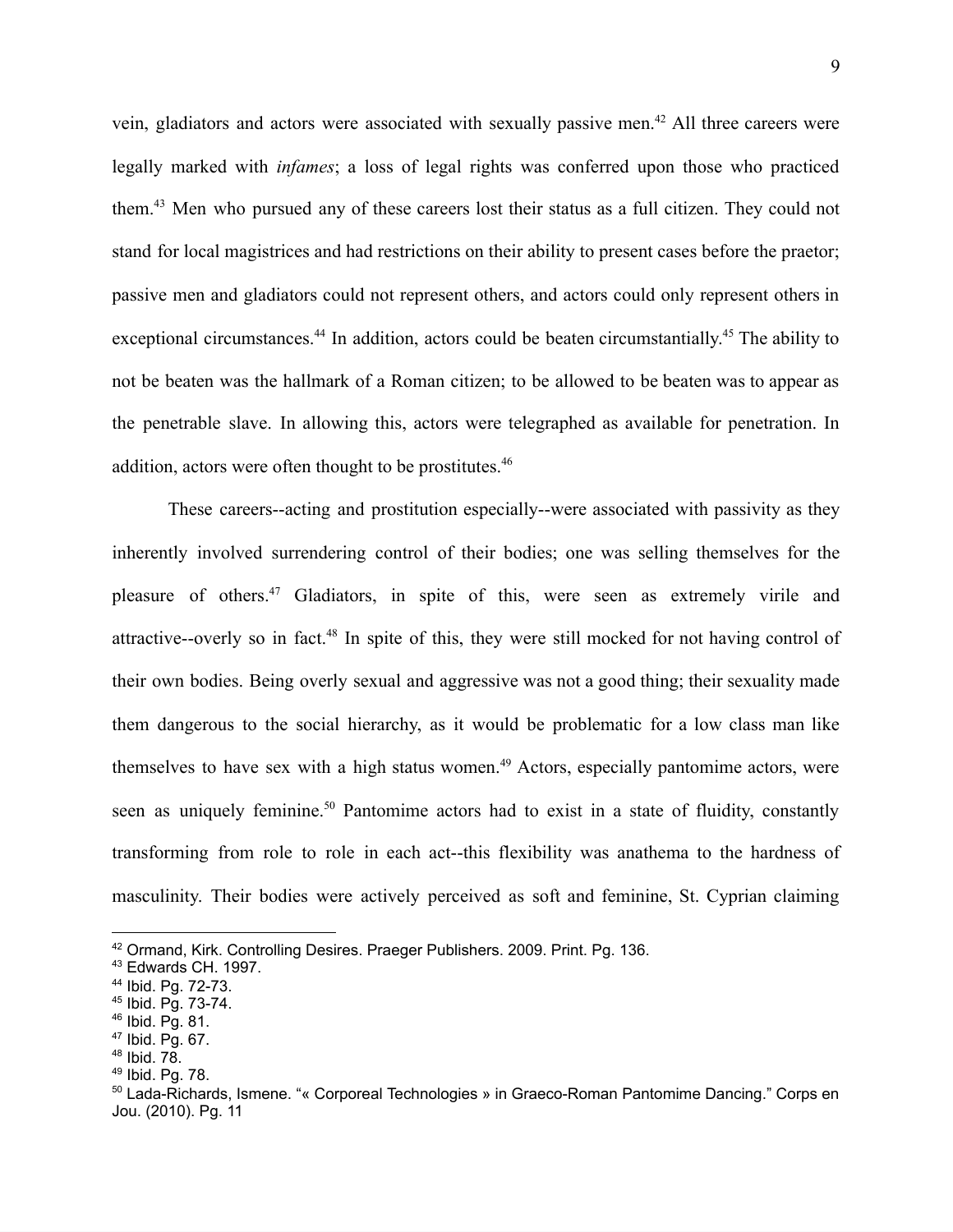"...the entire honour and vigour of the male gender is softened up because of the dishonour of a sinewless body."<sup>51</sup> In addition, the men had to portray women, decreasing their masculinity. The dancers' transitions between male and female placed their gender presentation in constant shifting, unacceptable for the Roman man who is meant to be *druus*--hard and unyielding--and nothing else.<sup>52</sup> Lucian, in the voice of the character Crato, referred to the art of pantomime dancing as a "trivial, feminine thing," showing that to pursue this art was not considered a worthy expenditure of time for a man, much less an elite male.<sup>53</sup> As a result of these associations, it was less acceptable for citizen men to pursue these careers. Contemporaries discussed how poorly it came across for elite men to become performers, for example, Juvenal chastising a man for pursuing acting, and Tacitus discussing the shame put on those forced to perform under Nero.<sup>54</sup> Legally and socially, a man who pursued any of these paths was no longer a true *vir*. In this scene, Nero is associated with all three of these types of performers. He performs a mimicry of *damnatio ad bestias*; in his play, he is portrayed as lesser than even a gladiator--he plays the role of the animal attacking the victims. In addition, by putting on a sort of pantomime, he is behaving as an actor. In addition, Suetonius goes so far as to say that Nero "prostituted" his chastity, directly comparing him to a prostitute.

Here, Suetonius is comparing Nero to three categories of men commonly thought of as unmanly, two of which were explicitly perceived as pathic. Nero is not hard and strong but soft and malleable. The emperor should be firm and in charge--instead, his body, and therefore his will, is weak and bendable. In addition, Suetonius is comparing him to men who, in their careers, sell their bodies. This is wholly inappropriate for a *vir*, even more so an emperor. To the reader,

<sup>51</sup> Ibid. Pg. 12.

<sup>52</sup> Ibid. Pg. 16-17.

<sup>53</sup> Ibid. Pg. 12.

<sup>54</sup> Edwards, CH. 1997. Pg. 86-87.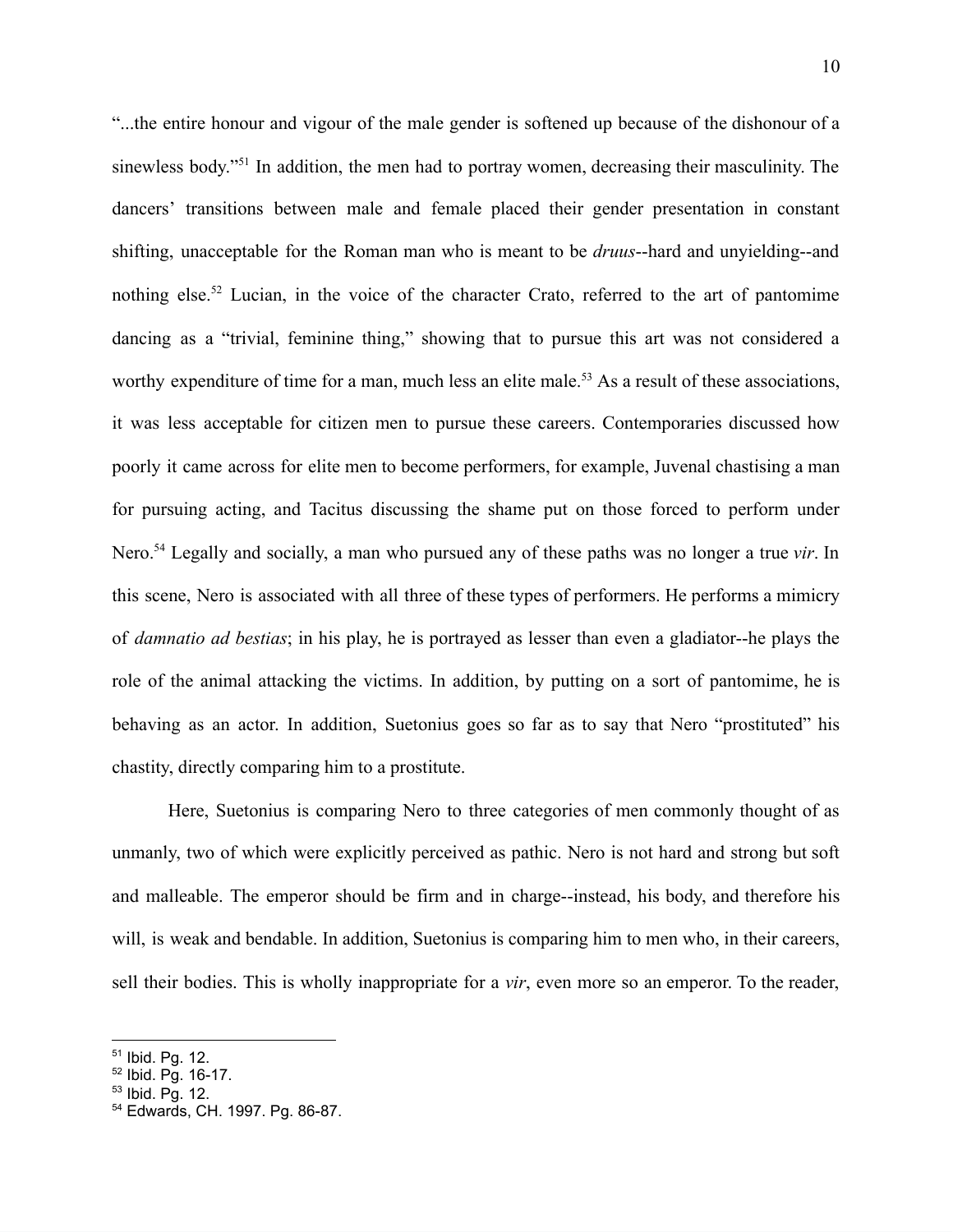this raises the question of if he would sell his body, what else would he sell? Would he sell out the nation? To be placed in the role of actor, prostitute, and gladiator is to be cast as an individual unfit to be trusted with rule. The emperor is the top of the social hierarchy; they have the greatest ability to maintain it, or to destroy it.<sup>55</sup> In addition, as emperor, he should have *dignitas*; this is incompatible with the *infamia* of these careers he was associated with in this scene. In casting Nero as an actor, gladiator, and prostitute, Suetonius is depicting him as having careless disregard for the entire Roman social structure. Nero is portrayed as making a mockery of the very *mores* he is meant to safeguard as emperor. In addition, this would have especially galled the elite Romans who would read this biography--they resented no longer having as much political power as they had enjoyed under the Republic, and to portray the emperor who subjugated them as playing as the bottom of the social hierarchy would have been infuriating. Nero mocked the very social order he was meant to uphold, threatening the stability of the hierarchy, which would be distressing to Suetonius' fellow elites.

# **Oral Sex:**

By giving oral sex, Nero emasculated himself and damaged his place in the social hierarchy by allowing another person to dominate him. In ancient Rome, while some Romans, namely prostitutes, performed oral sex, it was socially unacceptable for a citizen to perform oral sex, especially for true men.<sup>56</sup> To perform oral sex was to damage one's place in the sexual hierarchy. The *Carmina Priapea*, a collection of first century CE epigrams about the god Priapus, demonstrate the severity of the stigma against oral sex, evidencing the extent to which it would have been inappropriate for the emperor to perform it.<sup>57</sup> There is not currently consensus on whether the *Priapea* was written by one author or several, though there is evidence to support

<sup>55</sup> Ibid. Pg. 89.

<sup>56</sup> Clarke, John. 1998. Pg. 221-222.

<sup>57</sup> Ormand, Kirk. 2009. Print. Pg. 138-141.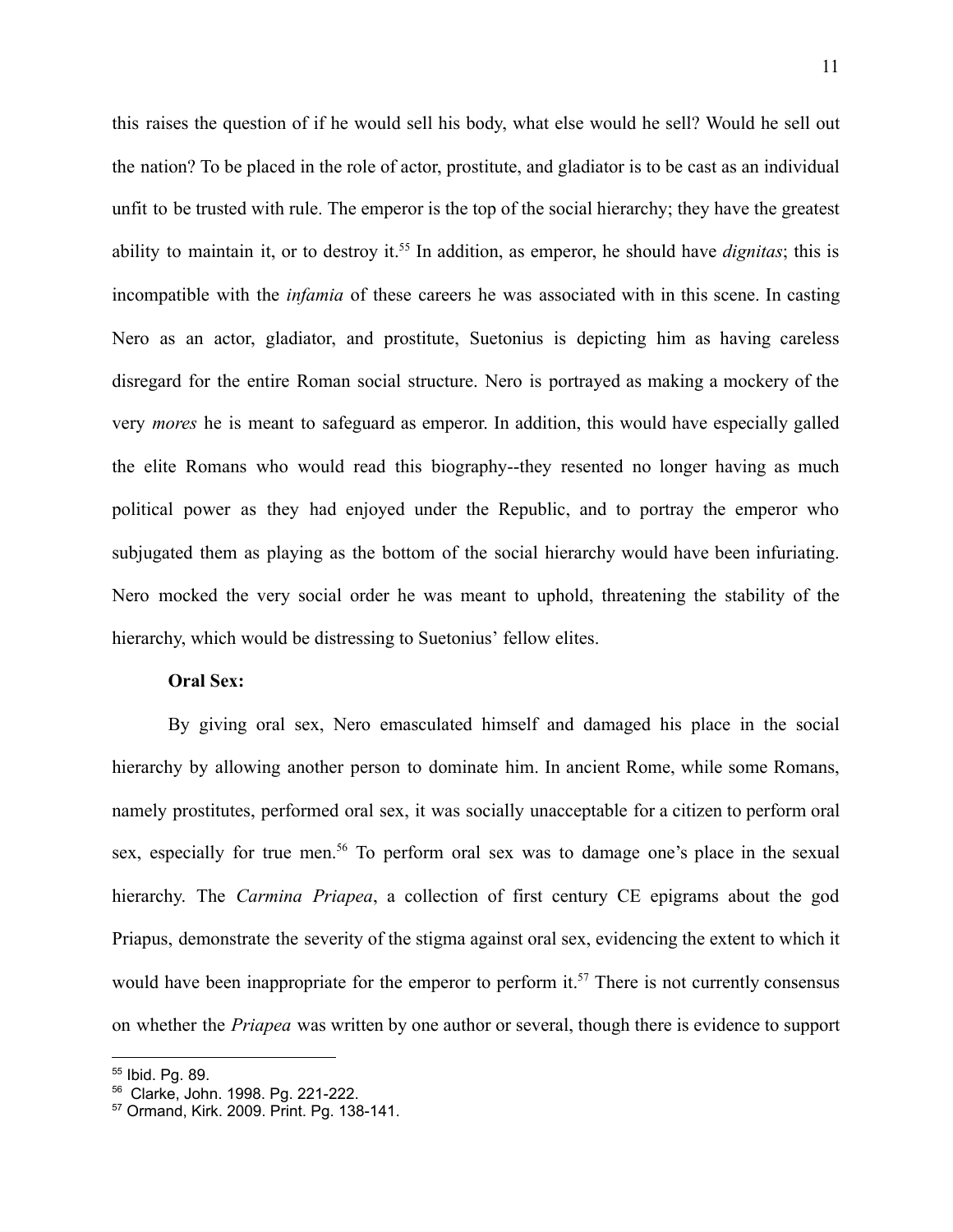both hypotheses.<sup>58</sup> The collection is of a comedic nature, at times mocking Priapus' victims, at other times mocking Priapus himself for impotence.<sup>59,60</sup> These poems varyingly focus on his phallus, his punishment of thieves, and sacrifices to him.<sup>61</sup> 46.3% of the collection's poems are focused on Priapus making threats of punishment against thieves.<sup>62</sup> These poems are written in the voice of the god, threatening the would-be thieves with various types of forcible penetration. Priapea 13, 22, 28, 35 are some of those poems about threatening thieves, in which they particularly highlight the status of oral sex as shameful for men:

> "Bugger the boy, fuck the girl. For the bearded thief the third degree." (lit. "a third punishment remains")

"Indemnities for theft by woman, man, or boy: Her, pussy, him, head; the last, his ass."

"You people with dishonest intentions/ Who try to steal from this garden/ You'll be buggered with my yardstick. / If so hard and weighty a punishment / Fails to dissuade, I'll aim higher."

"I'll bugger you, thief, for the first offense. / The second time, into the mouth it goes. / But if you commit a third theft / Your ass will taste my vengeance  $-$  / And then your mouth again<sup> $10^{63}$ </sup>

In these four poems, the god lays out precise punishments for those who dare trespass, all

involving various degrees of sexual assault, with oral rape being the most severe. For poems 28

and 35, the punishments within scale with the number of offenses. In poem 35, oral rape is the

punishment for the second offense, as well as a component of the third offence, suggesting oral

<sup>58</sup> Goldberg, Christiane, "Priapea", in: Brill's New Pauly, Antiquity volumes edited by: Hubert Cancik and, Helmuth Schneider, English Edition by: Christine F. Salazar, Classical Tradition volumes edited by: Manfred Landfester, English Edition by: Francis G. Gentry.

<sup>59</sup> Michalopoulos, Charilaos N. "Disease, Bodily Malfunction, and Laughter in the Priapea." Illinois Classical Studies, Vol. 43, No. 2, Fall 2018. Pg. 420-421, 425.

<sup>&</sup>lt;sup>60</sup> Holzberg, Niklas. "Impotence? It Happened to the Best of Them! A Linear Reading of the 'Corpus Priapeorum.'" Hermes, vol. 133, no. 3, pp. 368–381. 2005. Pg. 373-376.

<sup>&</sup>lt;sup>61</sup> Goldberg, Christiane, "Priapea."

<sup>&</sup>lt;sup>62</sup> Richlin, Amy. The Garden of Priapus: Sexuality and Aggression in Roman Humor, Oxford University Press, Incorporated, 1992. Pg. 120.

 $63$  Trans. Hubbard, Thomas K. Homosexuality in Greece and Rome. University of California Press. 2003. Print. Pg. 353.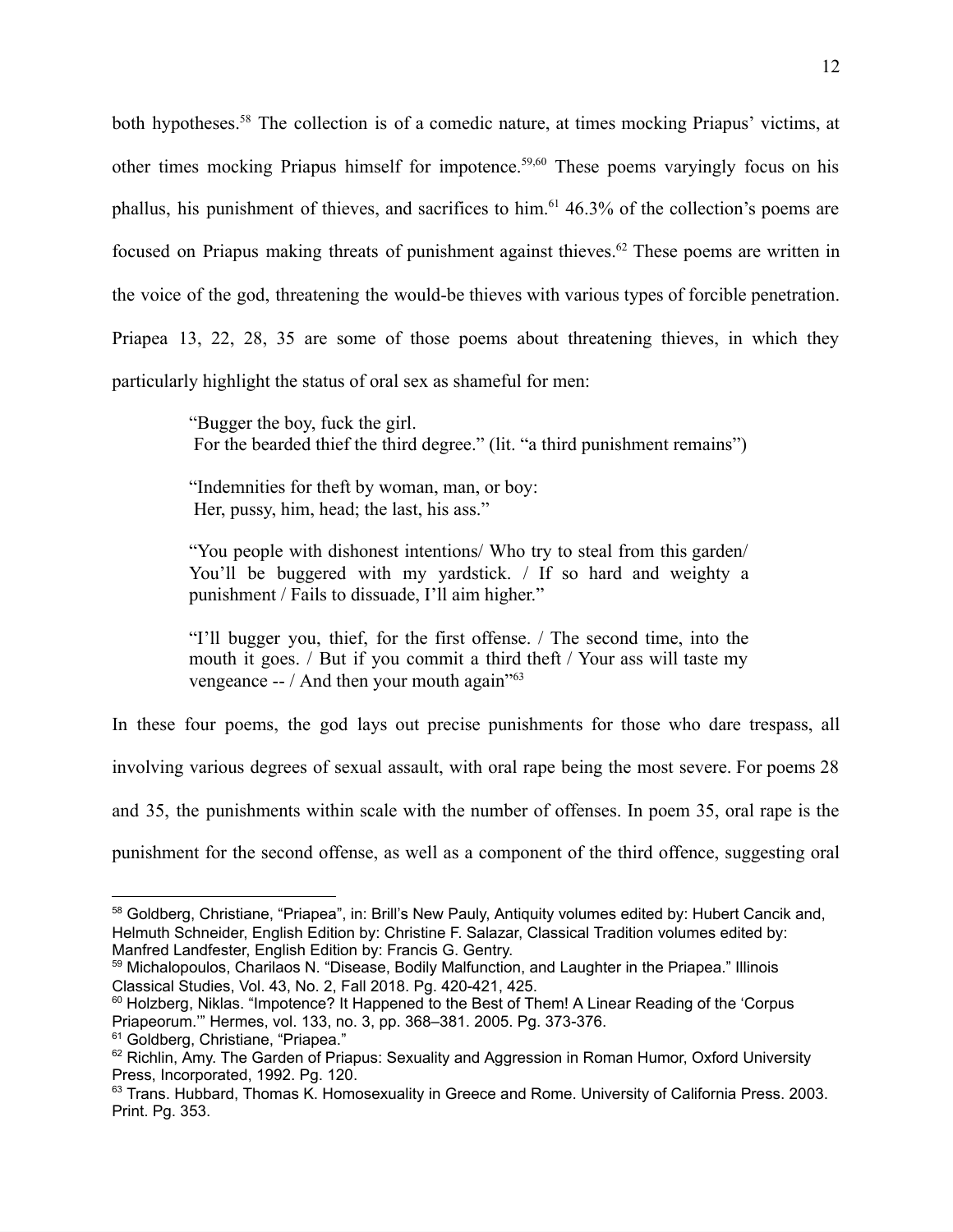rape as an even more severe punishment than sodomy. Poem 28 makes this even more clear, with the god saying, "You'll be buggered with my yardstick. / If so hard and weighty a punishment / Fails to dissuade, I'll aim higher." Here, he is directly stating that suffering from *irrumatio* is a worse punishment than anal rape. While this indicates that, for Romans, being penetrated orally was worse than anally, it does not add a gendered component. However, poems 13 and 22 lay out separate consequences for females, boys, and adult men. Instead of scaling with the number of offenses, punishment shifts with gender and age. Females face vaginal rape, boys sodomy, and men oral rape (*irrumatio*). Each punishment is tailored to the social norms of each category; the god must threaten thieves with something that will frighten them too much to attempt to steal. The fact that oral sex would be used as the ultimate threat against a male thief indicates the severity of the offense of oral sex for a man specifically; that is, as an action, it is gendered in its status. As Ormand observes, in poems 13 and 28, the word *irrumatio* is never used, suggesting that perhaps it is too vulgar for even the god to say.<sup>64</sup> This further emphasizes how disgusting the idea of a man performing oral sex was for the man performing it. Priapea 13, 22, 28, and 35 lay out the idea that oral sex was especially bad for a Roman man, demonstrating that it was problematic for Nero to perform it.

The degree to which oral sex was shameful for a Roman man is further seen in Quintilian 11.1.84, within a work where he is giving orators guidance on how to deliver cases, the *Institutes of Oratory*:

> There is a greater trouble when one makes a complaint concerning shameful matters, such as an act of sexual immorality, especially among males, or an act of oral violation. I do not even propose the victim speaking: for what would be appropriate for him other than groans, tears, and cursing of his life, so that the judge could understand his grief rather than hear it. But the advocate will also have to express himself similarly,

<sup>64</sup> Ormand, Kirk. 2009. Pg. 139.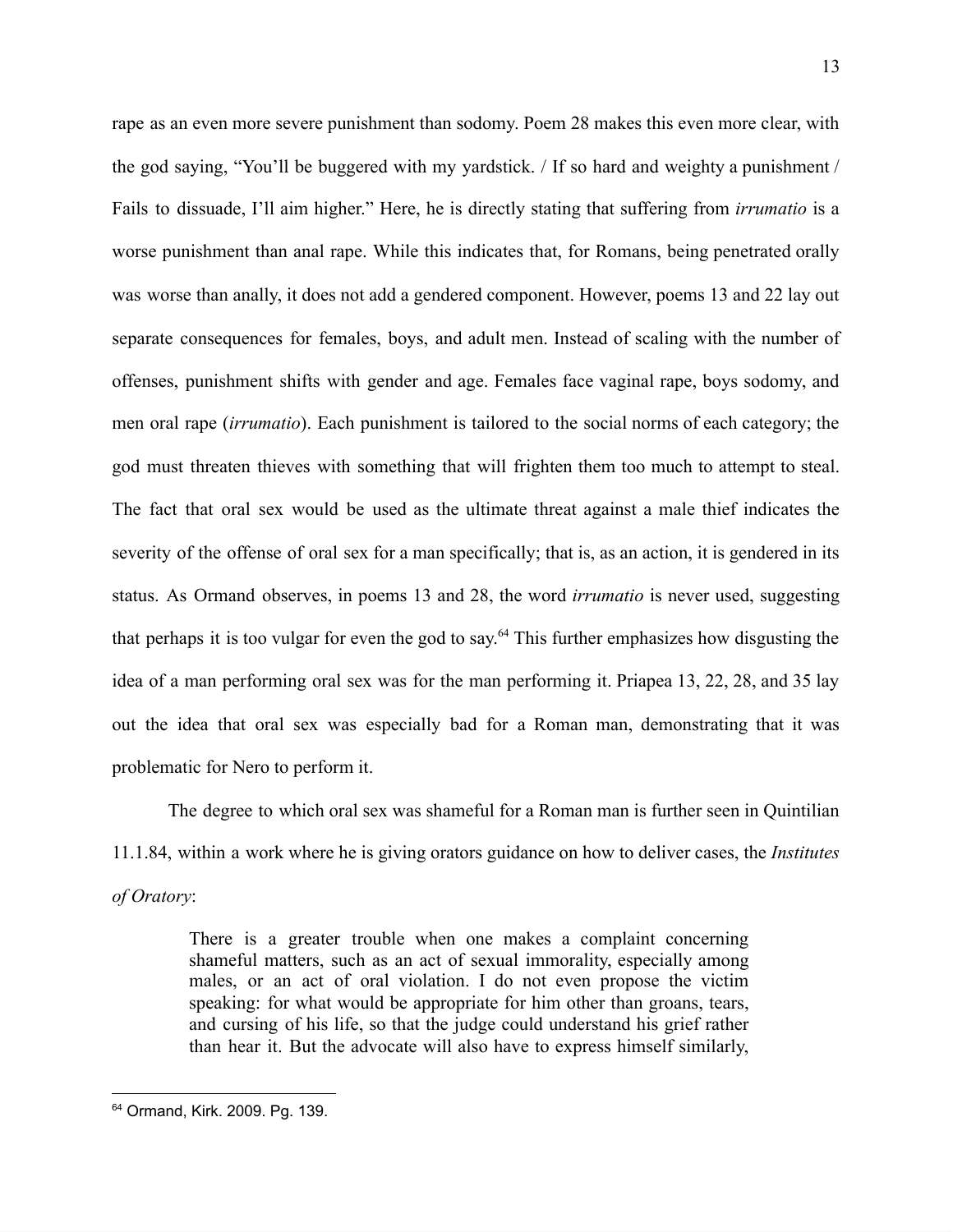since it is more shameful for those having suffered this kind of injury to confess it than those who dared to do it.<sup>65</sup>

In this passage, Quintilian describes being orally assaulted as the deepest shame, to the extent that it would be inappropriate for the victim to even try to express their pain in words. Notably, he states that it is more shameful to be the victim than the perpetrator, even though the victim did not do anything wrong. Notably, Quintilian refers to the victim as confessing his injury. This verbiage is that of one admitting to a crime; for a Roman man, to be orally raped is to sin against their gender, even if against their will. To be orally raped was to be utterly dominated and shamed by another, thereby making it especially humiliating for the "impenetrable" man.

Oral sex did exist in Rome--outside of literature, both graffiti and art reference it--it simply was not an appropriate activity for elite Romans. Graffiti in Pompeii features references to the prices of male and female prostitutes charged for performing oral.<sup>66</sup> One unique feature is a series of wall paintings from the suburban baths of Pompeii depict both cunnilingus and fellatio, both alone and in group sex settings.<sup>67</sup> The suburban baths were unique in that they did not have separate changing rooms for men and women--they used the same room, perhaps at different times. Therefore, the room had to be decorated to both their tastes, as both genders would view it throughout their time using the baths.<sup>68</sup> The main wall paintings depict various scenes of sexual activity, and each painting is meant to amuse the viewer, in some cases evoking different laughs from each gender.<sup>69</sup> In addition, each piece increases in perversion, beginning with a depiction of simple male-female penatrative sex in scene I, cumuluating in a unique M-M-F-F foursome in scene VII.<sup>70</sup>

<sup>&</sup>lt;sup>65</sup> Trans. Hubbard, Thomas K. 2003. Pg.429.

<sup>66</sup> Clarke, John. 1998. Pg. 226.

<sup>67</sup> Clarke, John. 1998. Pg. 212-232

<sup>68</sup> Ibid. Pg. 213.

<sup>69</sup> Ibid. Pg. 213, 226-229.

<sup>70</sup> Ibid. Pg. 227.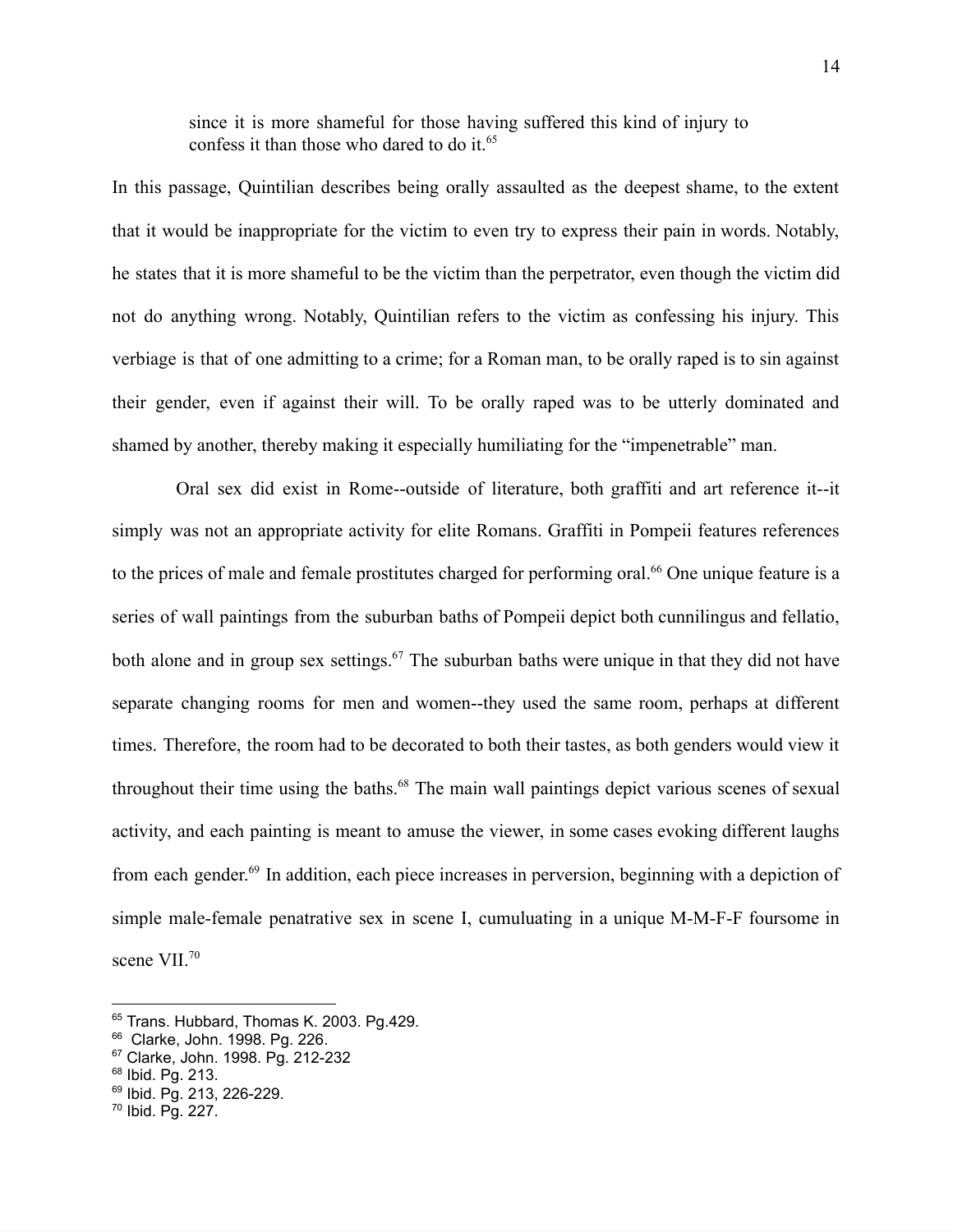Scene IV depicts a small man performing cunnilingus on a larger woman.<sup>71</sup> It is unique among preserved images--while we have some images of mutual oral stimulation, we have no other images of a man performing cunnilingus unreciprocally.<sup>72</sup> Here, in this painting, the artist turns several artistic tropes on their head, emphasizing the ridiculousness of the scene. To begin with, the man is portrayed as smaller than the woman. Men were generally portrayed as larger than women in this style of art. By portraying him as small, the artist decreases his potential for an air of dominance. In addition, he is fully clothed, while she is completely nude, except for some jewelry. Usually, in scenes of a sexual nature, men are completely naked and women are clothed.<sup>73</sup> Also of note, his eyes are bugging out, indicating his enthusiasm to be performing oral sex, while the woman's face is blank--it seems like she is tolerating his actions more than demanding them.<sup>74</sup> These artistic inversions support the power inversion integral of the type sex occurring. In portraying the man as small, clothed, and overexcited, the artist has created an image that would be ridiculous to both male and female Roman viewers. The man is, artistically and sexually, rendered as a woman. This piece was meant to make the viewer laugh in its total inversion of the social order; the idea of a man being completely passive to a woman--and excited to do it--was humorous.

Scene VII of the suburban baths is also of note. In this painting, a man anally penetrates another man, who orally penetrates a woman, who is having cunnilingus performed on her by another woman.<sup>75</sup> As the series of scenes as a whole increases in perversion, so does the chain of participants in this foursome, going from the perfectly valid, to the utterly debased. The man who is penetrating the other man is raising his right arm, a trope artists used to indicate a victorious

<sup>74</sup> Ibid. Pg. 226.

<sup>71</sup> Ibid. Pg. 223-225.

<sup>72</sup> Ibid. Pg. 224.

 $73$  Ibid. Pg. 226.

<sup>75</sup> Ibid. Pg. 235-236.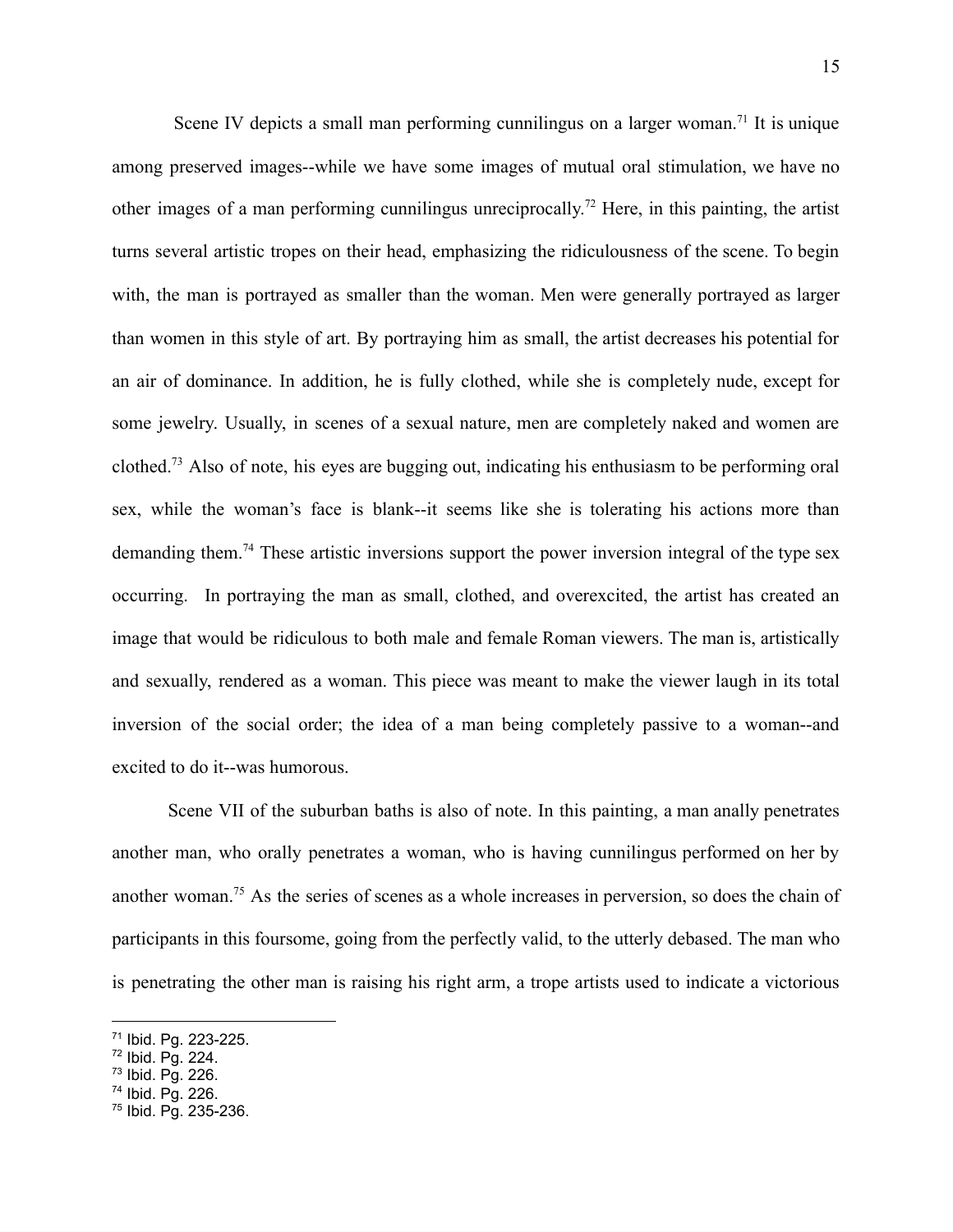general.<sup>76</sup> Here, he is victorious not on the field of battle, but on the field of love--in penetrating without being penetrated, he is attaining the maximum amount of sexual satisfaction with the lowest amount of sexual debasement.<sup>77</sup> While the other man succeeds in obtaining some legitimate sexual pleasure by receiving fellatio, he loses his status as a full man in being penetrated, preventing him in being victorious like the other man. However, he is in better shape than the women, who both perform oral sex. The first woman performs fellatio, afflicting her with oral impurity; however, she receives some sexual pleasure from the other woman.<sup>78</sup> The last woman in the chain gets the shortest end of the stick. She would be laughed at by both men and women as she is the only one who is being debased--in her case, by performing cunnilingus--without receiving any sexual pleasure.<sup>79</sup> This painting "ranks" the sex acts within it by debasement in order of appearance--the penetrating men is completely valid, victorious even; the penetrated man is worse off, but receives sexual pleasure through fellatio; the first woman is suffers from *irrumatio* but receives oral sex; the last woman is forced to be a cunnilinctor and receive no respite. In doing this, the artist reaffirms the hierarchy of sexual acts, placing oral sex, especially cunnilingus, at the bottom.

In ancient Rome, there was a cultural fixation on the idea of oral purity, in part due to the mouth's use in oration and in friendly greetings in the form of kisses.<sup>80</sup> Performing oral sex dirtied the mouth and rendered one impure. $81$  This resulting impurity was thought to be miaasama-like, that it would spread out from the unclean individual and infect other members of society.<sup>82</sup> These factors increased the stigma of oral sex--not only did it damage one's own self,

- <sup>77</sup> Ibid. Pg. 236.
- <sup>78</sup> Ibid. Pg. 236-237.
- <sup>79</sup> Ibid. Pg. 230.
- <sup>80</sup> Ibid. Pg. 220.
- <sup>81</sup> Ibid. Pg. 220-222.
- <sup>82</sup> Ibid. Pg. 222.

<sup>76</sup> Ibid. Pg. 235-236.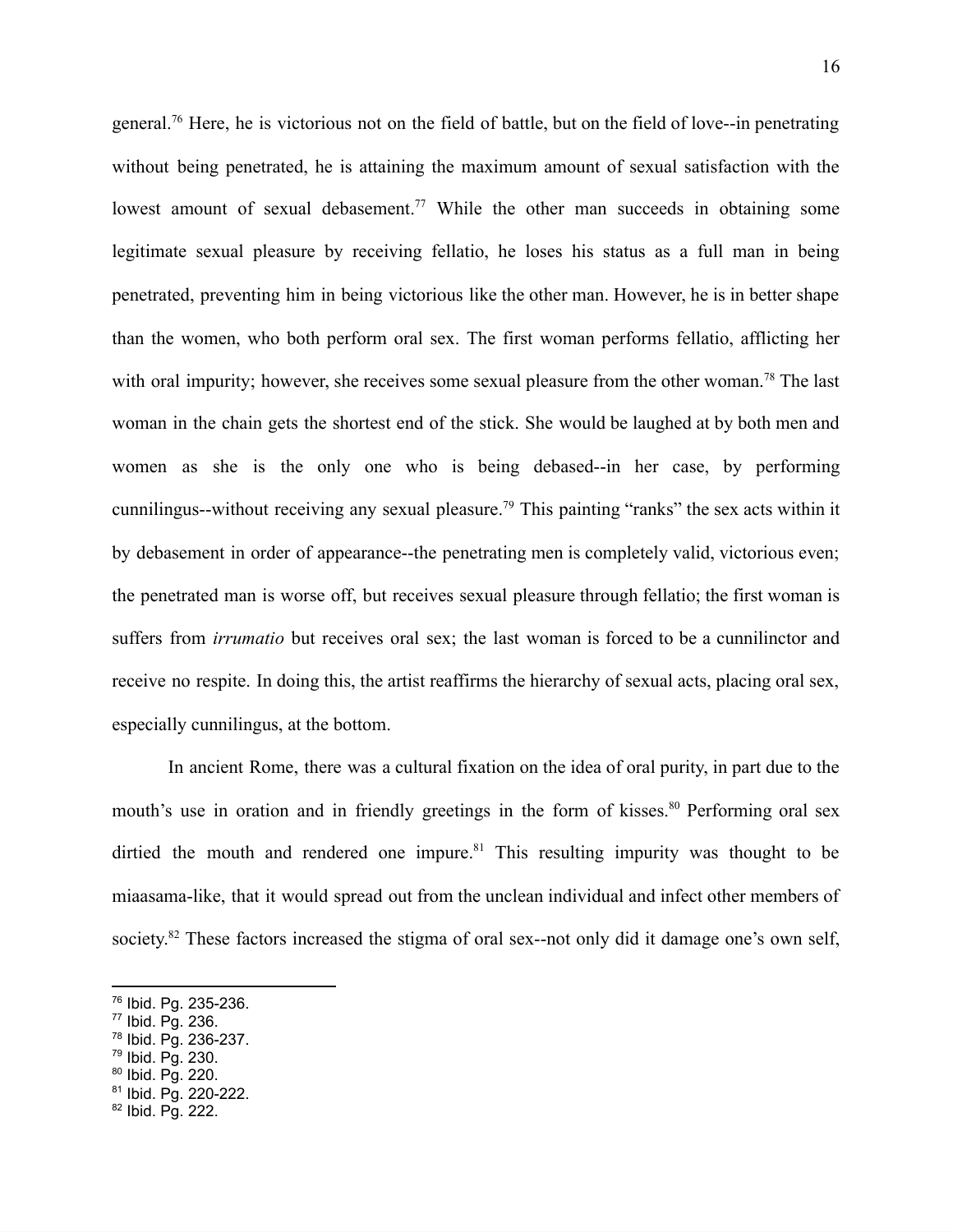but it threatened others as well. In performing oral sex, Nero makes his mouth impure. As emperor, this is uniquely problematic. He needs to have a pure mouth to fulfill his duties. He needs to make decrees to the people, he needs to perform the duties of the censor, he needs to speak with forgein dignitaries, and he must perform the duties of pontifex maximus. All of these positions require the highest degree of oral purity; because he is sullied, he can not adequately perform them. In addition, because of its miasma-like nature and Nero's high position, he would spread impurity among the elites, or even the whole empire.

In *Nero 29*, Nero performs oral sex on bound individuals. It is unclear whether or not he performed this sexual pantomime in public or private. To me, it reads as likely public for several reasons. First, it was a parody of *damnatio ad bestias*. *Damnatio ad bestias* was generally a public affair and prime entertainment for the masses--it was basically always an affair with an audience.<sup>83</sup> Logistically, there would have been a limited number of spaces where Nero could set up stakes for his victims and a cage for him to be released from--it likely would have had to be in a pre-existing arena. In addition, it is paired with Nero's marriage to Pythagoras, which would have been a major production with guests. These pieces of evidence suggest, but do not confirm, that this was a public event.

It is significant that his "victims" were a mixed-gender group--it means he performed both cunnilingus and fellatio, which have their own unique consequences. To perform oral sex was to be dominated by the "penetrator." In light of this, the fact that he is depicted performing cunnilingus is of special note. Cunnilingus was seen as especially emasculating; it places a woman as dominant over the man.<sup>84</sup> Nero submits himself before multiple women. He is not only rendered not a *vir*, but less than a woman. Only a true *vir* has the moral qualities necessary to run

<sup>83</sup> Christesen, Paul, and Donald G. Kyle, eds. A Companion to Sport and Spectacle in Greek and Roman Antiquity. Oxford: John Wiley & Sons, 2013. Pg. 381, 389-390

<sup>84</sup> Ormand, Kirk. 2009. Pg. 254, 258.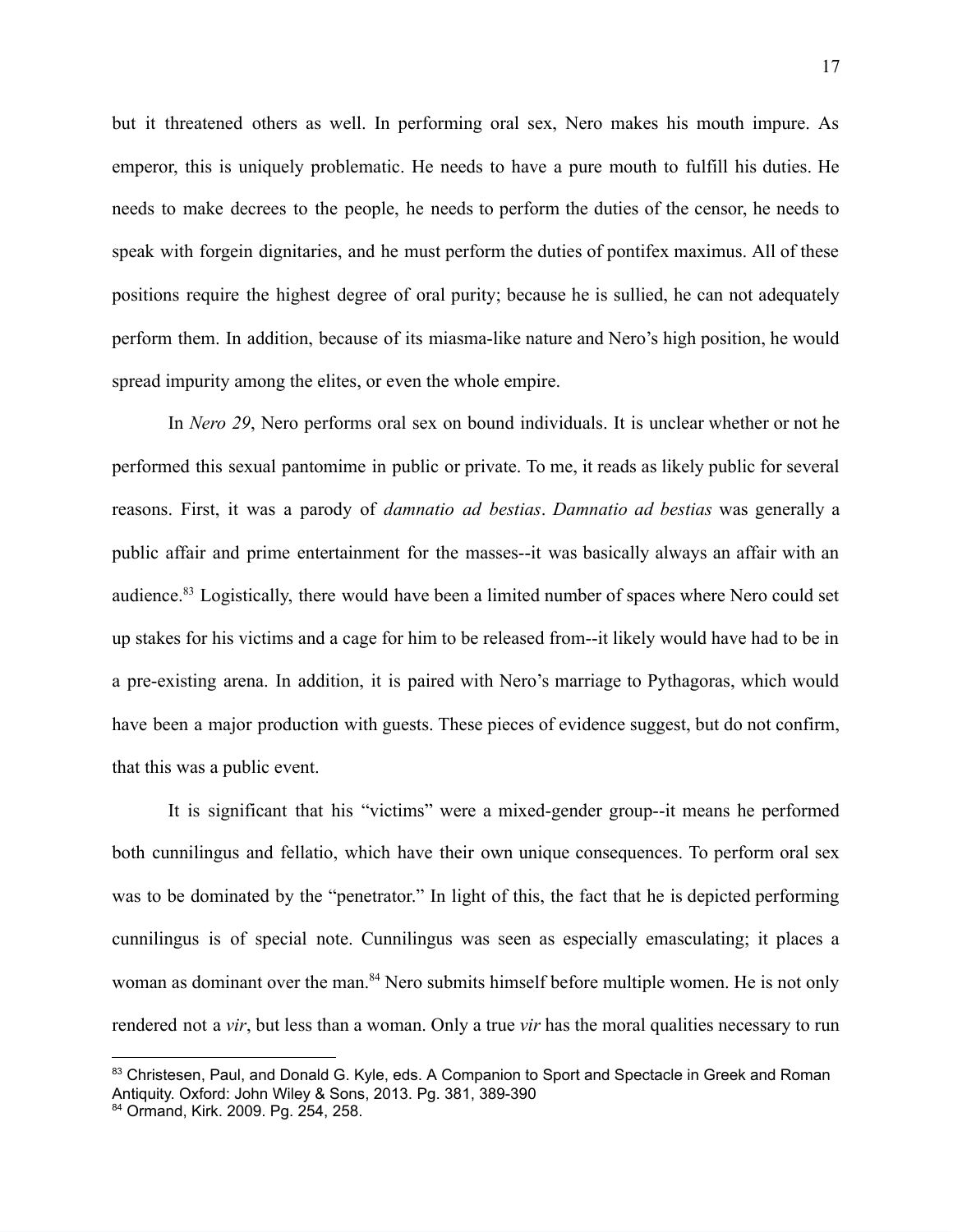an empire, and Nero willingly took on a status lower than a woman. Nero was portrayed willingly and publicly performing an act that was thought to be completely and utterly humiliating; in doing so, Suetonius established him as being fully aberrant from proper manhood. For a man to be orally penetrated is the deepest shame; it is more shameful for a victim to admit it in the court of law while seeking recompense than it is for the perpetrator if he is caught.<sup>85</sup> In spite of this, Nero performed it, possibly in public.

# **Anal Penetration**

Nero was anally penetrated by his freedman, Pythagoras, which was unacceptable behavior on grounds of gender, age, and status. We know from other sources (Tacitus, Cassius Dio) that "Doryphoros" was actually named Pythagoras. Nero did have a freedman named Doryphoros, but he died two years prior to the events in this passage.<sup>86</sup> While it is possible that Suetonius could have gotten the name wrong, as Champlin and Powers both point out, it is more likely that *doryphoros* ("Spear-bearer") was a nickname, as the word was associated with tyrants' bodyguards.<sup>87, 88</sup> Masculinity was a matter of control and domination and could be reinforced--or undermined--by one's sexual behaviors.<sup>89</sup> Ideas of sexuality were not the same in ancient Rome as in modern America; ideas of homosexuality and heterosexuality did not exist as they do today.<sup>90</sup> The gender of the object of one's desires was less important than whether one was the object of desire or the objectifier.<sup>91</sup> In ancient Rome, it was unacceptable for an adult man to be penetrated; a real man was never dominated. Sexual behaviors were an important part of the policing of the performance of gender. To be a "real" man, a *vir*, one was expected to have

<sup>85</sup> Quintilian. Trans. Hubbard, Thomas K. 2003. Pg. 429.

<sup>86</sup> Ibid.

<sup>87</sup> Champlin, Edward. 2003. Print. Pg. 169.

<sup>88</sup> Power, Tristan. 2014. pp. 206.

<sup>89</sup> Ormand, Kirk. 2009. Pg. 140-141.

<sup>90</sup> Ormand, Kirk. 2009. Pg. 260-261.

<sup>91</sup> Ibid. Pg. 260-261.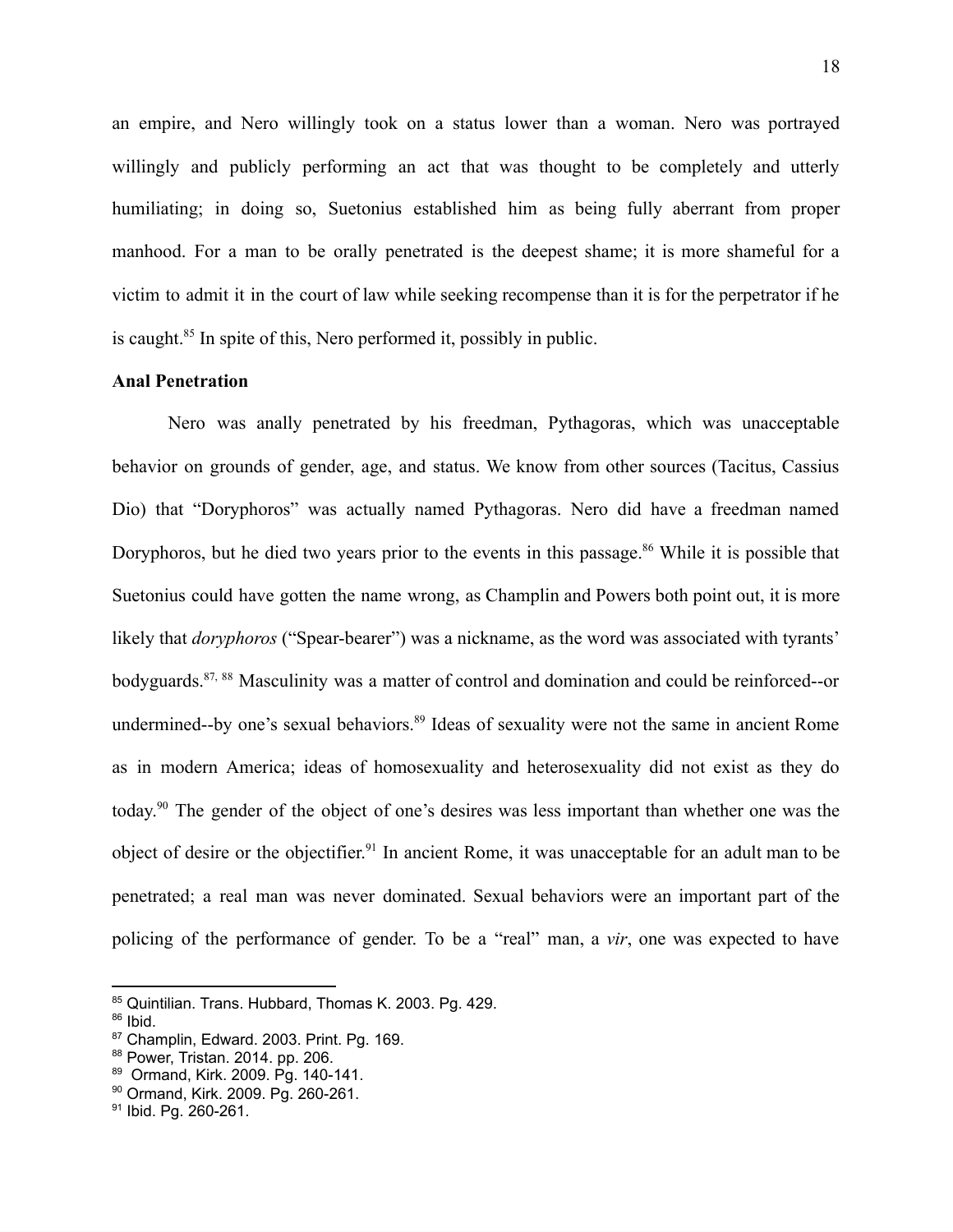certain kinds of sex. A *vir* could penetrate men or women anally, orally, or vaginally.<sup>92</sup> Williams states that "Roman assumptions about masculine identity rested...on a binary opposition: men, the penetrators, as opposed to everyone else, the penetrated. The penetrated other included women, boys, and slaves; adult Roman men who displayed a desire to be penetrated were consequently labeled deviants and anomalies."<sup>93</sup> An adult man could desire to penetrate other men; he just could not desire to be penetrated himself. Williams refers to the primacy of men needing to be the penetrators as the "prime directive" of Roman sexuality.<sup>94</sup>

The "penetrated-penetrator" division results in a definition of gender along active partner-passive partner lines. This dichotomy consists of two categories--men, and everyone else. For a man, his normative sexual partners were women, girls, and boys--not men of the same age. It was not acceptable to engage in casual sex with freeborn Romans, freeborn Roman boys even less so. Penetrating a freeborn boy was considered *stuprum*, a crime.<sup>95</sup> *Struprum* was a term that, in a legal context, referred to sex with an unallowable partner, and violated the *pudicitia* (the chastity) of the victim.<sup>96</sup> While they were acceptable objects of desire, it may be shameful for the boy later in life to have been penetrated. A common tactic to slander a political opponent was to accuse him of having been penetrated as a boy; it was thought that it could impact one for the rest of their life.<sup>97</sup>

In Rome, men were meant to have certain virtues. One of these was *virtus*. Williams asserts that though it can be translated etymologically as "manliness," it was used to refer to a number of masculinely desirable traits and could instead be translated as "virtue" or "valor."<sup>98</sup>

 $92$  Parker, HN. "The Teratogenic Grid." In H, J P, S, M B, editors, Roman Sexualities. Princeton University Press. 1997.

<sup>&</sup>lt;sup>93</sup> Williams, Craig. Roman Homosexuality. Oxford University press, 1999. Pg. 7.

<sup>&</sup>lt;sup>94</sup> Ibid. Pa. 18

<sup>95</sup> Skinner, MB. In H, J P, S, M B, editors, Roman Sexualities. Princeton University Press. 1997.

<sup>96</sup> Ormand, Kirk. 2009. Pg. 176-177.

<sup>97</sup> Skinner, MB. 1997.

<sup>98</sup> Williams, Craig. 1999. Pg. 139, 146.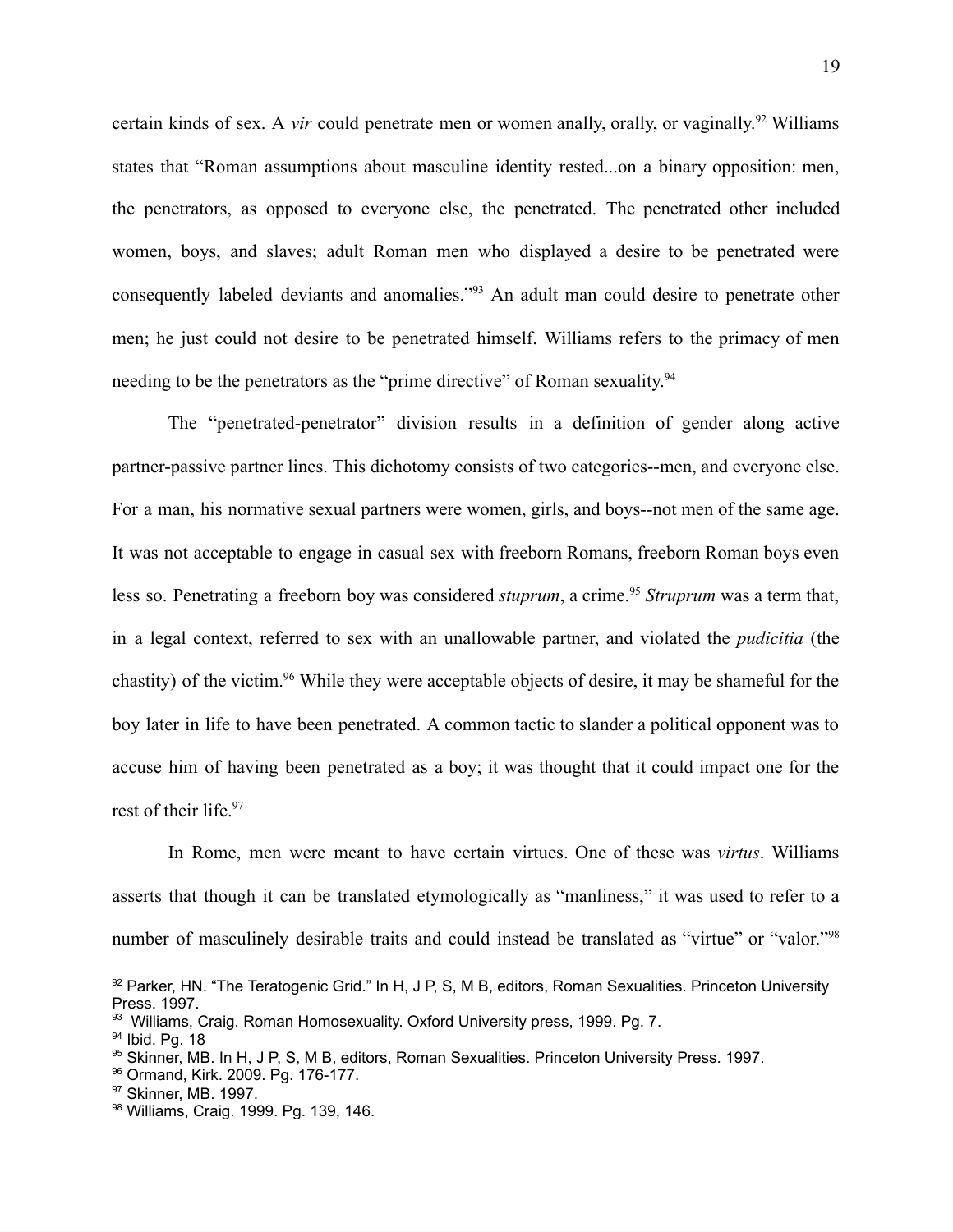*Virtus* was something men were expected to have and exceptional women could achieve--this trait was admirable in both men and women, though it was defined differently for between the genders and could only rarely be achieved by women.<sup>99</sup> However, *mollis*, the feminine equivalent, was not cross-desirable; in fact, it was explicitly bad in men.<sup>100</sup> Men were expected to be hard, *durus*. Roman men were expected to have a certain ruggedness--they should not shave too much or put in too much effort to their hair and clothes.<sup>101</sup> A man should not overindulge in perfumes or make up, even if the goal is to attract women.<sup>102</sup> In overindulging, they become soft or *mollis*. To be soft was the antithesis of masculinity; it was an exclusively feminine trait. To be *durus* was to be strong, dominant and a man; to be soft was to be weak and passive. Men could not be aligned with womanhood in any way and still be considered a good man; to be soft was the antithesis of what it meant to be a man in Rome. One notable quality was *pudicitia*, or sexual chastity.<sup>103</sup> *Pudicitia* was aspirational for women, the feminine *virtus*--they could earn praise for having outstanding *pudicitia*. <sup>104</sup> Men, however, were slightly different. They were expected to have *pudicitia*--it was not something worthy of praise, but a virtue that they were expected to possess as a bare minimum.<sup>105</sup>

To be an adult man who was penetrated had specific negative associations in Rome regarding control. In one of his poems (Martial 2.51), Martial describes a passive man who lacks all self-control; whenever he has any money, he spends it on active prostitutes, even to the point of going hungry.<sup>106</sup> He lacks control of his own body while being penetrated and, as a result of the same character defect that causes him to crave that, lacks control of his spending, even at the

<sup>99</sup> Ibid. Pa. 145-146.

<sup>100</sup> Ibid. Pg. 146.

<sup>101</sup> Ibid. Pg. 141.

<sup>102</sup> Ibid. Pg. 141-142.

<sup>103</sup> Noreña, C. 'Hadrian's Chastity', Phoenix 61: 296–317. 2007. Pg. 297=298.

<sup>104</sup> Ibid. Pg. 298-299.

<sup>105</sup> Ibid. Pg. 299-300.

<sup>106</sup> Trans. Hubbard, Thomas K. 2003. Print. Pg. 424.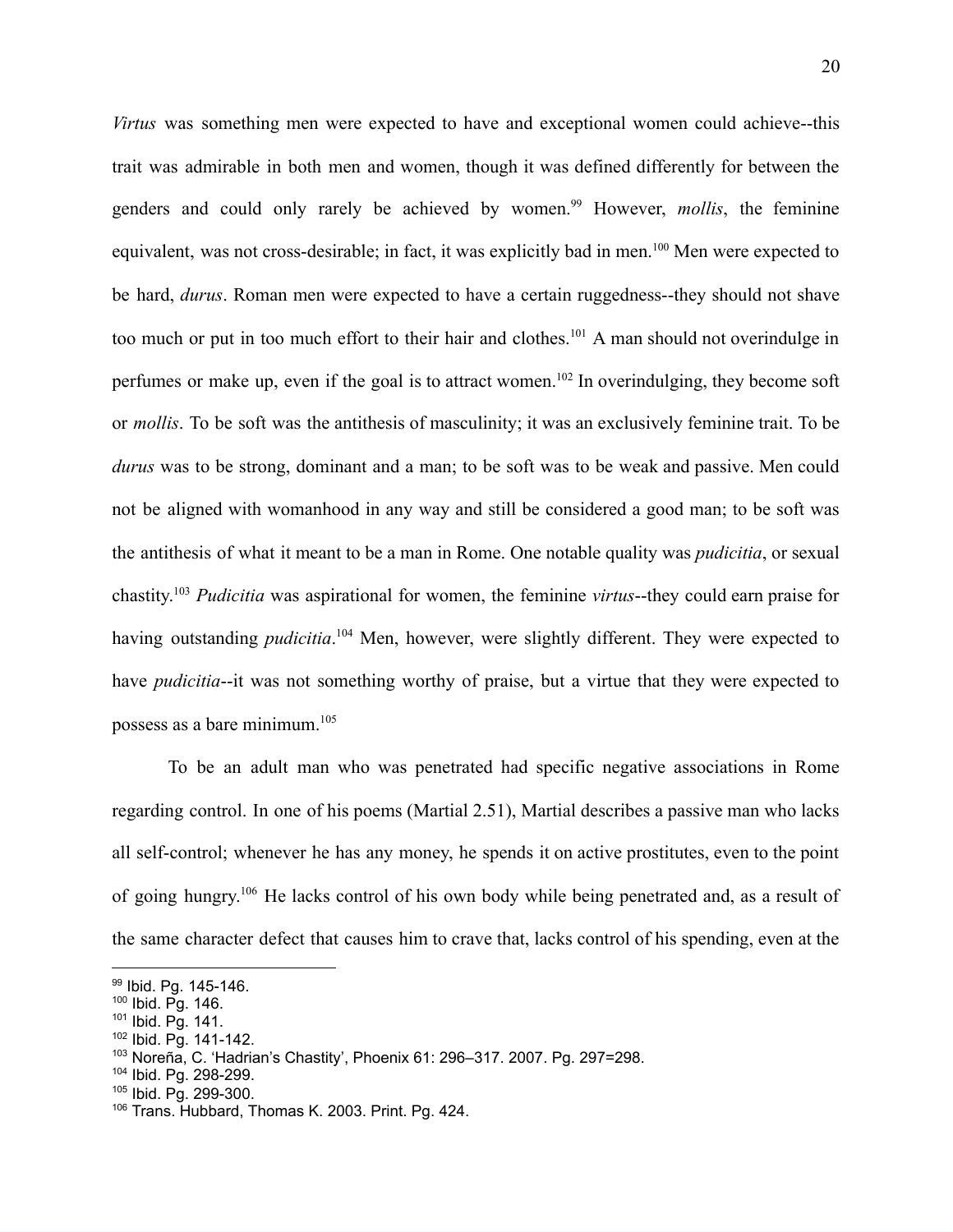detriment of his own health. This was thought to be fact for passive men in Rome; to be dominated sexually was to be controlled by another, as well as their own desires. Musonius Rufus, a Stoic philosopher, disparaged the idea of excessive sex on similar grounds. To partake in sex for any reason other than reproduction, even with one's spouse, was unacceptable. To do so was to lack proper self-control and served as a "...grave indictment of manhood."<sup>107</sup> While he was a Stoic and therefore more of a hardliner than the general population may have been, his ideas were in line with what was thought of as normative among Romans.<sup>108</sup> If one could not control their sexual desires, they could not control themselves and were not a proper man. In the Priapea, discussed earlier, Priapus, the god of gardens, fertility, and male genitals, rapes treaspassers to dissuade them from stealing from his garden. In doing so, he asserts his dominance over them.<sup>109</sup> A Roman man was meant to be aggressive and assertive. A man was one who used sex as a weapon to assert himself over others--it was embarrassing, undesirable to be penetrated as a man; doing so put one in the weaker, passive position, sexually and socially.<sup>110</sup> Men were expected to be dominant in all spheres of their lives, and to rule over all non-men. Roman masculinity focused on control; therefore, to lapse in manliness was to lapse in control.

In addition, there are class-based associations with penetration. In Rome, citizens could not be beaten, but slaves could be, and, in addition to being beatable, slaves were seen as available sexual objects.<sup>111</sup> Ormand asserts that therefore, "a citizen who was beaten or penetrated, then, ran the risk of slipping in the class structure of being taken, quite literally, for a slave."<sup>112</sup> Citizens took steps to avoid such confusion. For example, citizen boys wore the *bulla*, a type of amulet. This marked them as citizens and thus sexually unavailable. Plutarch suggested

<sup>107</sup> Trans. Hubbard, Thomas K. 2003. Print. Pg. 394-395.

<sup>108</sup> Ormand, Kirk. 2009. Pg. 222.

<sup>109</sup> Ibid. Pg. 138-141.

<sup>110</sup> Williams, Craig. 1999. Pg. 155.

<sup>111</sup> Ormand, Kirk. 2009. Pg. 135-136.

<sup>112</sup> Ibid. Pg. 136.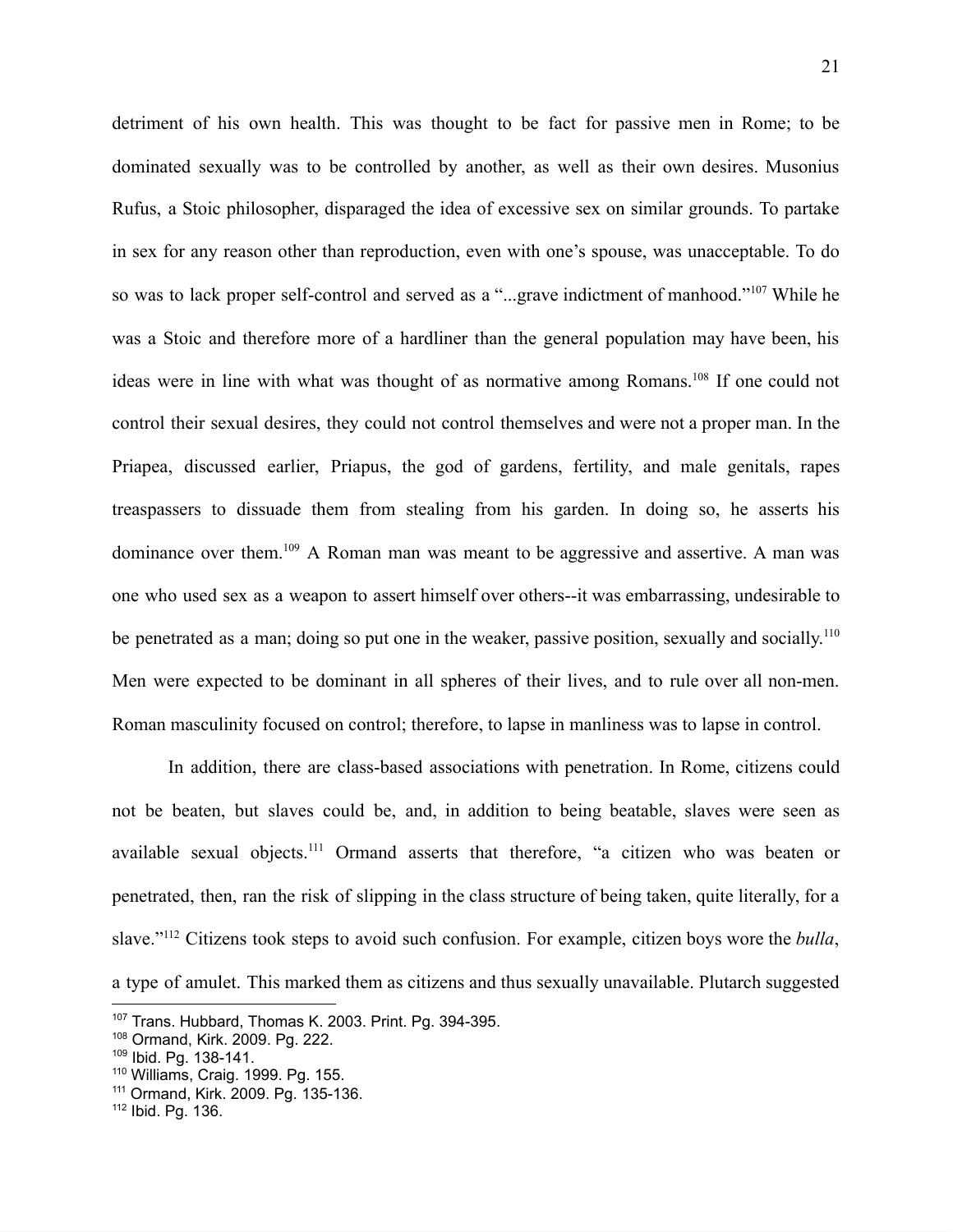that this was why they were invented, so that they could be easily identified as unavailable when nude.<sup>113</sup> One exception to the unbeatability of citizens were soldiers, who could be beaten but only within a very specific framework.<sup>114</sup> In addition, while they could be beaten, they could not be penetrated; the story of a soldier who killed his commanding officer for trying to violate him was held up as an act of honor, worthy of praise.<sup>115</sup> This specific framework--only being able to be beaten with a vine staff--was another way of distinguishing between a penetrable slave from a inviolable citizen man,

In *The Annals*, Tacitus recounts the trial of Valerius; "Suillius accused Valerius of corrupting the soldiers, asserting that with money and stuprum he had bound them to himself for the purpose of committing every crime; of adultery with Poppaea; and finally of softness of body (*mollis*). At this the defendant broke his silence and burst out: 'Suillius, cross-examine your sons: they will confess that I am a man."<sup>116</sup> Here, Valerius silently endures accusations of adultery and *stuprum*, but snaps when accused of being *mollis*. It is significant that to be called *mollis* is a bridge too far; it emphasises how severe of an accusation it was, to outweigh even *stuprum*, a crime, in magnitude.<sup>117</sup> In response, Valerius suggests that he is not *mollis* as he has penetrated Suillius', his accuser's, sons. To defend his manhood, he claims to penetrate--eg. he is a *vir* because he penetrates. He penetrates, so he is not *mollis*, but *durus*. This reaffirms the significance of both penetration and being soft in the dynamics of Roman masculinity.

Martial, Musonius Rufus, the Priapea, and Tacitus, while all writing in different genres for different purposes, reveal coherent truths about masculinity in Rome. For a man to be *mollis* is unacceptable; to be *durus* is good. In addition, a man should have *pudicitia*--it is not

<sup>113</sup> Fagan, Garret G. *Bathing in Public in the Roman World*. The University of Michigan Press. 2002. Pg. 211-212.

<sup>114</sup> Ormand, 2009. Pg. 136.

<sup>115</sup> Ibid. Pg. 136.

<sup>116</sup> Tacitus. *The Annals*. 11.2 Trans. J. C. Yardley. Oxford University Press. 2008. Pg. 215.

<sup>117</sup> Williams, Craig. 1999. Pg. 180-182.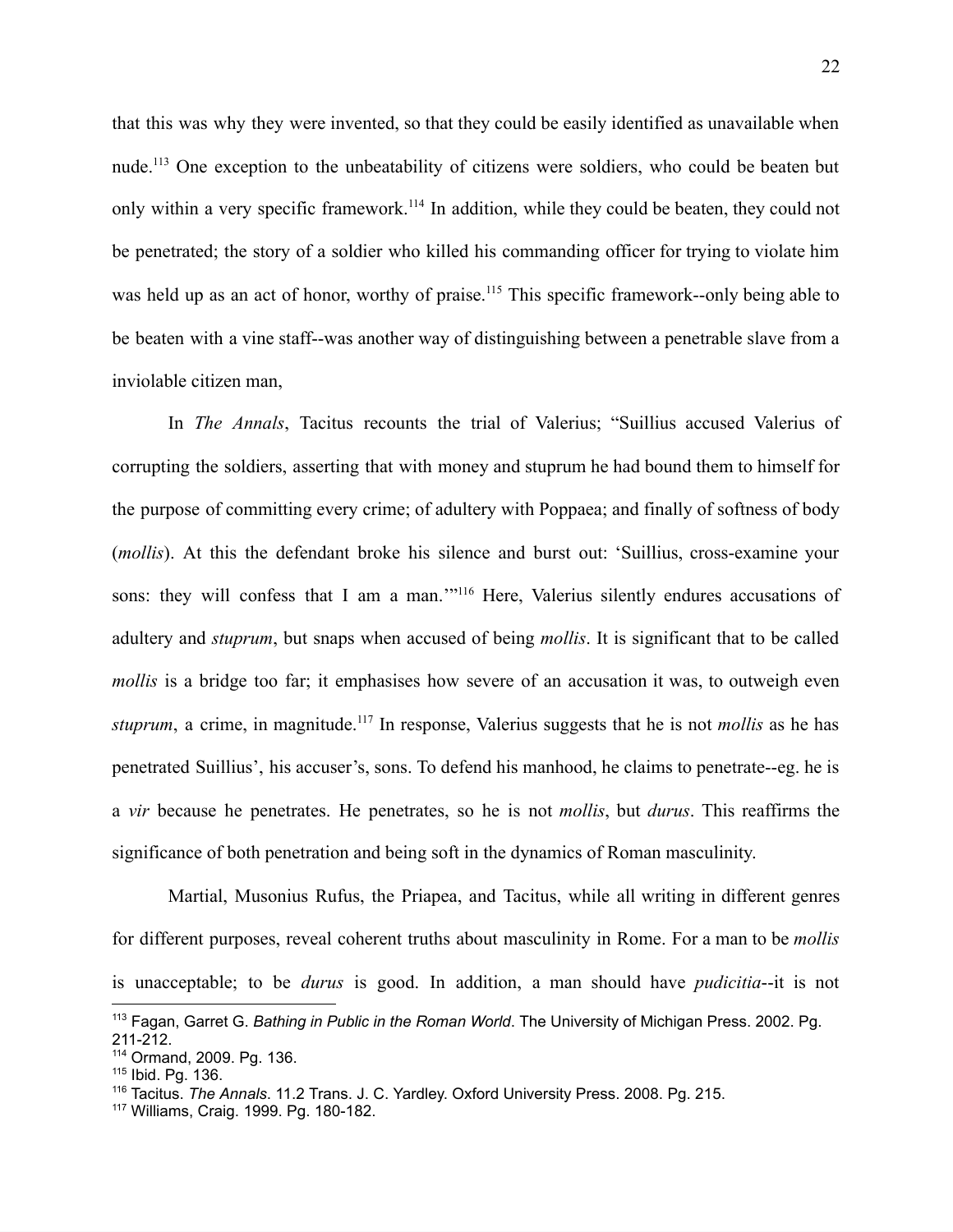necessarily worthy of praise, but it is needed. If a man lacks it, he is less morally sound than a woman, which is unacceptable. For a Roman man, penetration is not merely sexual, but a means through which they can assert their manhood and their dominance over others.<sup>118</sup> To be penetrated was to be controlled by another person and made lesser. In addition, to be penetrated was to sacrifice the inviolability of the body of a full Roman--to become less than a citizen. A man who played the passive role by choice was not merely deviant, but not really a *vir* at all.

As the chief specimen of Roman *mores*, the emperor should be the foremost example of manhood; yet, he, in this scene, violates all of these rules. As the emperor should rule over everyone, he should adhere strictly to the prime directive. In portraying Nero as sexually passive, Suetonius is casting him as someone who is dominated by others. The emperor should dominate his subjects and thus should be able to lead them to subjugate other peoples; if the emperor is under the dominion of a freedman, he cannot conquer others. Penetration also plays a role in perceptions of self-control; one who was passive in sex would be percieved to lack self-control. The emperor should have full control of himself; instead, he was controlled by his desires and dominated by his active partner. In casting these aspersions, Suetonius suggests that if the emperor cannot control himself, he cannot control his nation and is an unfit ruler. In addition, if Nero was *mollis*, he could not lead a nation of *durus* men. Just as men should not obey a woman, they should not obey a man who is *mollis*, which renders Nero unable to be emperor. Further, *pudicitia* was a basic component of being a man--it was not even aspirational, it was simply expected. In spite of that, Nero flouts it, abusing it by playing the passive role in public. In this, he is not even a woman, but less than one, rendering him further unfit to lead a nation of manly men.

<sup>118</sup> Williams, Craig. 1999. Pg. 155.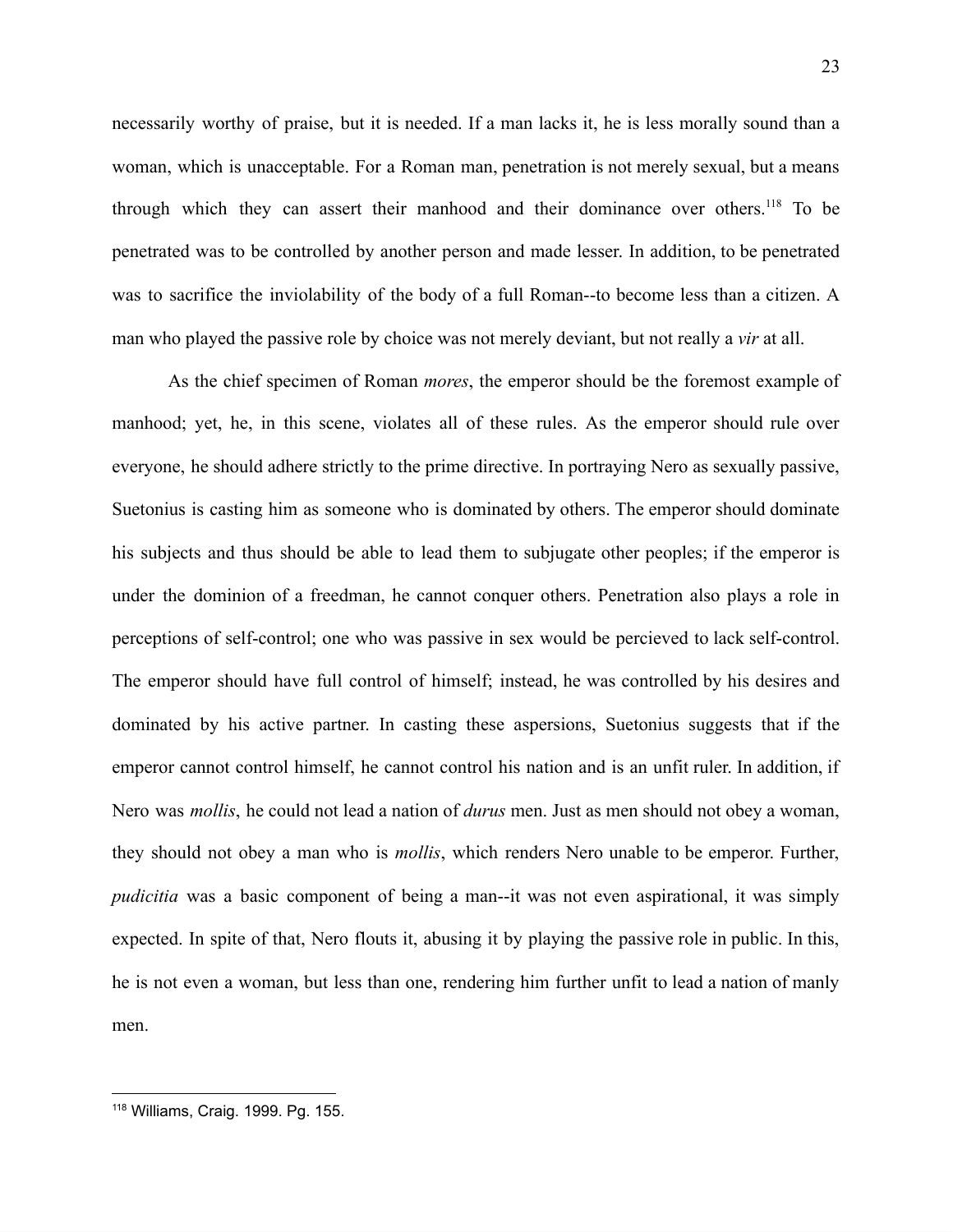# **Male-Male Marriage:**

After describing the mimicry of *damnatio ad bestias*, Suetonius continues, describing how Nero and Pythagoras married, with Nero "playing the part of the bride"--that is to say, the passive role. Not only was Nero penetrated by Pythagoras, but he was "married" to him. Nero violated acceptable behaviors in marrying a man. To understand how Nero violated norms, it is necessary to understand Roman marriage customs. Laws dictated who could get married, and to whom. For a couple to have *conubium*, to qualify to marry, they had to, at a minimum, both be Roman citizens, be old enough, and not be too closely related.<sup>119</sup> In addition to these rules, further restrictions were put in place. Under Augustus, it became illegal for elites to marry actresses, the daughters of actors, gladiators, and pimps, and Ulpian attested to the fact that elites could not legally marry women of ill repute.<sup>120</sup> The essential elements of a Roman wedding were relatively few; they seemed to generally feature torches, a bridal veil, a wedding bed, and a procession, the public procession appearing to be of special importance.<sup>121, 122</sup>

The invective poet Juvenal disparaged the idea of same-sex marriage, writing:

One says, 'I must attend a ceremony tomorrow, early in the morning, in the Quirinal valley.' 'What is the reason for the ceremony?' 'Why do you ask? A friend takes a husband; not many are invited.' Should we live long enough, it will come to be that these things are done openly; they will want them reported in the daily news. Meanwhile one great problem remains for these brides: they are not able to give birth, and so keep the affections of their husbands. But it is better, that nature does not give jurisdiction over their bodies to these souls; they die sterile.<sup>123</sup>

<sup>119</sup> Hersch, Karen K. The Roman Wedding: Ritual and Meaning in Antiquity. Cambridge University Press, 2010. Pg. 20.

<sup>120</sup> Ibid. Pg. 21.

<sup>121</sup> Hersch, Karen K. "INTRODUCTION TO THE ROMAN WEDDING: TWO CASE STUDIES." The Classical Journal, vol. 109, no. 2, pp. 223–232. JSTOR, [www.jstor.org/stable/10.5184/classicalj](http://www.jstor.org/stable/10.5184/classicalj). 2014. Pg. 228-229.

<sup>122</sup> Ibid. Pg. 18.

<sup>123</sup> Ormand, Kirk. 2009. Pg. 259-260.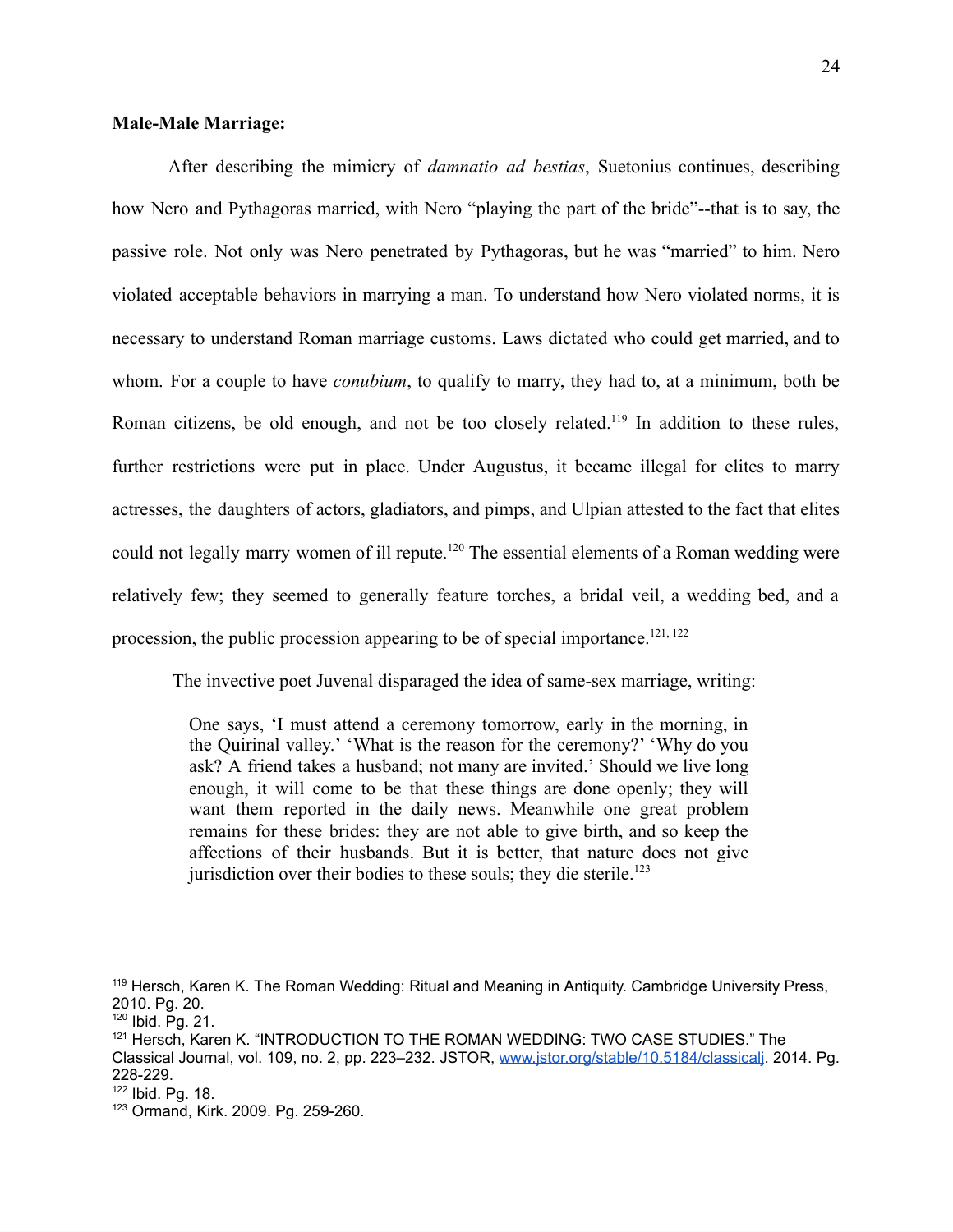Juvenal suggested that, given time, Roman society would degrade to the point that men will often marry other men. In current society, such behavior is hidden away. In the future Juvenal decries, it will no longer be in the shadows but done openly, even "reported in the daily news." This establishes that such activities should not be publicized, but hidden. He fears they will come to be treated in the same way as "normal" marriages. Juvenal critiques a specific aspect of these couplings; namely, that they cannot produce children. The idea of uplifting marriage, specifically as a method of producing legal children, as a cultural norm was further enshrined in law, in the Julian marriage law, which granted benefits to men and women who marry and have children.<sup>124</sup> Male-male unions, Juvenal points out, cannot procreate. As a result, these "brides" cannot keep their husbands' loyalty. In addition to issues of reproduction, for one man to marry another, one had to play the role of the bride.<sup>125</sup> By defining roles along a bride-husband axis, Juvenal is defining gender roles and therefore sexual roles in these marriages. To be the bride in a male-male marriage was unacceptable for two reasons. First, it was demeaning to one's manhood to equate himself with a woman. Second, one member of the pair had to play the passive role--as Juvenal gives a dichotomy of husbands and brides, and places brides in the (failed) childbearing role, the man who is the bride is surely the one who is assigned the passive sexual position. In addition, by taking the passive role of bride, a man would have to submit to his husband's rule--this would violate the tenant of male domination.

Suetonius compares this marriage to Nero's marriage to Sporus, where Nero played the role of husband, and Sporus played the role of wife. Sporus was a male slave who Nero had castrated and then married in a proper ceremony, with witnesses and all the appropriate marital trappings.<sup>126</sup> After the ceremony, Nero proceeded to treat him as his wife, dressing him in the

<sup>124</sup> Ibid. Pg. 129-130.

<sup>125</sup> Ibid. Pg. 259.

<sup>126</sup> Hurley, Donna W. (trans). 2011. Pg. 245.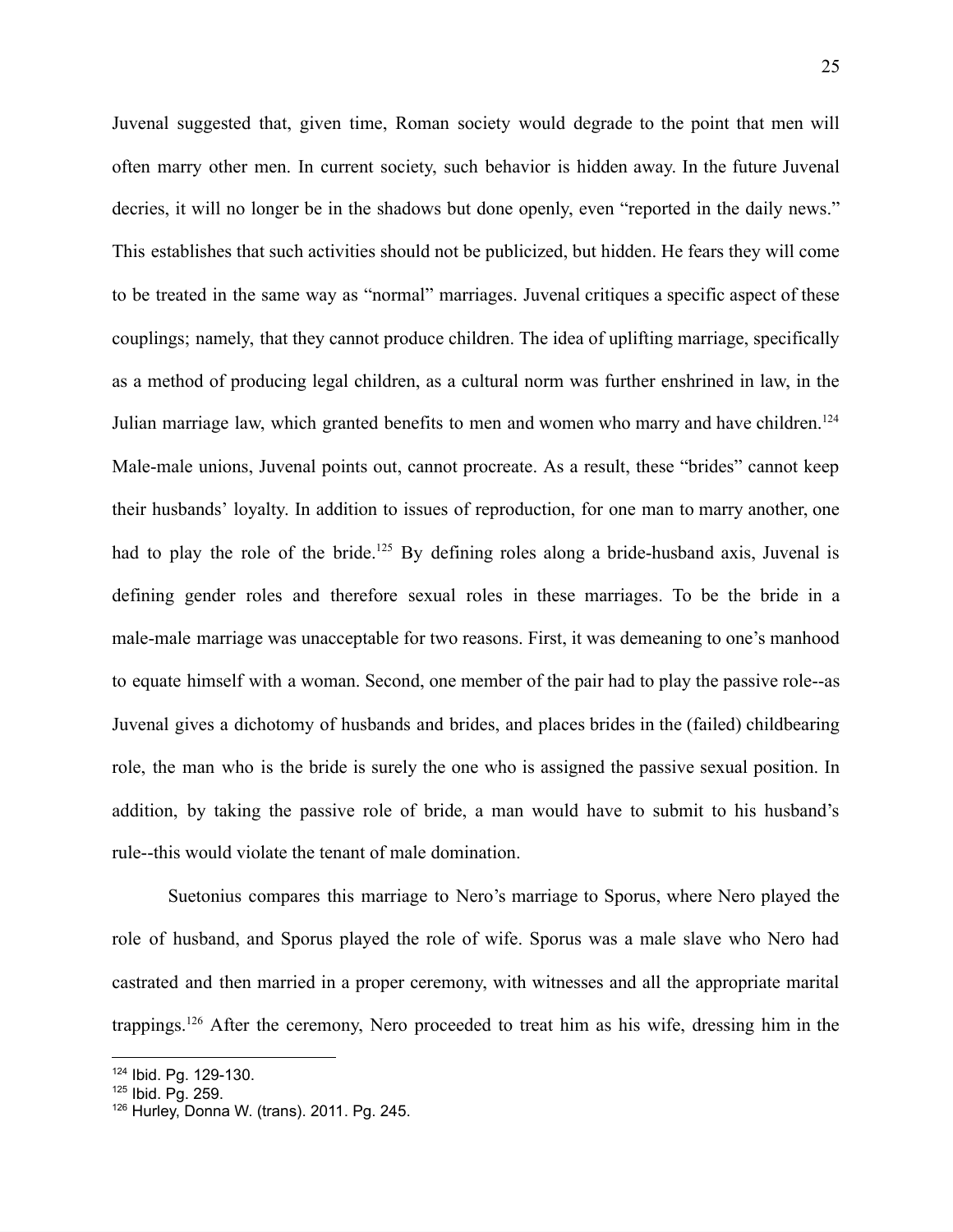attire of an imperial woman and appearing with him in public as his spouse.<sup>127</sup> Therefore, Nero being married to Pythagoras in the same way he married Sporus suggests that he had a public ceremony--or at least one with witnesses--and had all the necessary trapping of matrimony, including appropriate dress and perhaps even dowry. Assuming he was following Roman wedding norms, Nero would have celebrated with a public procession. This would match what is attested to in Tacitus, who claims that Nero had a full wedding ceremony, mentioning all of the standard accoutrements.<sup>128</sup> Nero is described as "going so far as to imitate the cries and lamentations of a maiden being deflowered," suggesting that he made use of the nuptial bed at this public ceremony.<sup>129</sup> After his public wedding, Nero and Pythagoras are described as consummating their marriage in a setting sufficiently public for others to be privy to his cries. If Nero truly behaved in his marriage with Pythagoras as he did with Sporus, that would suggest that they appeared in public together as husband and wife, with Nero cast as the empress, like Sporus, and Pythagoras the emperor.

As emperor, Nero should be the model of a good husband. He should have a single freeborn wife and children, in accordance with his own laws. While he did have, at times, a regular wife, it was unacceptable that he played the role of a wife. Instead of maintaining his masuline positionality, he plays the role of wife to a husband. This is problematic, as he is therefore implied to play the passive role in sex--he is dominated by another person. Further, this sex occurs in a public or semi-public setting. The ceremony itself was public and others were able to hear Nero at the very least, indicating a complete lack of modesty. This degree of exposure violated all norms of modesty and *dignitas* expected of the emperor. In addition to the violation of gender-based marriage norms, Nero further violated Roman mores by marrying a

<sup>127</sup> Ibid. Pg. 245.

<sup>&</sup>lt;sup>128</sup> Tacitus. The Annals. 15.37. Trans. J. C. Yardley. 2008. Pg. 356.

 $129$  Hurley, Donna W. (trans). 2011. Pg. 246.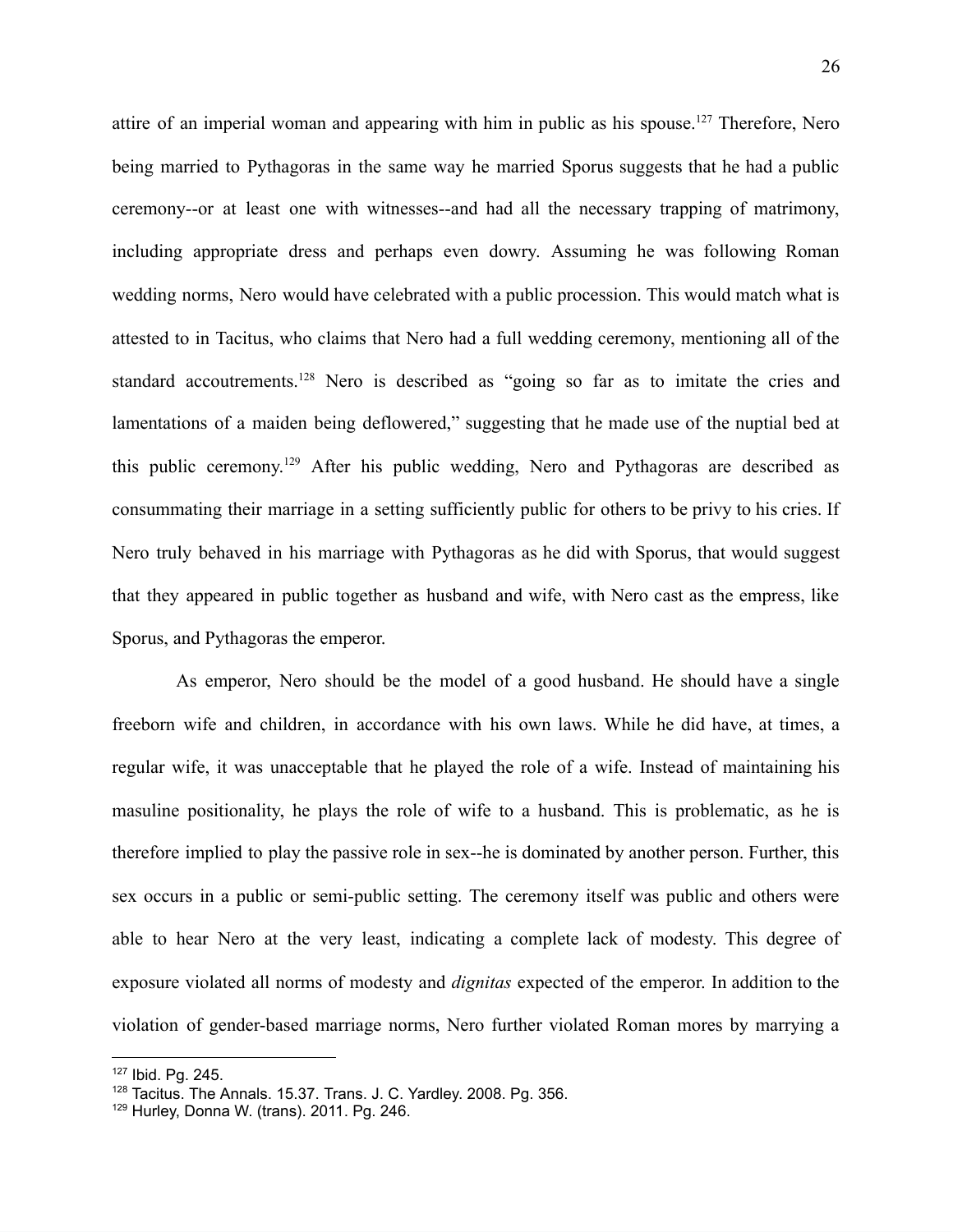freedman. While it was acceptable for a man to be the active partner with people from various social classes in sexual acts, it was not acceptable or legal to marry across these class lines.<sup>130, 131</sup> In marrying a freedman, Nero would be marking him as his social equal on the class level.<sup>132</sup> It is already problematic for the emperor to declare a mere freedman his equal, but it is worse, as Nero would be playing the role of the bride--the weaker, lower status role. Again, this places Pythagoras the former slave in higher status then Nero the emperor. To be the bride is to be under the control of the husband; Nero would be placing himself at the mercy of a freedman. To be married as a husband is described as *ducere uxorem*--to lead a wife.<sup>133</sup> In becoming a bride, Nero is abdicating his leadership--instead, he is being led by Pythagoras. In writing this, Suetonius is suggesting that instead of Nero the emperor controlling himself and leading Rome, Pythagoras the mere freedman is holding the reins.

#### **Beyond Nero**

Suetonius used Nero to create a negative "type." He crafted a new rhetorical tyrant who was effeminate, sexually passive, lacked control over himself or others, and was associated with careers marked with *infamia*. He used this trope throughout the *Lives of the Caesars*, most notably in the *Lives* of Galba, Otho, Vitellius, and Domitian. In his attacks on other emperors, Suetonius does not need to use every piece of this framework every time; broken down, the distinct qualities of the rhetorical tyrant exemplified in this scene function effectively as separate weapons due to their connection to the broad image of the Neronian rhetorical tyrant. He uses the smears to damage their characters and make them seem like inadequate rulers. It is important to note that, in life, Otho and Vitellius purposefully invoked their connections to Nero to ride the

<sup>130</sup> Ormand, Kirk. 2009. Pg. 232

<sup>131</sup> Hersch, Karen K. 2010. Pg. 18, 20.

<sup>132</sup> Ormand, Kirk. 2009. Pg. 232.

<sup>133</sup> Hersch, Karen K. 2010. Pg. 16.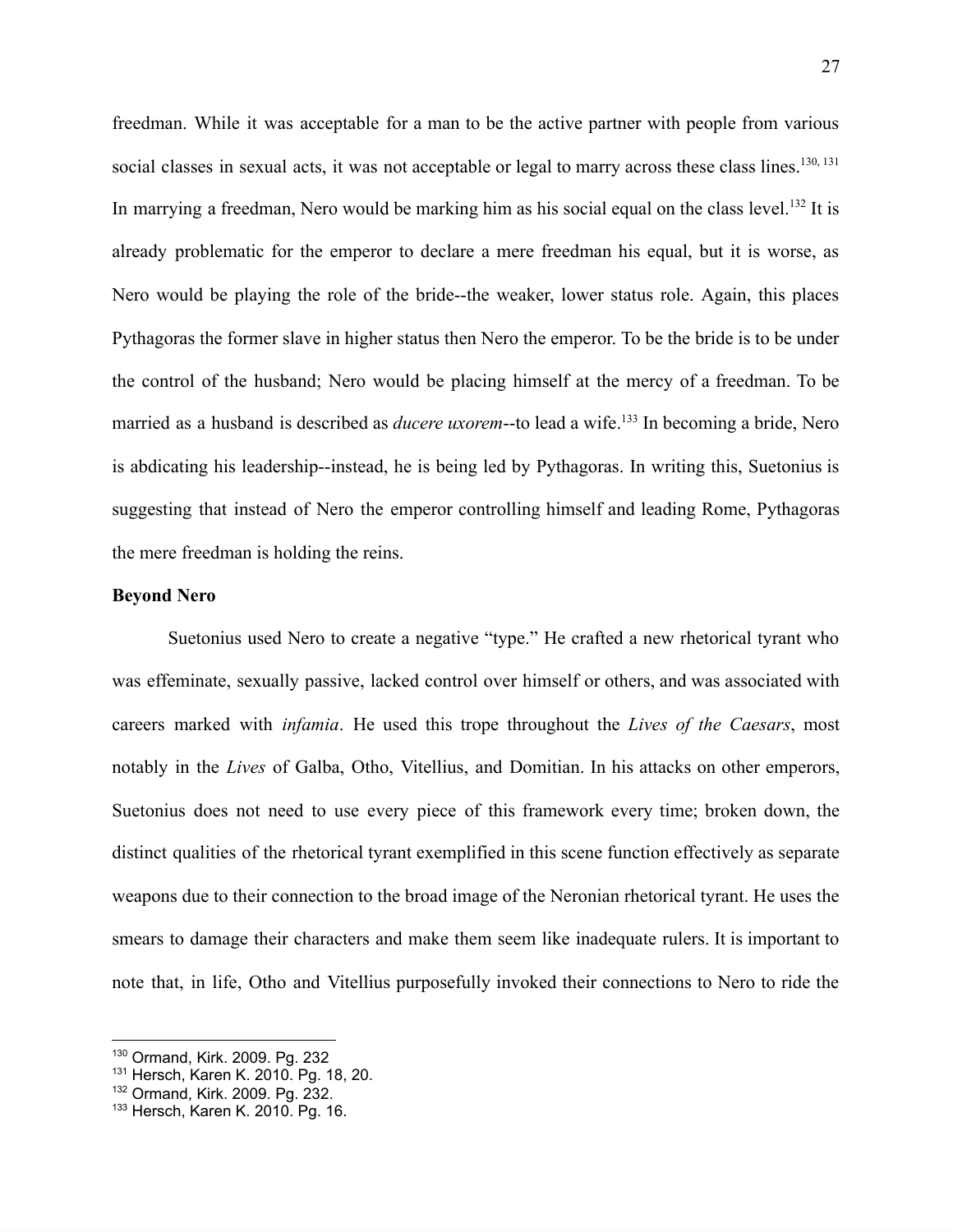coattails of his post-mortem popularity with the Roman populace.<sup>134</sup> After taking the throne, Otho put Nero's and Poppaea's portraits back up and took steps to complete the Domus Aurea.<sup>135</sup> He even went as far as to take "Nero" as his cognomen.<sup>136</sup> Vitellius similarly connected himself, making sacrifices to Nero's spirit and allowed for his songs to be performed in public again.<sup>137</sup> While their connections to Nero in life allowed them to gain the favor of the common people, after death, Suetonius was able to twist their connections into negative traits, denigrating them in the eyes of the elites.

Suetonius cast Galba, Otho, Vitellius, and Domitian as bad emperors through the use of the trope of the Neronian tyrant. In addition, their connection to Nero is enhanced by the fact that three of the four passages directly mention Nero, keeping him in the forefront of the reader's mind. The emperors are connected with various parts of the Neronian framework. First, Suetonius portrays Galba as of questionable masculinity. He is unable to control his sexual desires, having unusual targets of desire, and potentially being passive. Then, Otho is portrayed as having inappropriate sexual habits, being passive and effeminate. He is shown to be passive sexually to Nero. In addition, he has inappropriate grooming habits associated with passivity, removing his body hair and making an effort to never have a beard. Like Nero, he is occupying a womanly space. Next, Vitellius is portrayed to be sexually passive at times. Like Nero with Pythagoras, Vitellius is sexually passive to Asiaticus, a freedman. Finally, Domitian is sexually passive and implied to behaving as a prostitute. Domitian is passive to two men, Claudius Pollio and Nerva, similar to how Nero was sexually passive to Pythagoras. At times in his passivity, he is made out to be like a prostitute, offering sex in exchange for money and polititcal power. This

<sup>134</sup> Varner, Eric. "Nero's Memory in Flavian Rome." The Cambridge Companion to the Age of Nero. Cambridge: Cambridge University Press. 2017. Pg. 238.

<sup>135</sup> Hurley, Donna W. 2011. Pg. 255.

<sup>136</sup> Varner, Eric. 2017. Pg. 238.

<sup>137</sup> Ibid. Pg. 238.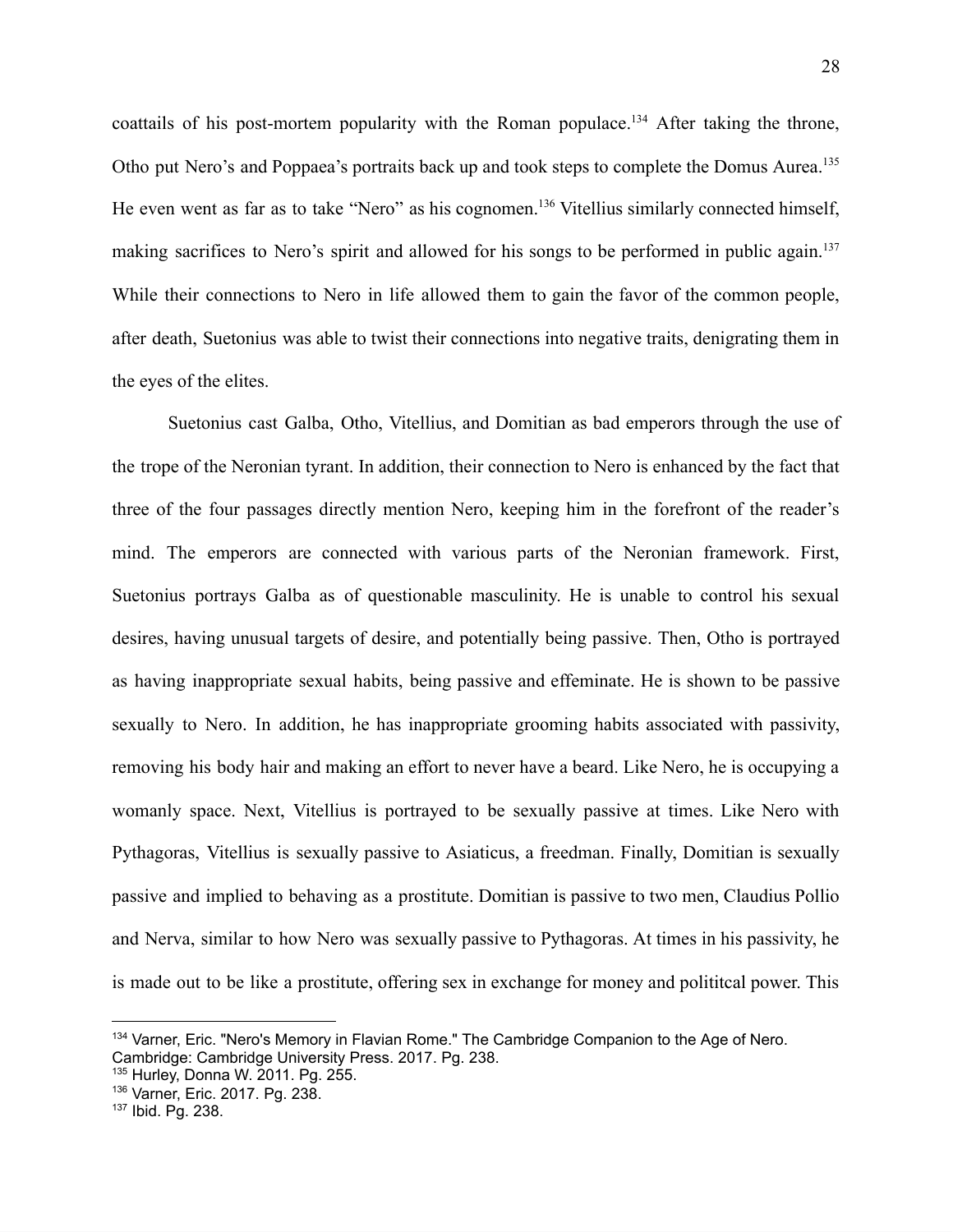connection to prostitution is similar to Nero's accusations of acting as an actor and gladiator, as these three careers were connected in *infamia*. At other times, he is implied to, while emperor, have been passive in sex to Nerva out of simply enjoying it, like how Nero persued penetration as emperor out of pleasure. In addition, he has inappropriate relationships with prostitutes, depilating them and socializing with them while swimming. He places himself as an equal to or below them, similar to how Nero performed cunnilingus on women and was passive and played the role of wife to a freedman. While not every aspect of the framework is used in each instance, these emperors were made out to be bad emperors through the application of Neronian tropes.

## **Galba**

Suetonius used the tropes developed in *Nero 29* to smear Galba as being an inadequate

ruler. This can be seen in *Galba 22*:

He was more inclined to unnatural desire, and in gratifying it preferred full-grown, strong men. They say that when Icelus, one of his old-time favourites, brought him news in Spain of Nero's death, he not only received him openly with the fondest kisses, but begged him to prepare himself with delay and took him one side.

Libidinis in mares pronior et eos non nisi praeduros exoletosque: ferebant in Hispania Icelum e veteribus concubinis de Neronis exitu nuntiantem non modo artissimis osculis palam exceptum ab eo, sed ut sine mora velleretur oratum atque seductum.

In this passage, Suetonius uses the trope of the Neronian tyrant to cast Galba as an inadequate ruler, portraying him as possibly passive and a slave to his desires. Suetonius sets the tone for the passage quickly, starting the sentence with "*libidinis*," a conjugation of *libido*. This was not a neutral word but instead a wholly negative descriptor, appearing only as a severe vice in the *Lives*. <sup>138</sup> In the Life of Nero, conjugations of *libido* are used twice to describe his vices.<sup>139</sup>

<sup>&</sup>lt;sup>138</sup> Wardle, David. "Suetonius and Galba's Taste in Men: A Note." Latomus, vol. 74, no. 4, 2015, pp. 1006–1013. JSTOR, www.jstor.org/stable/48574596. Pg. 1007-1008.

<sup>139</sup> Rolfe, J.C. Trans. Lives of the Caesars, The Life of Nero. Loeb Classical Library. 1907. Accessed penelope.uchicago.edu Passage 26, 28.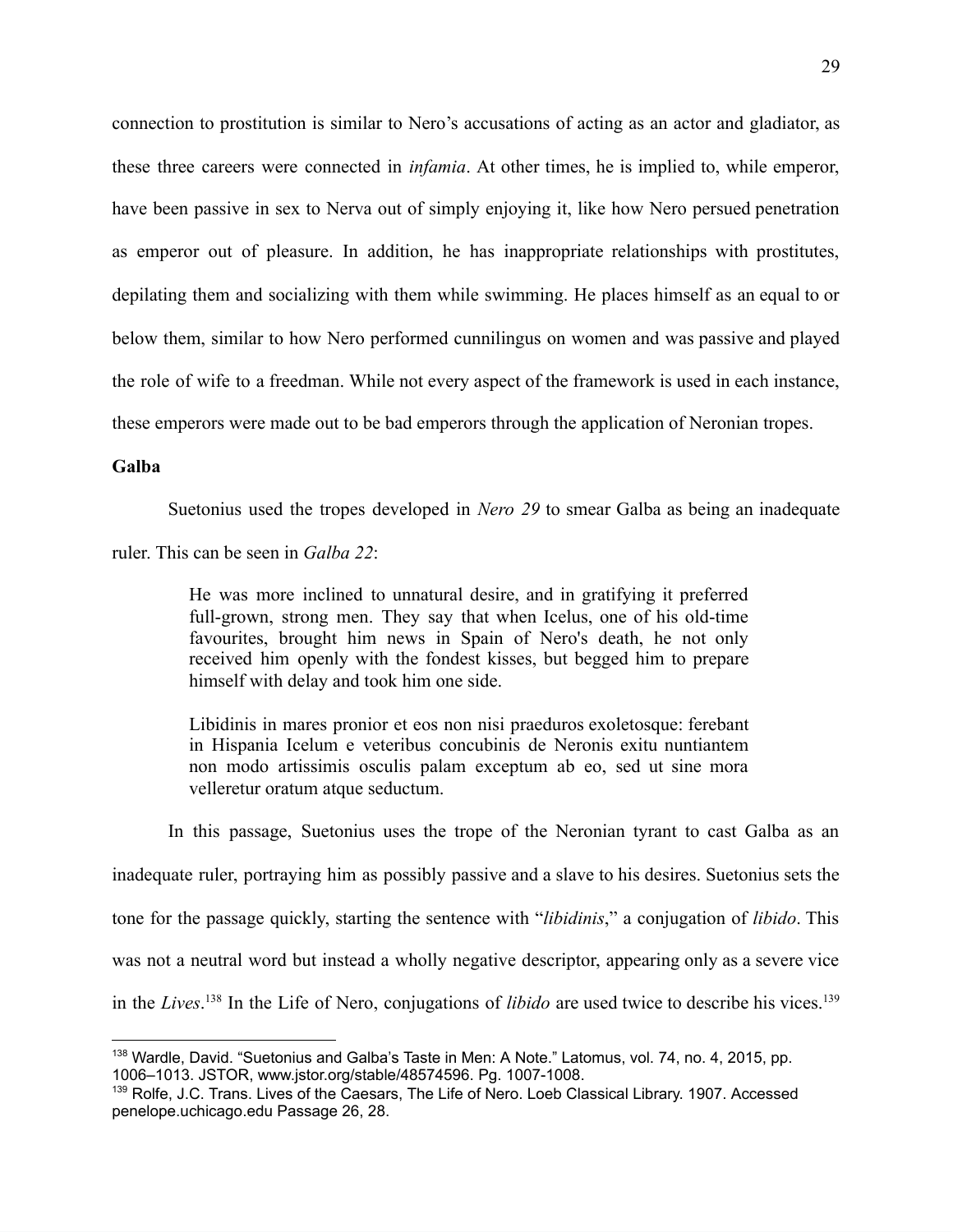In using *libidinis*, Suetonius is casting a negative judgement over the rest of the sentence. He portrays Galba as actively desiring "full-grown, strong men" as sexual partners. While there is some consensus that the *exoletosque* were indeed men, not boys, it is debated whether or not they were prostitutes.<sup>140</sup> The language used to describe the men he desires (eg. *durus*) casts them as very masculine--they are not described as one might expect him to depict a typical target of desire for a *vir*, as soft and passive. In addition, Suetoniuis does not state which party is active and which is passive. This could be a deliberate attempt to develop ambiguity in the situation.<sup>141</sup> By leaving this question open ended, Suetonius leaves room for the reader to dwell on it.

Galba is, like Nero, seen to be controlled by his own sexual desire. When he sees Icelus, he ignores pressing matters to have sex with him. The matter at hand is how to proceed in the wake of Nero's death. In his reaction, Galba ignores the news, neglecting to prepare to seize the emperorship in favor of sex. He is a slave to his own lust; instead of meeting with his other military and political consultants, he pulls his lover aside to have sex with him. By showing Galba as being unable to control his lust, delaying the onset of his reign, Suetonius shades him as unfit for office. In addition, Suetonius neglects to confirm Galba's active status. He hints that he is active, in his asking of Icelus to "prepare himself," but actively chooses not to take the final steps necessary to confirm it. Normally, a freedman preparing himself for a sexual encounter would likely signal that the freedman is passive but here, the lack of explicitness on the issue combined with a reference to being attracted to *durus* men sets the reader up to wonder whether or not Galba is obeying the prime directive. Galba's lack of control is enhanced by the fact that he "begs'' Icelus to prepare himself. "Begging" smacks of desperation, of the kind of unrestrained sexual desire a *vir* should never have, much less the future emperor. In addition,

<sup>140</sup> See: Wardle 2015 (Pg. 1009) vs. Charles 2012. (Pg. 1079-1081)

<sup>141</sup> Charles, Michael B., and Eva Anagnostou-Laoutides. "Galba in the Bedroom: Sexual Allusions in Suetonius' Galba." Latomus, vol. 71, no. 4, 2012, pp. 1077–1087. Pg. 1080-1081.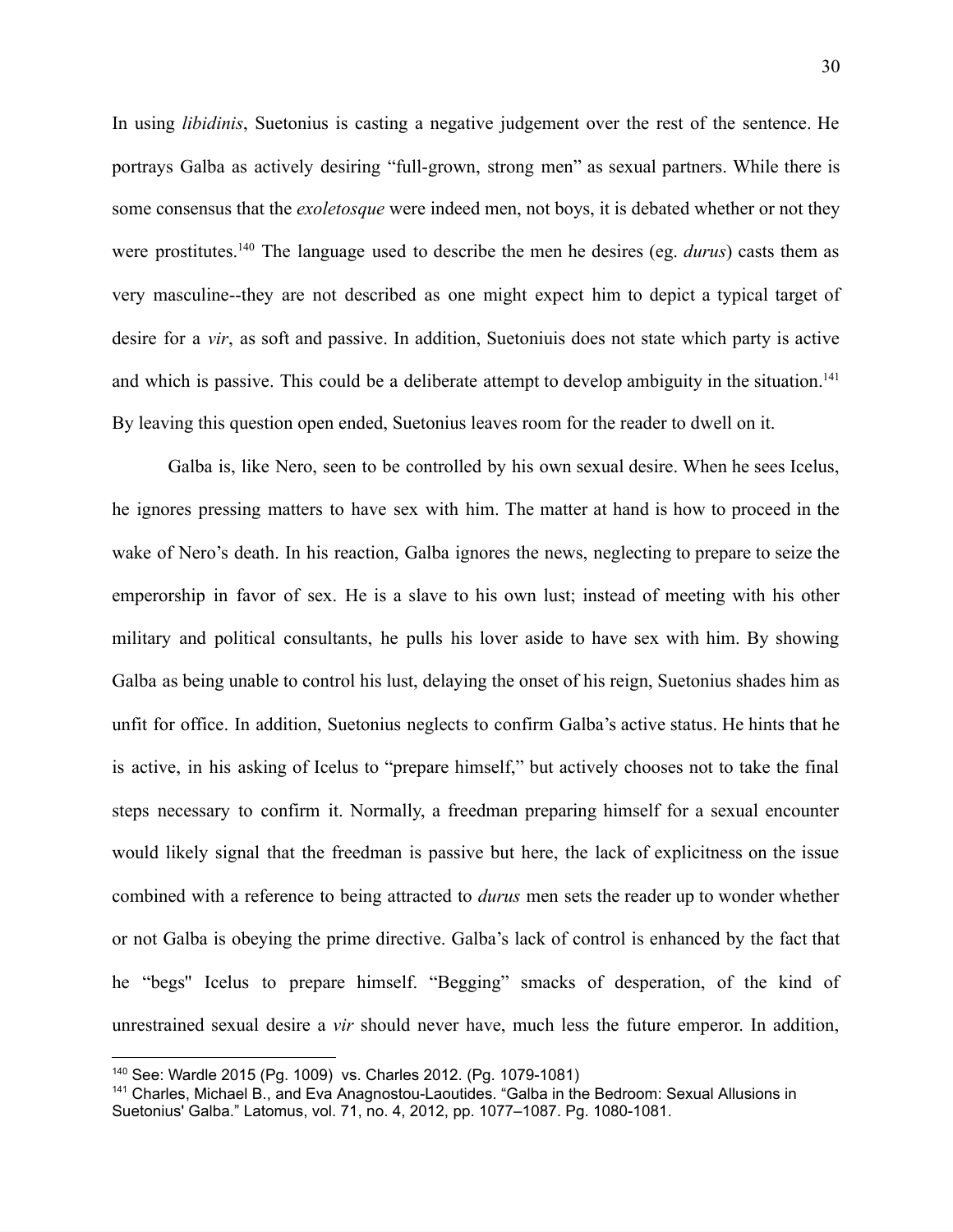Galba's begging functions as a role reversal--the should-be dominant man begs his partner for sex. It calls to mind the lovesick poet chasing after his beau more than the future ruler of the emperor of Rome. Suetonius casts Galba as subservient to his desires and his freedman, casting doubt on his ability to control a nation.

In addition, Galba performs erotic behavior in public, hitting on another of the trope's motifs. Upon greeting Icelus, Galba kissed him openly. This was an inappropriate greeting when romantically charged; it was unacceptable to kiss one's lover in public.<sup>142, 143</sup> Hurley renders them as "passionate kisses" and Edwards translates them as "most ardent kisses."144, <sup>145</sup> This clearly was not a chaste greeting between lovers but one of passion and desire. If a chaste kiss between spouses in front of their child was too inappropriate, the ancient Romans would have had to have found such lewd affection outside of the home intolerable. This is a direct call-back to Nero's public lustful displays, further connecting the two and strengthening the image of Galba as unworthy for the throne.

By indirectly casting him as a Neronian tyrant, Suetonius is able to subtly cast aspersions on Galba. Gaba is placed on shaky ground with his sexual preferences--maybe active, maybe passive, maybe a *vir*, maybe not. By comparing him to the Neronian trope but having him just fall short of it, Suetonius portrays Galba as tyrant aligned, and untrustworthy. This enhances Suetonius' image of Galba as someone who was not fit to be emperor. It supports his general lack of control of his freedmen and contrasts with his stinginess with other people.

<sup>&</sup>lt;sup>142</sup> Hawley, Richard. "'Give me a thousand kisses': the kiss, identity, and power in Greek and Roman antiquity." Leeds International Classical Studies. 6.5. 2007. Pg. 7,

<sup>143</sup> Williams, Craig. 1999. Pg. 17-18.

<sup>144</sup> Hurley, Donna W. 2011. Pg 280.

<sup>145</sup> Edwards, Catherine. Suetonius Lives of the Caesars. Oxford University Press. 2000. Pg. 240.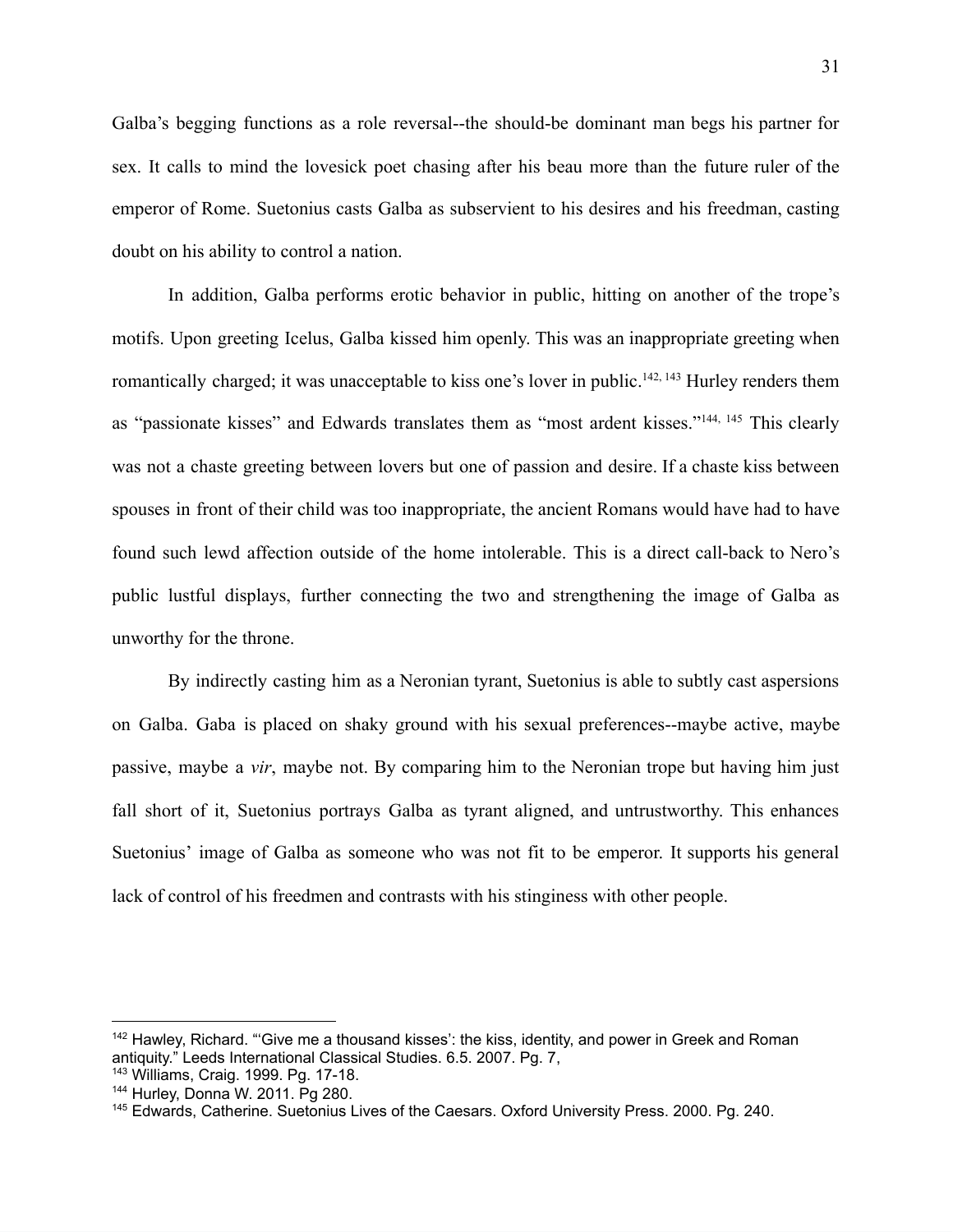#### **Otho**

Suetonius used the framework he created in *Nero 29* to paint a picture of Otho as

unqualified to be emperor. This is demonstrated in *Otho 2* and *Otho 12*:

#### *Otho 2*:

After his father's death he pretended love for an influential freedwoman of the court, although she was an old woman and almost decrepit, that he might more effectually win her favour. Having through her wormed his way into Nero's good graces, he easily held the first place among the emperor's friends because of the similarity of their characters; but according to some, also through immoral relations

Otho imperator IIII. Kal. Mai. natus est Camillo Arruntio Domitio Ahenobarbo cons. A prima adulescentia prodigus ac procax, adeo ut saepe flagris obiurgaretur a patre, ferebatur et vagari noctibus solitus atque invalidum quemque obviorum vel potulentum corripere ac distento sago impositum in sublime iactare. Post patris deinde mortem libertinam aulicam gratiosam, quo efficacius coleret, etiam diligere simulavit quamvis anum ac paene decrepitam; per hanc insinuatus Neroni facile summum inter amicos locum tenuit congruentia morum, ut vero quidam tradunt, et consuetudine mutui stupri.

Suetonius used the trope of the effeminate tyrant to set the tone of what kind of ruler Otho would be from the very beginning of his biography. He drew on the motif of unusual passivity, directly connecting to Nero's inappropriate passivity with Pythagoras. Of particular note is the end of the last line of the passage, "...*et consuetudine mutui stupri*," rendered here as "...also through immoral relations." This suggests that Nero and Otho had a sexual relationship of some sort, though it does not hint at what kind or what positionality. However, Michael Charles renders this as "...exchanged sexual gratification."<sup>146</sup> This would indicate much more distinct sexual behaviors. I personally take the Latin more in line with Charles' interpretation, as I feel it better captures the reciprocal sense of *mutui*. Taken together, then, Otho was friends with

<sup>146</sup> Charles, Michael B., and Anagnostou-Laoutides, Eva. "UNMANNING AN EMPEROR: OTHO IN THE LITERARY TRADITION." The Classical Journal, vol. 109, no. 2, 2014, pp. 199–222. Pg. 206.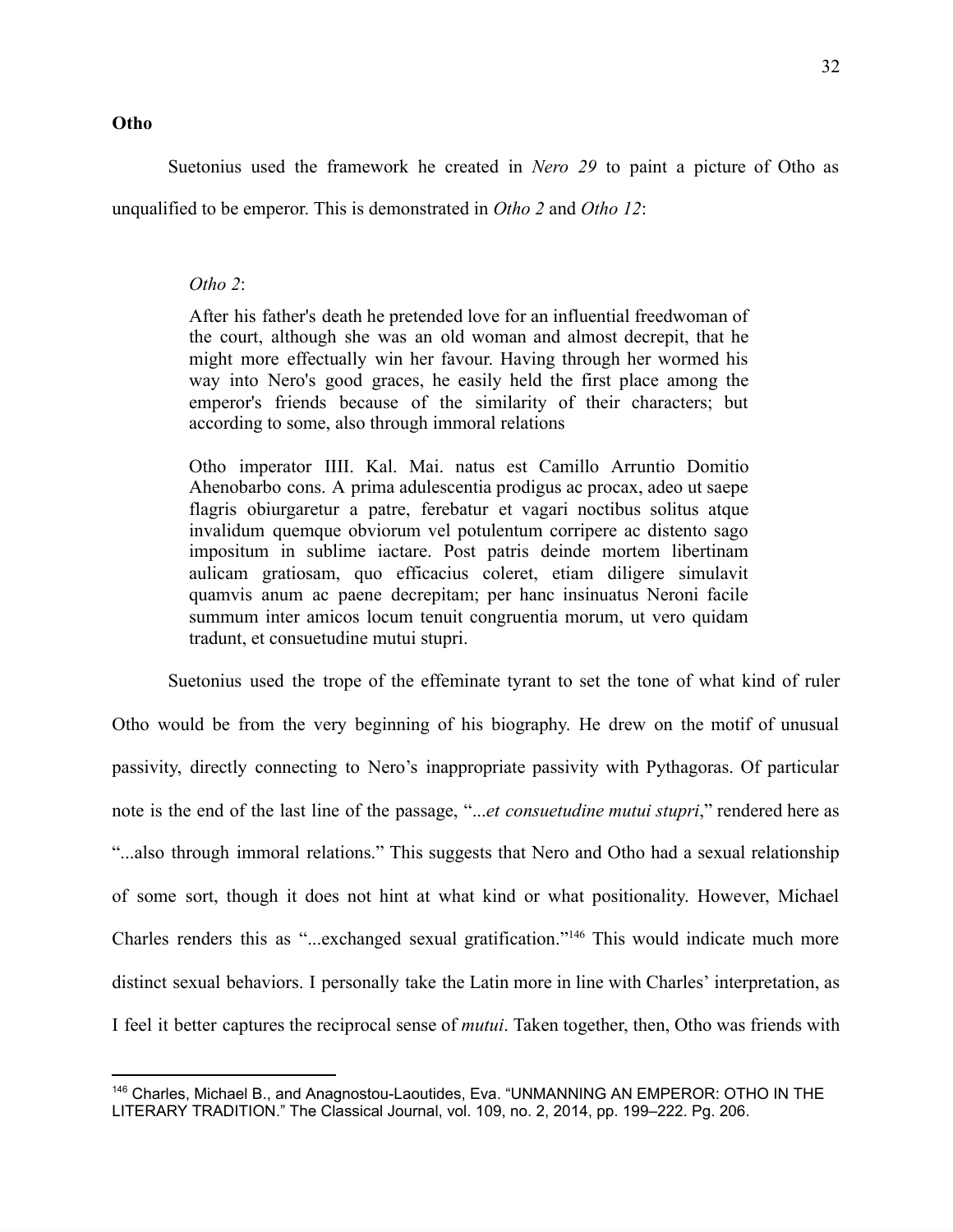Nero due to the fact that they had similar characters and they also were rumored to have had sexual relations.<sup>147</sup> The use of *mutui* is important; the fact that they "exchanged sexual gratification" suggests that they took turns penetrating each other. Otho was about five years older than Nero; this was not a particularly large age gap, but still worth acknowledging. While it still wouldn't be appropriate for Otho to penetrate Nero, as he both was not that much younger and was freeborn, it is still noteworthy as it means that Otho was penetrated by someone younger than him. In addition, the fact that they penetrated each other in turns means that Otho was penetrated by someone who was at times passive, an even further violation of his manhood. Suetonius cast aspersions on Otho from the very beginning of his biography by comparing him to Nero's archetypical tyrant.

#### *Otho 12:*

Neither Otho's person nor his bearing suggested such great courage. He is said to have been of moderate height, splay-footed and bandy-legged, but almost feminine in his care of his person. He had the hair of his body plucked out, and because of the thinness of his locks wore a wig so carefully fashioned and fitted to his head, that no one suspected it. Moreover, they say that he used to shave every day and smear his face with moist bread, beginning the practice with the appearance of the first down, so as never to have a beard; also that he used to celebrate the rites of Isis publicly in the linen garment prescribed by the cult. I am inclined to think that it was because of these habits that a death so little in harmony with his life excited the greater marvel.

Tanto Othonis animo nequaquam corpus aut habitus competit. Fuisse enim et modicae staturae et male pedatus scambusque traditur, munditiarum vero paene muliebrium, vulso corpore, galericulo capiti propter raritatem capillorum adaptato et adnexo, ut nemo dinosceret; quin et faciem cotidie rasitare ac pane madido linere consuetum, idque instituisse a prima lanugine, ne barbatus umquam esset; sacra etiam Isidis saepe in lintea religiosaque veste propalam celebrasse. Per quae factum putem, ut mors eius minime congruens vitae maiore miraculo fuerit.

<sup>147</sup> Ibid. Pg. 206-207.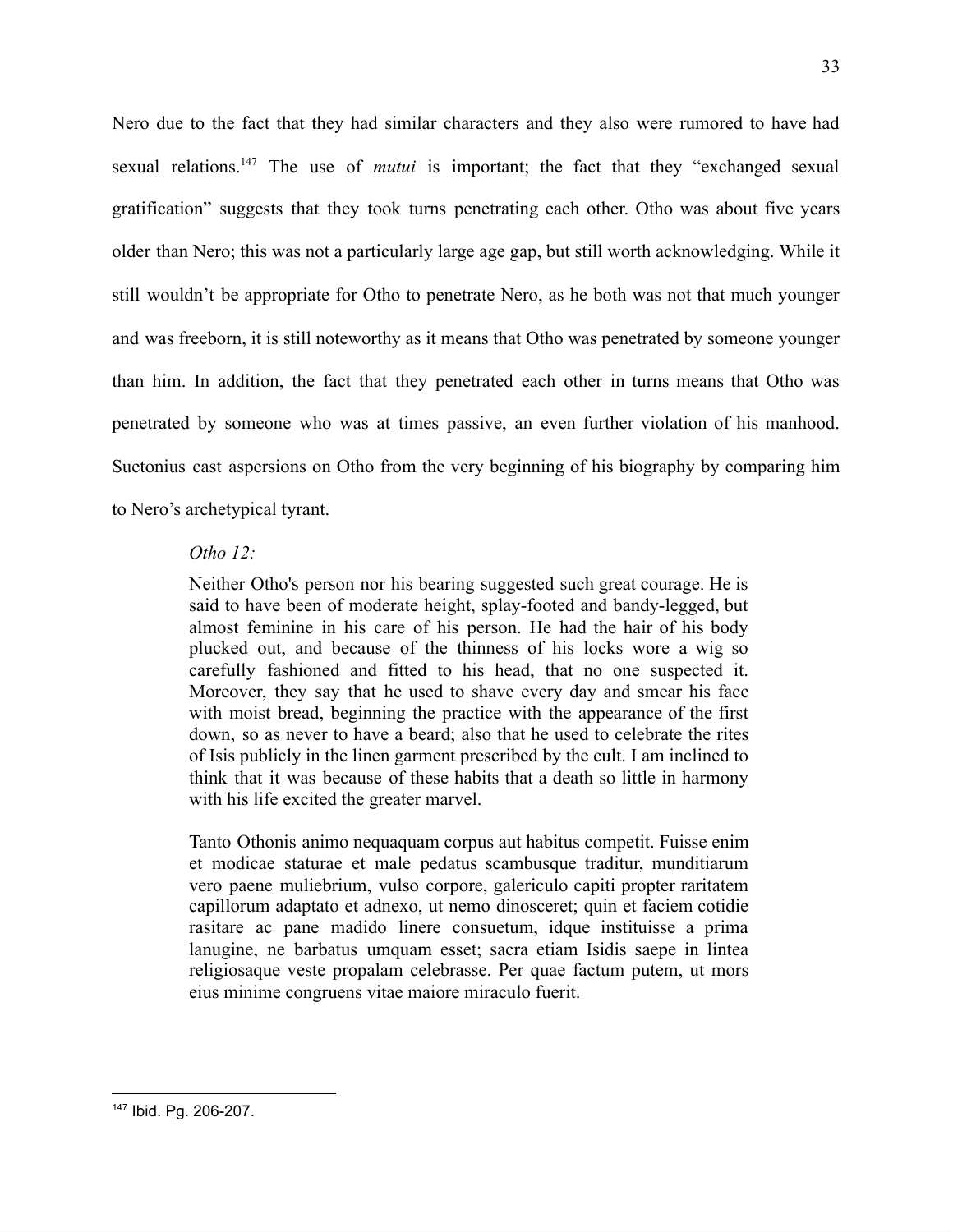In this passage, Suetonius undermines the depiction of Otho as noble in the preceding scene by utilizing tropes of the effeminate tyrant, specifically making implicit references to effeminacy and passivity. In the previous scene, Suetonius describes Otho's death as brave and manly.<sup>148</sup> In this scene, Otho is described as doing a number of feminine things. He is described as engaging in depilation, wearing a wig, and thoroughly removing his beard. Depilation was associated with men who were trying to make themselves appear more like ideal penetrable targets; they were accused of trying to appear womanish and of trying to look like those slaves and young non-free boys who were acceptable targets of desire.<sup>149</sup> Attractive slaves were described as *glaber* ("hairless").<sup>150</sup> By describing him as removing his hair, Suetonius was implicitly calling him passive. Purposefully removing his beard and keeping it from growing was imbued with similar accusations. Roman boys were considered full men upon growing and ceremonially clipping their first beards.<sup>151</sup> Boys were considered at their most attractive right before they grew in their beards.<sup>152</sup> A beard and the ability to grow it were considered markers of a *vir*; in contrast, the complete lack of a beard or ability to grow one signaled sexual availability. Otho notably did not simply shave--being clean shaving was in fashion in Augustan Rome, though out of fashion at the time of writing the *Lives*--he makes an effort to appear to have never had a beard.<sup>153</sup> He shaves every day and applies bread in an effort to prevent growth. This goes beyond being clean shaven and enters the realm of trying to erase all presence of a beard from his face. In going to this extent, he is erasing one of his markers of status as a *vir* and in doing so, marking himself as a target for desire. He is described as fastidiously wearing a wig out of desire to hide his thin hair. This degree of concern with appearance was considered a feminine trait.

<sup>148</sup> Hurley, Donna W. 2011. Pg. 288.

<sup>149</sup> Williams, Craig. 1999. Pg. 78, 141

<sup>150</sup> Ibid. Pg. 78

<sup>151</sup> Ibid. Pg. 79

<sup>152</sup> Ibid. Pg. 79

<sup>153</sup> Ibid. Pg. 79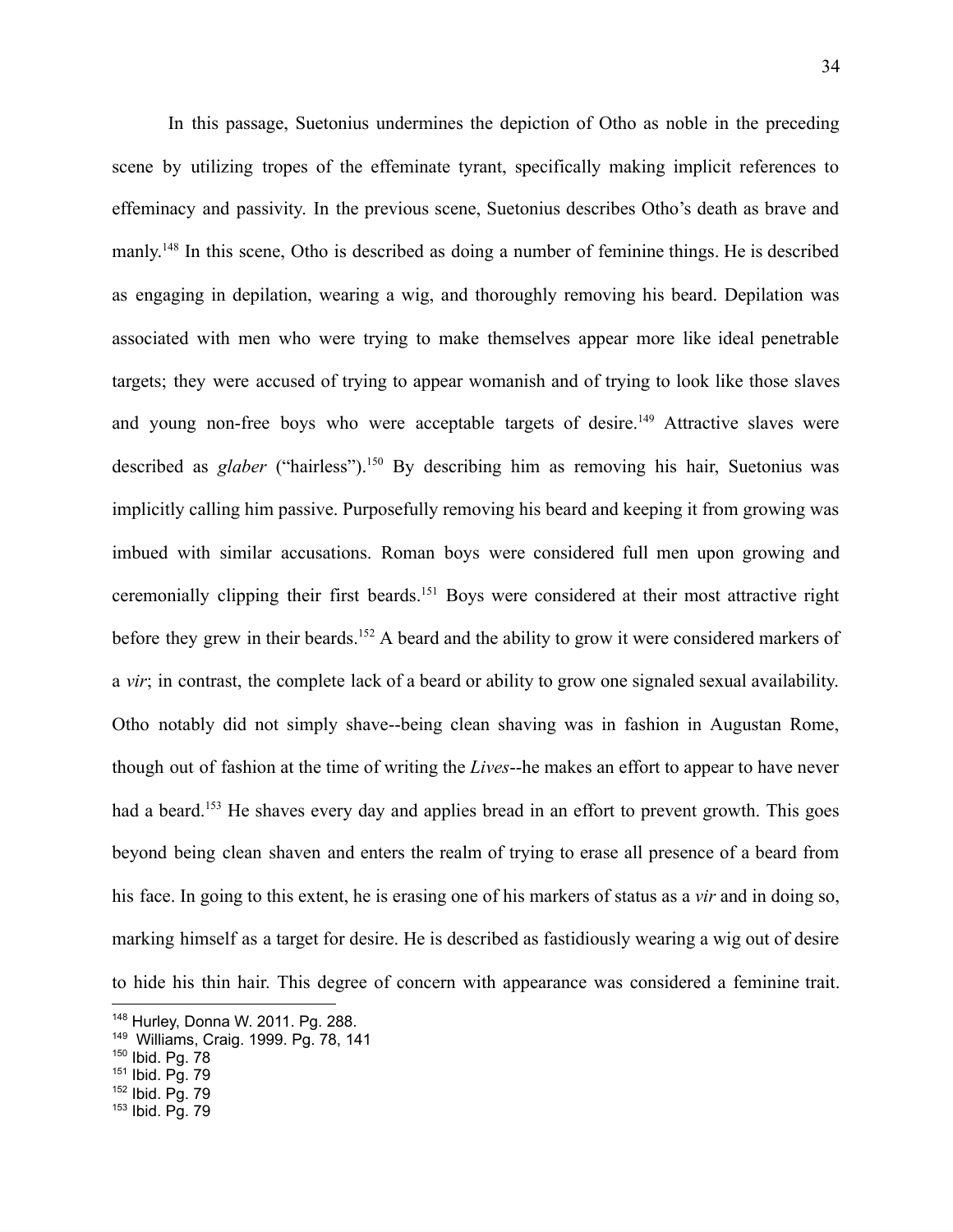Again, he is associated with femininity and, by proxy, passivity. By rendering himself hairless and being overly concerned with his looks, Otho is marked as an adult passive, in line with the trope of the effeminate tyrant.

The location of these accusations are of particular note for two reasons. First, this comes directly after the section where Suetonius describes Otho's death, where he kills himself to avoid dishonor. This manner of death is portrayed as honorable and manly. Therefore, this depiction flies in the face of that. Suetonius directly sets up this scene to be a contrast to that, saying "Neither Otho's person nor his bearing suggested such great courage," and "I am inclined to think that it was because of these habits that a death so little in harmony with his life excited the greater marvel." By giving the reader the manliness first, the effeminacy and passivity hits all the harder. By portraying honor in contrast with passivity, Suetonius strengthens the depiction of Otho as an effeminate Neronian tyrant. Second, it is important that section twelve is the last section of the Life of Otho. This is what Suetonius wants to stick in the mind of the reader. Suetonius ordered his biographies intentionally, and would end on a note fitting how he wanted the reader to feel about that emperor.<sup>154</sup> For example, though he includes negative remarks on Augustus, he wants to portray a positive image overall, and he ultimately ends on a scene of a good, respectable death.<sup>155</sup> In contrast, Otho's respectable death is denied the honor of being the end; instead, Suetonius lists his effeminate flaws. The fact that Suetonius uses the Neronian trope here shows that he clearly thought it was a strong way to cast a subject as a tyrant in the reader's eye.

<sup>154</sup> Hurley, D.W. 2014. "Suetonius' Rubric Sandwich," in T. Power and R. K. Gibson (eds.), Suetonius the Biographer: Studies in Roman Lives. Oxford. Pg. 21, 23, 25. <sup>155</sup> Ibid. Pg. 25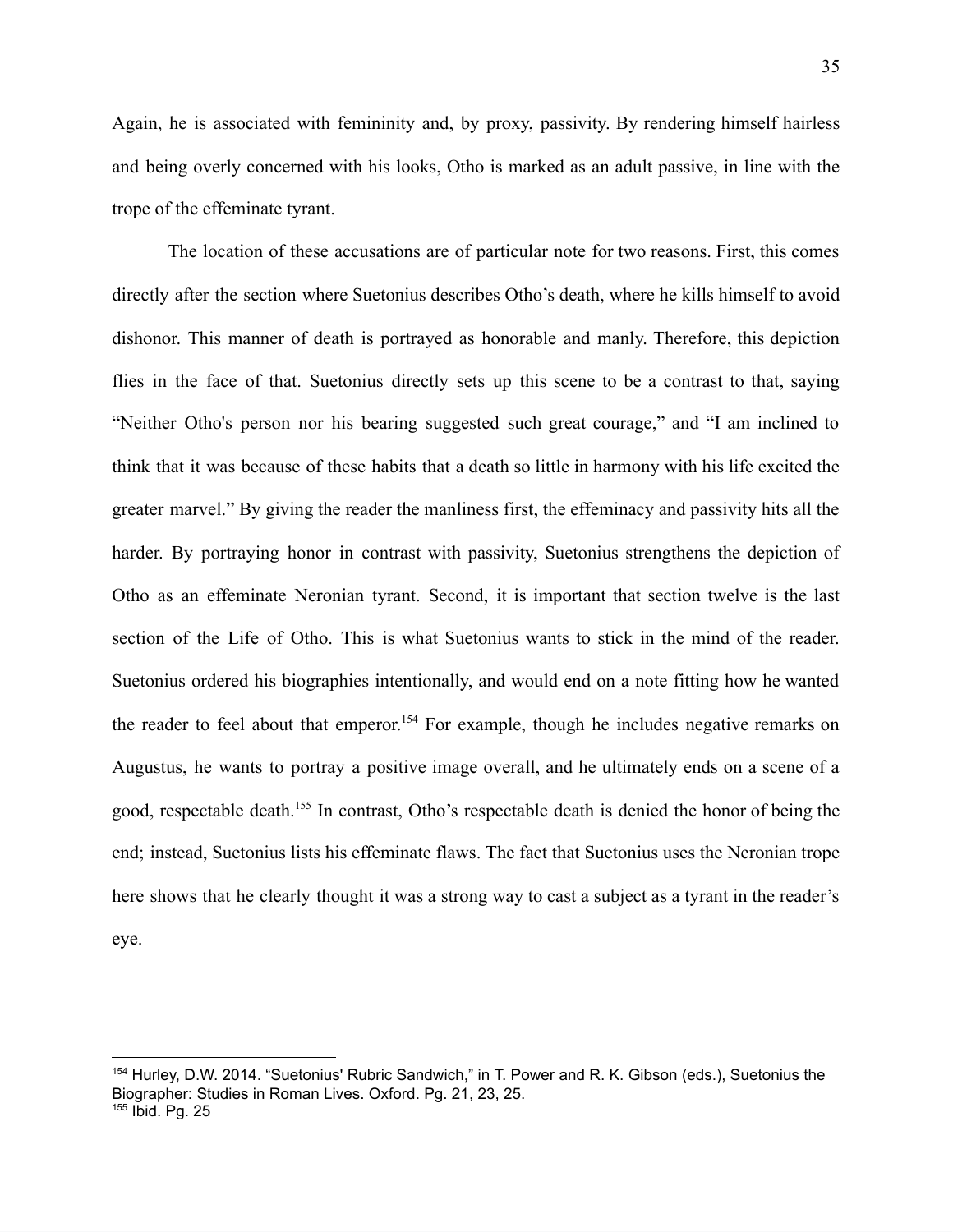Suetonius used the tropes developed in *Nero 29* to portray Vitellius as being an inept emperor,

painting him as passive to a freedman in *Vitellius 12*.

Having begun in this manner, he conducted a significant part of his rule according to the advice and counsel of the lowest of actors and chariot-drivers, and in particular, his freedman Asiaticus. As a youth Asiaticus had been his partner in mutual buggery but grew tired of this and ran away. Later, Vitellius found him again, working as a seller of cheap drinks in Puteoli, and threw him in chains but quickly released him and restored him to his former position as favourite.<sup>156</sup>

talibus principiis magnam imperii partem non nisi consilio et arbitrio uilissimi cuiusque histrionum et aurigarum administrauit et maxime Asiatici liberti. hunc adulescentulum mutua libidine constupratum, mox taedio profugum cum Puteolis poscam uendentem reprehendisset, coiecit in compedes statimque soluit et rursus in deliciis habuit; iterum deinde ob nimiam contumaciam et furacitatem grauatus circumforano lanistae uendidit dilatumque…

The phrase "*hunc adulescentulum mutua libidine constupratum*," has been translated in a

number of ways by different translators. The Loeb edition renders it as "This fellow [his freedman Asiaticus] had immoral relations with Vitellius in his youth." Thompson translates it as "This fellow had, when young, been engaged with him in a course of mutual and unnatural pollution…"<sup>157</sup> Hurley translates it as "When Asiaticus was quite young, Vitellius raped him to their mutual satisfaction…"<sup>158</sup> Edwards takes it as given above, "As a youth Asiaticus had been his partner in mutual buggery..." These translations give slightly different senses, with Hurley's being the most disparate from the others. I take the Latin to be most in line with Edward's translation, as I feel it best captures the reciprocal nature of *mutua*, and will be rooting my analysis in her translation.

<sup>156</sup> Edwards, Catherine. 2000. Pg. 255

<sup>157</sup> Trans. Thompson, Alexander. *The Twelve Caesars*. Ed. Forrester, T. Simon & Brown. 2013.

<sup>158</sup> Hurley, Donna W. 2011. Pg 298.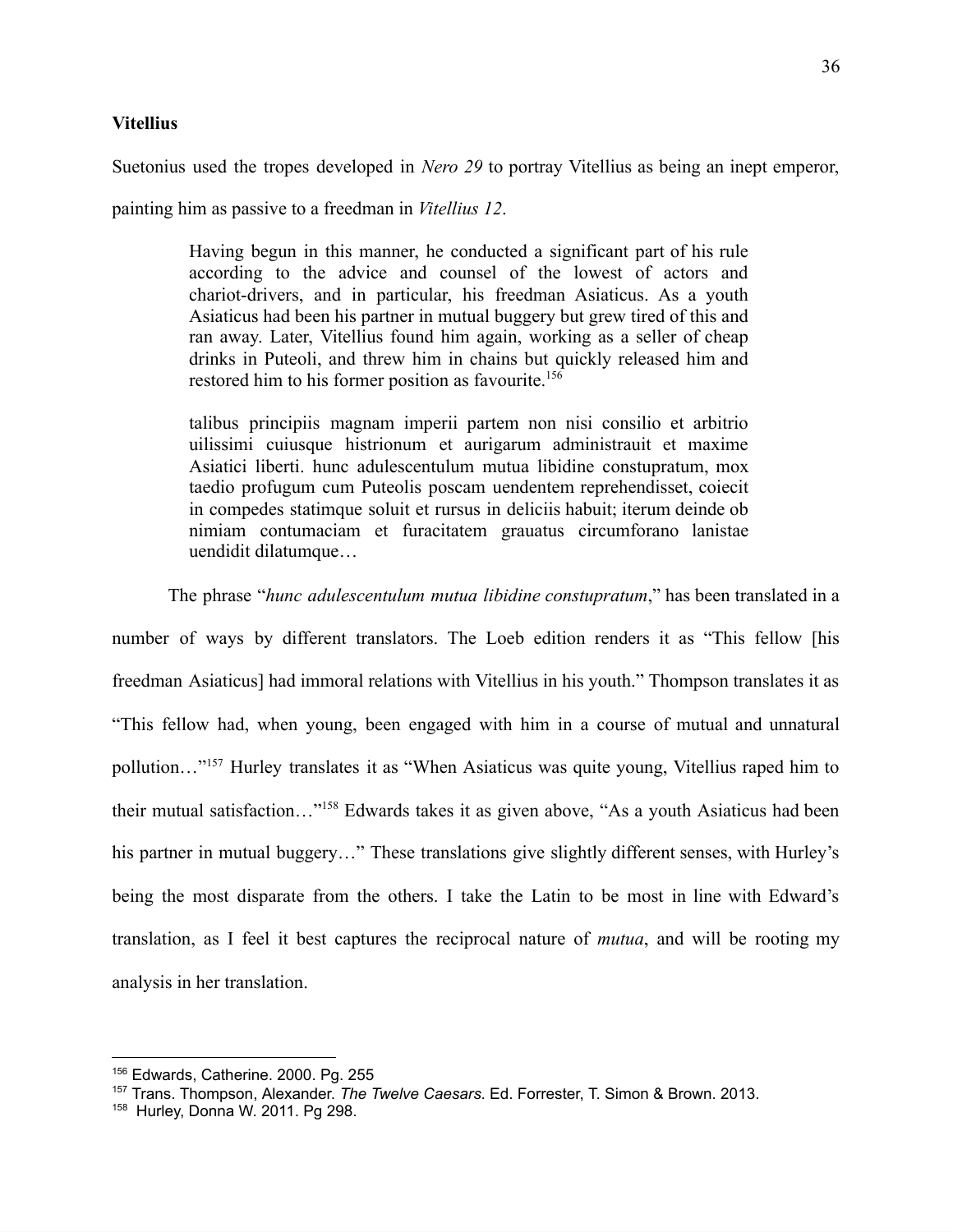In this scene, Suetonius describes Vitellius' relationship with his freedman, Asiaticus. He claims that when Asiaticus was young, he and Vitellius had sexual relations. At a glance, this seems fine--a young freedman would be a perfectly acceptable object of desire for an elite man like Vitellius. However, Asiaticus was not merely a target of lust but was instead, "his partner in mutual buggery." Asiaticus and Vitellius took turns penetrating each other--this means that at times, Vitellius was passive to Asiaticus. Everything about that would be inappropriate--Vitellius, an elite citizen man, was penetrated by a freedman who was at times passive. In addition, the text specifies that this occurred when Asiaticus was a young man, meaning that not only was Vitellius penetrated by a freedman, but he was penetrated by a freedman who was younger than him. Vitellius, who, as a *vir*, should never be penetrated at all, was penetrated by someone lower in age, in class, and who was passive at times. This complete violation of sexual norms is a clear use of the inappropriately passive motif of the trope of the effeminate tyrant. Like Nero, Vitellius is passive to his freedman. This comparison comes right as Suetonius begins to describe Vitellius' reign--in doing this, he is casting him as a tyrant from the get-go. This event did not occur at the beginning of Vitellius' reign, it occurred long before he became emperor. However, by using this trope in this place, Seutonius is able to cast a negative tone over the entirety of Vitellius' reign. The trope of the passive Neronian tyrant is used by Suetonius to color Vitellius as being an unfit emperor from day one.

#### **Domitian**

Suetonius used the framework established in *Nero 29* to portray Domitian as being an incompetent ruler and dastardly tyrant, painting him as sexually passive to multiple people for career advancement and being a slave to his own lusts. Here, Suetonius is clearly portraying him as a passive in the same vein as Nero, and is using that to cast him as unfit for the throne.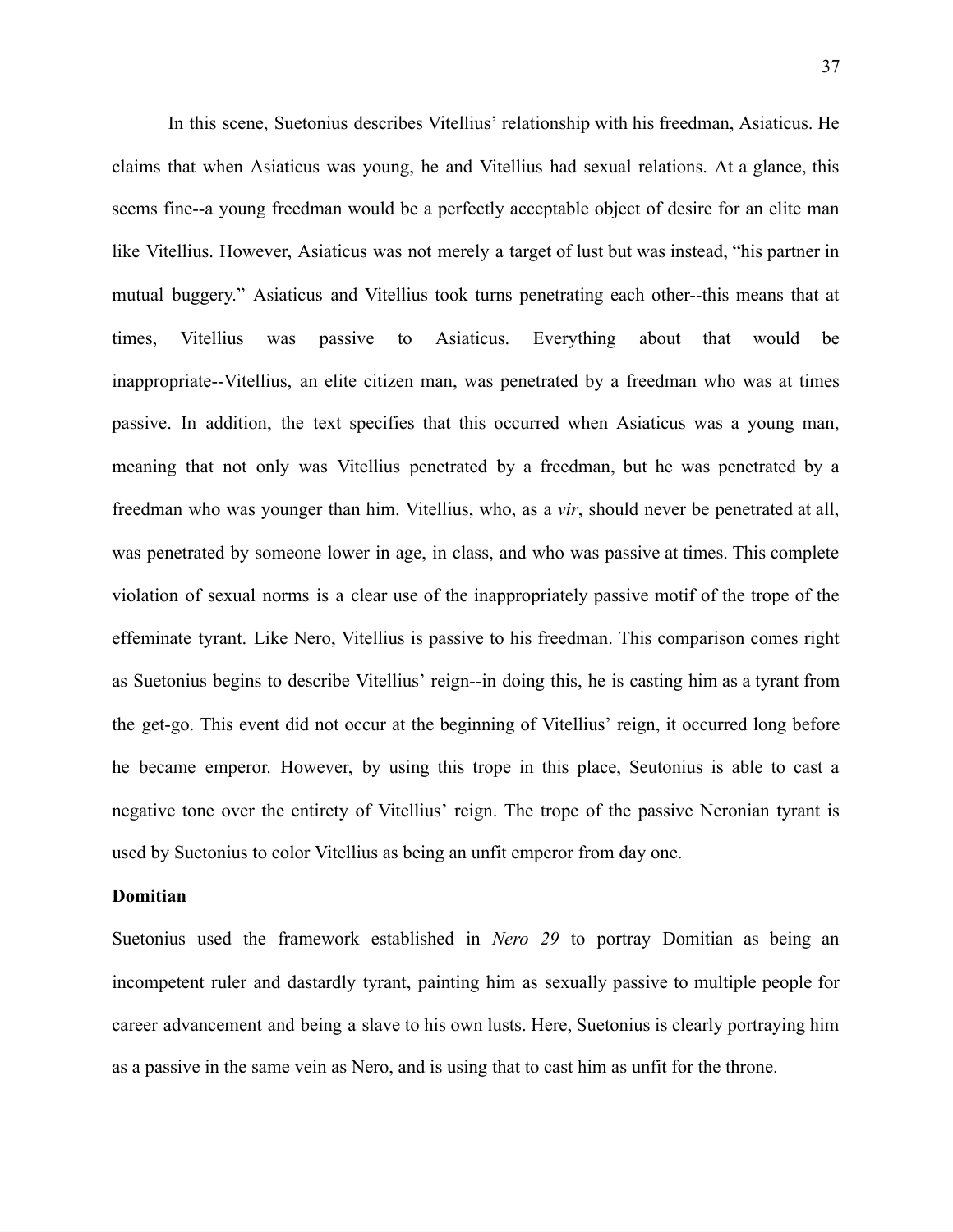# *Dom. 1:*

He is said to have passed the period of his boyhood and his early youth in great poverty and infamy. For he did not possess a single piece of plate and it is a well known fact that Claudius Pollio, a man of praetorian rank, against whom Nero's poem entitled "The One-eyed Man" is directed, preserved a letter in Domitian's handwriting and sometimes exhibited it, in which the future emperor promised him an assignation; and there have not been wanting those who declared that Domitian was also debauched by Nerva, who succeeded him.

Pubertatis ac primae adulescentiae tempus tanta inopia tantaque infamia gessisse fertur, ut nullum argenteum vas in usu haberet. Satisque constat Clodium Pollionem praetorium virum, in quem est poema Neronis quod inscribitur "Luscio," chirographum eius conservasse et nonnumquam protulisse noctem sibi pollicentis; nec defuerunt qui affirmarent, corruptum Domitianum et a Nerva successore mox suo.

This section claims Domitian was debauched by two different people, Claudius Pollio, a

praetorian, and Nerva, the emperor who would succeed Domitian himself. The text is explicit in that Domitian was passive to both Pollio and Nerva. At the time the sexual relations with Nerva occurred, he would have no longer been a *puer*, being around 17 years old, making the penetration even more shameful, as he would have been a full elite man, a supposedly impenetrable individual.<sup>159</sup> It is also worth noting that Nerva was thought of as being of questionable virility, meaning that Domitian was rendered as less of a man than one who wasn't particularly manly.<sup>160</sup> Of note is Suetonius' use of *mox*; it could indicate that Domitian's sexual relationship with Nerva continued into his emperorship.<sup>161</sup> As emperor, Domitian would have no excuse in the form of political gain for his continuing to submit to play the passive role to Nerva. If he continued to be penetrated by him at that point, it was a sign he was doing it out of pleasure, not necessity.

<sup>159</sup> Charles, Michael. "'DOMITIANUS' 1.1: NERVA AND DOMITIAN." Acta Classica, vol. 49, 2006, pp. 79–87. Pg. 79-80.

<sup>160</sup> Ibid. Pg. 87.

<sup>161</sup> Ibid. Pg. 83.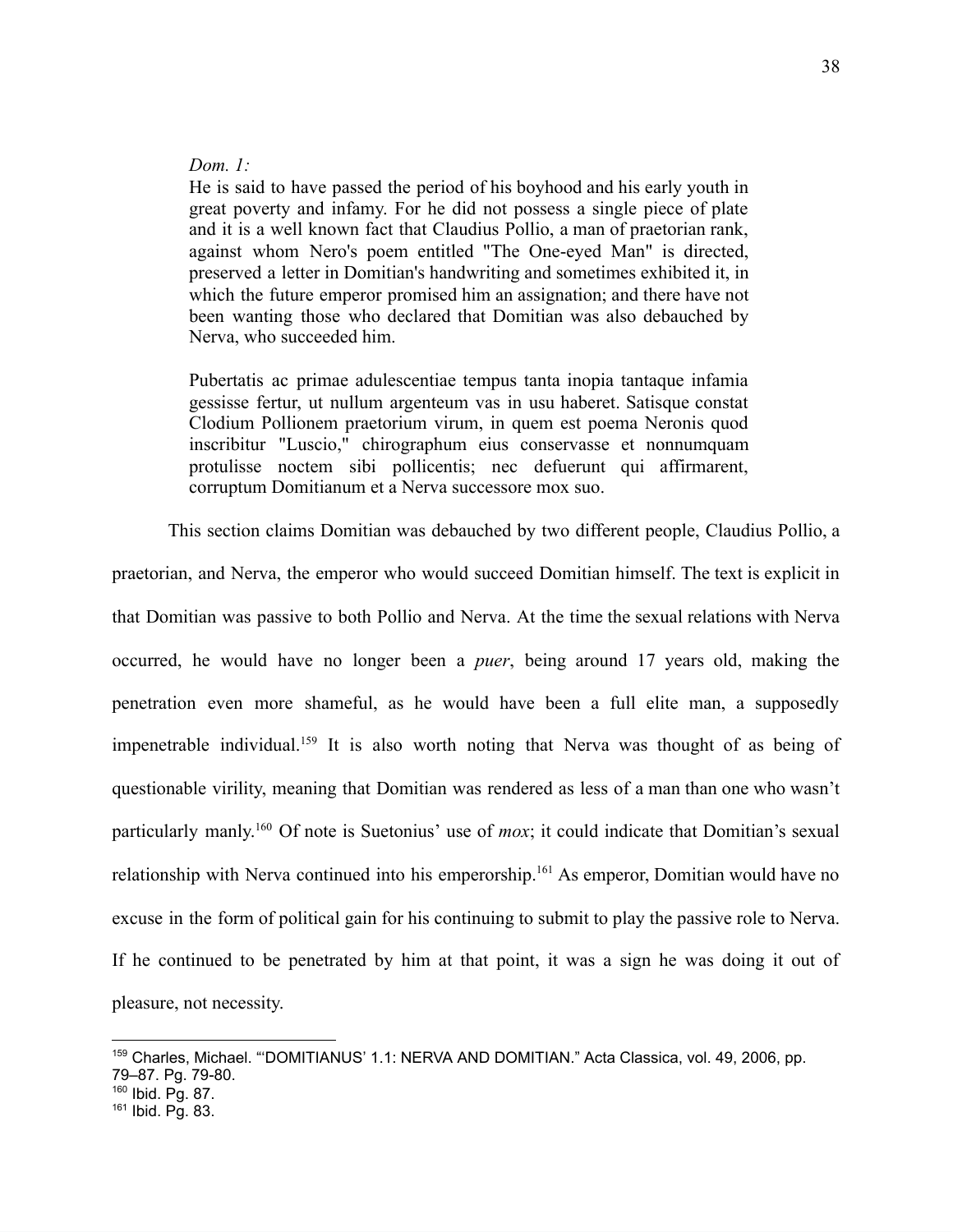In addition, this section makes a comparison of Domitian to a prostitute.<sup>162</sup> The text references him spending his youth "in great poverty and infamy," poverty to the extent that "...he did not possess a single piece of plate," then immediately references his sexual relations. While Suetonius doesn't directly say "Domitian prostituted himself for money," he lays out all the pieces for the reader to draw together. Youthful sexual corruption was often presented as a form of prostitution in attacks in rhetoric and literature as it was seen as exchanging one's body for some sort of reward.<sup>163</sup> Here, in the case of Domitian, the reward was implied to be money from Claudius Pollio and potentially political clout in the case of Nerva. While perhaps he did not literally work as a prostitute, he still "sold" his body. Of note is that Suetonius describes his youth, where he displayed his prostitute-like behavior, as being spent in *infamia*. This furthers the connection to careers marked with *infamia*, of which prostitution was one. This is a clear use of the component of the Neronian tyrant as being associated with inappropriate careers, like prostitution.

This scene was key for establishing Suetonius' narrative for this *Life*, and he used the trope of the Neronian tyrant to do it. This was the first section of the *Life of Domitian*; this is where Suetonius set the tone for the rest of the *Life*. In addition, the later *Lives* included fewer references to personal names, so the fact that Suetonius used two indicates that he was attempting to make his claim as authoritative and assertive as possible, emphasizing this scene's importance to his narrative.<sup>164</sup> Suetonius had reason to portray Domitian as a tyrant; he was the last emperor of the Flavian dynasty, who preceded the Nerva-Antoine dynasty, which he wrote under.<sup>165</sup> One method of validating the current rulers was to denigrate their predecessor as a

<sup>&</sup>lt;sup>162</sup> Charles, Michael. "CALVUS NERO': DOMITIAN AND THE MECHANICS OF PREDECESSOR DENIGRATION." Acta Classica, vol. 45, 2002, pp. 19–49. Pg. 41.

<sup>163</sup> Ibid. Pg. 141.

<sup>164</sup> Charles, Michael. 2006. Pg. 83.

<sup>165</sup> Charles, Michael. 2002. Pg. 21-23.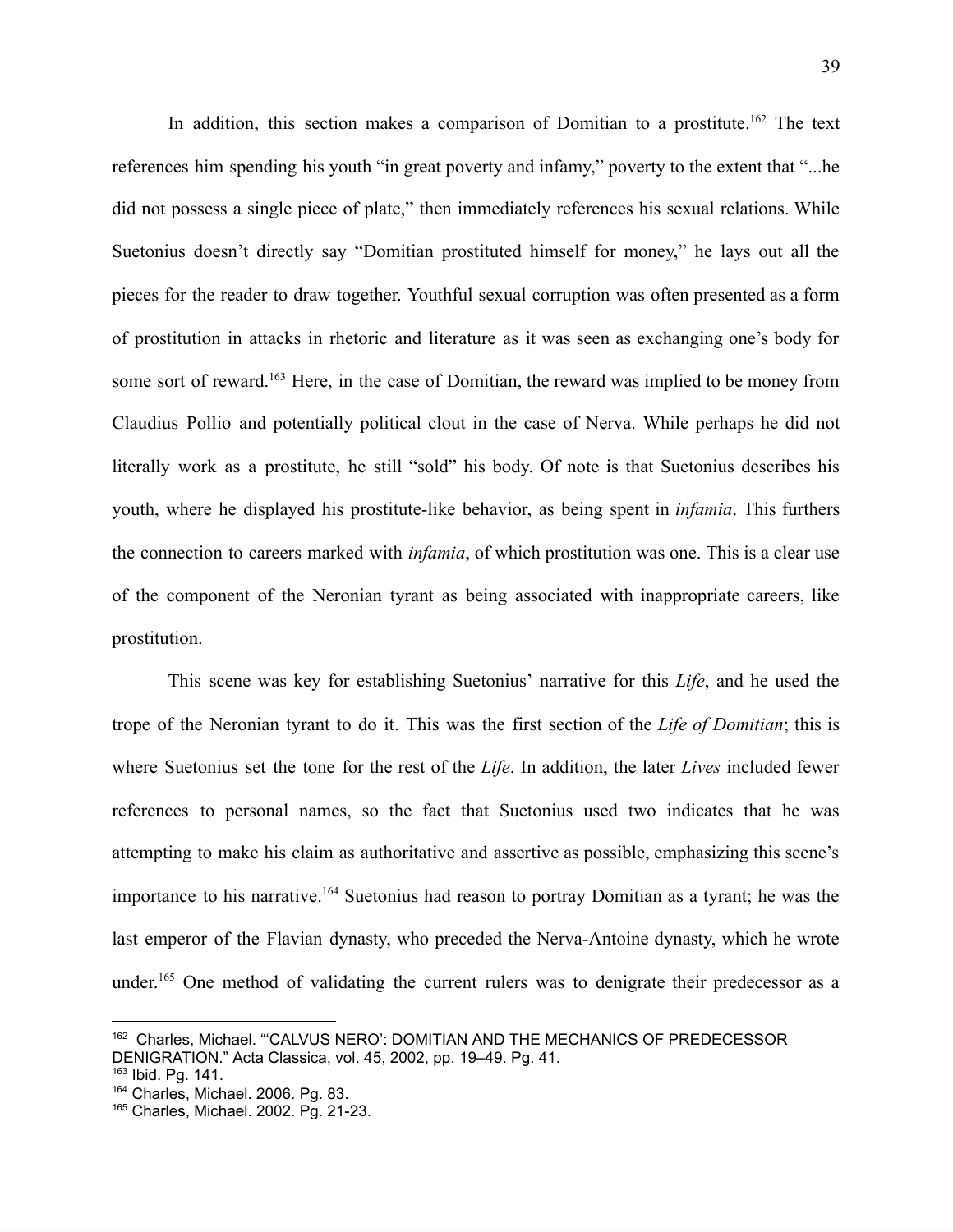tyrant and unfit ruler.<sup>166</sup> To complete this important task, Suetonius utilized the image of the Neronian tyrant archetype.

40

#### *Dom. 22:*

He was excessively lustful. His constant sexual intercourse he called bed-wrestling, as if it were a kind of exercise. It was reported that he depilated his concubines with his own hand and swam with common prostitutes.

Libidinis nimiae, assiduitatem concubitus velut exercitationis genus clinopalen vocabat; eratque fama, quasi concubinas ipse develleret nataretque inter vulgatissimas meretrices.

This passage further exemplifies Suetonius' use of the Neronian archetype to denigrate Domitian. He is "excessively lustful;" he cannot control his own desires. In being excessive in his desires, he is made to be less of a man. This is emphasized by him calling his "constant sexual intercourse," "bed wrestling." Excessive sex is unmanly; wrestling, on the other hand, is manly. In comparing the two, he makes a mockery out of the masculine ideal which paints his own masculinity poorly. In addition, this excessive lust calls Nero's public passivity and performances of oral sex in *Nero 29* to mind.

Another aspect of the Neronian tyrant trope used is inappropriate relationships with people of lower class, his relationship with prostitutes being comparable to Nero's relationship with Pythagoras. In this passage, Domitian inappropriately associates with lower-status people. First, he "depilated his concubines with his own hand..." He personally depilated his concubines; in doing so, he took on a servile role. By servicing them in this manner, he placed himself below them, status-wise. To be lower in status than a prostitute--a woman with *infames*--was unacceptable for any *vir*, much less the emperor. It also raises questions--how did he know how to depilate someone? Perhaps he depiliated himself in his days of offering himself to Nerva and Claudias Pollio, which would strengthen the image of him as a prostitute.

<sup>166</sup> Ibid. Pg. 23-25.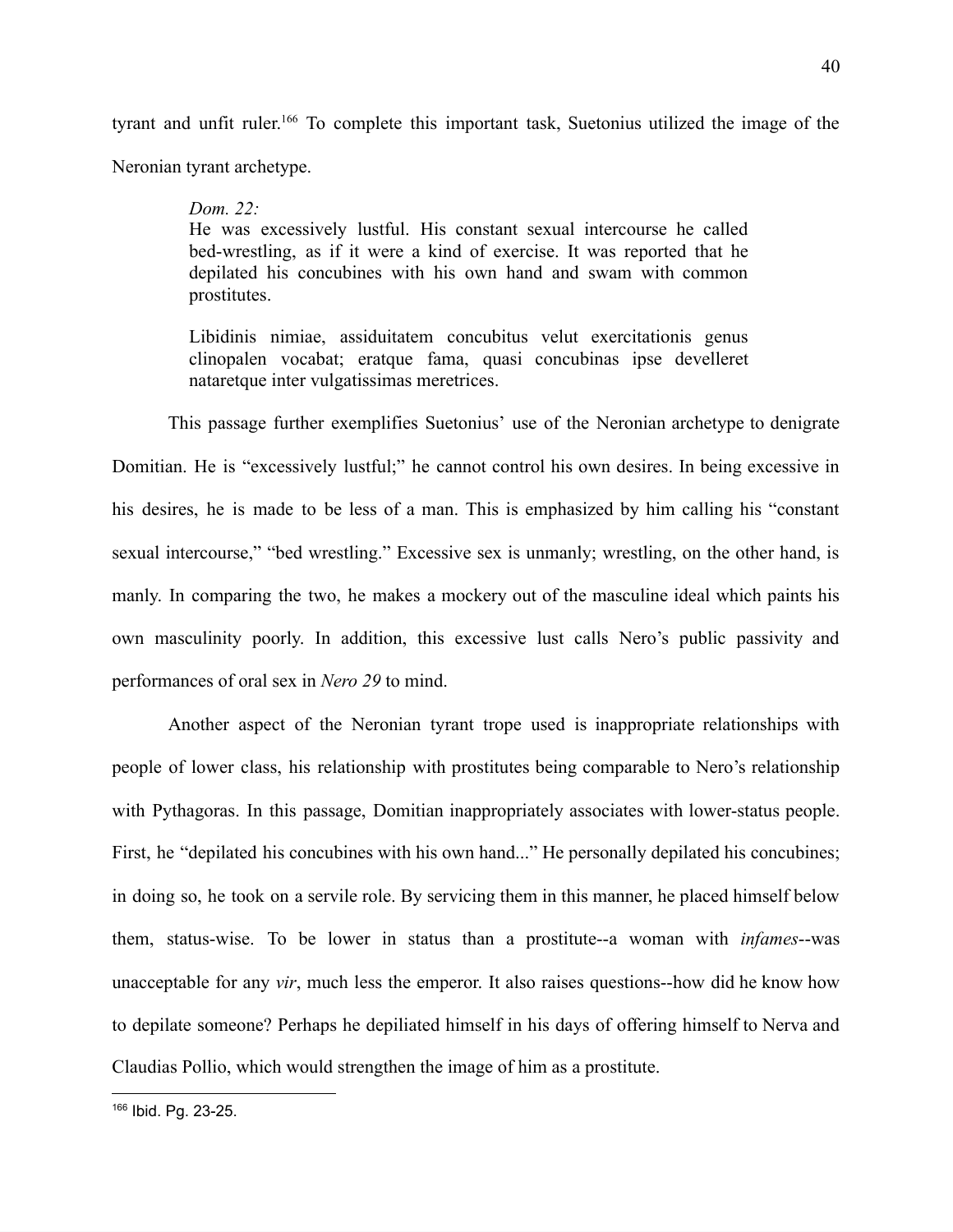In addition, he "swam with common prostitutes." "Nataretque," the verb rendered as "swam," could mean either to swim or to float; it could refer to either swimming in rivers or lakes or to swimming in the plunge pool of a bath. It is unclear which version was meant based on the context. Depending on which of those meanings it took, this act of swimming had several different gender and class based associations in ancient Rome. As an exercise and military action, swimming was considered very manly. It was a skill that was expected for men of all social classes.<sup>167</sup> The ability to swim was an expectation for members of the military and even eventually became a requirement for new recruits.<sup>168, 169</sup> To be a strong swimmer was to be thought of as manly, while weak swimmers were perceived as effeminate.<sup>170</sup> Roman swimming feats that were thought impressive by contemporaries were such things like swimming the Rhone in full armor while wounded or swimming the Danube fully armed in the thick of battle--the latter example earning a monument and inscription.<sup>171</sup> These examples of swimming are *durus*, manly actions. In addition, swimming was a means by which Romans marked themselves as superior to barbarians; swimming, especially in battle narratives, was a means of proving supremacy over others, expanding its masculine nature.<sup>172</sup> As an author, Suetonius put special emphasis on the ability of an emperor to swim, giving extra weight to its use here.<sup>173</sup> By portraying Domitian as swimming with common prostitutes, Suetonius is denigrating his masculinity in line with the Neronian framework. Swimming is meant to be a masculine, exercise intense activity that makes a man more *durus*. By not practicing swimming properly and

<sup>&</sup>lt;sup>167</sup> Morgan, M. Gwyn. "Suetonius and Swimming: A Note on Div. Aug. 64. 3." Classical Philology, vol. 69, no. 4. 1974. Pg. 277

<sup>168</sup> Crowther, Nigel. Sport in Ancient Times. Praeger Series on the Ancient World. Praeger Publishers. 2007. Pg. 88

<sup>169</sup> Morgan, Gwyn. 1974. Pg. 277

<sup>170</sup> Hall, Edith. "Drowning Act: The Greeks, Swimming, and Timotheus' Persians." The Theatrical Cast of Athens: Interactions between Ancient Greek Drama and Society. Oxford University Press. 2006. Pg. 259. <sup>171</sup> Ibid. Pg. 258-259, Pg. 261, n. 18.

<sup>172</sup> Ibid. Pg. 259.

<sup>173</sup> Morgan, Gwyn. 1974. Pg. 277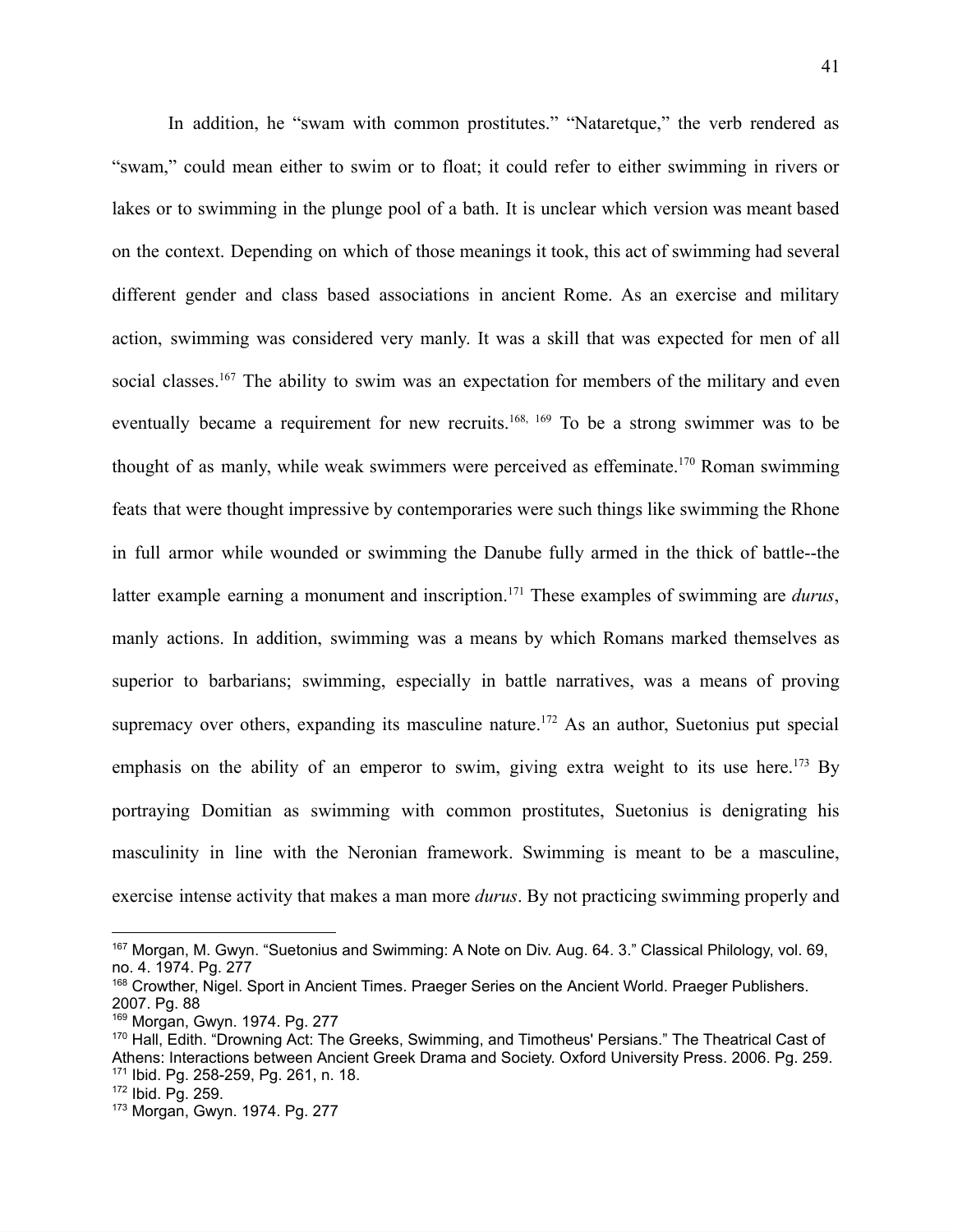instead swimming with--and, perhaps, as Housman suggests, having sex with--common prostitutes, Domitian is made *mollis*, like Nero.<sup>174</sup> This was an activity meant for men to perform with their fellow men--to do with fellow soldiers, with equals. Instead, Domitian participates with women--and not just women, but low-class prostitutes. In doing so, he is, like Nero, behaving inappropriately across lines of both gender and class.

For Domitian to swim with common prostitutes in the context of bathing is problematic as he crosses class lines inappropriately, like Nero with Pythagoras. Going to the baths was a complex social situation in Ancient Rome. People of all classes, including slaves, could go to the baths, so long as they could afford the entry fee.<sup>175, 176</sup> It is not the idea of the emperor going to baths that contain common people that is the problem--it was considered a positive thing, an act of *civilitas* even, for the emperor to bathe among his people, and was politically smart as a way to foster goodwill among the public.<sup>177, 178</sup> Rather, the problem is who Domitian chose to surround himself with. While nakedness and overall equity of access were factors, there was still room for reasserting the social hierarchy. People would compete to show off their wealth by surrounding themselves with wealthy friends and many servants.<sup>179</sup> Instead of doing that, Domitian socializes with common prostitutes. He fails not only to assert his rank as emperor, but lowers himself to the status of one who is the equal to prostitutes. This rhetoric of the emperor being unfit by failing to maintain their status is a clear echo of Nero's relationship with Pythagoras.

<sup>174</sup> Housman, A. E., and James Jayo. "Praefanda." Arion: A Journal of Humanities and the Classics, vol. 9, no. 2, pp. 180–200. JSTOR, [www.jstor.org/stable/20163849](http://www.jstor.org/stable/20163849). 2001.Pg. 196-197.

<sup>175</sup> Yegul, Fikret K. "Critics of Roman Bathing." Bathing in the Roman World. Cambridge University Press. 2009. Pg. 15.

<sup>176</sup> Fagan, Garret G. 2002. Pg. 199-206.

<sup>177</sup> Yegul, Fikret K. 2009. Pg. 15.

<sup>178</sup> Fagan, Garret G. 2002. Pg. 190-192.

<sup>179</sup> Ibid. Pg. 2016-2017.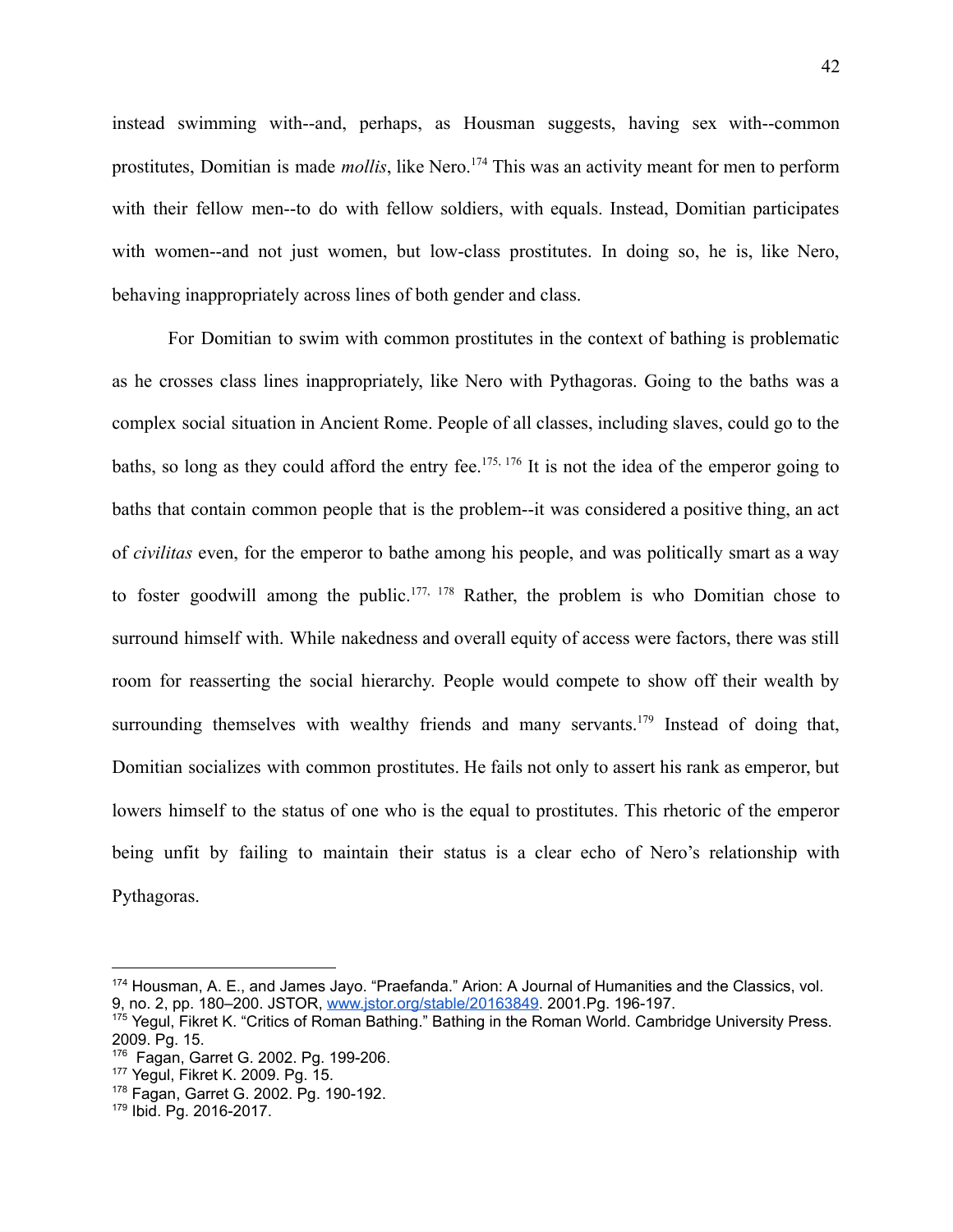Suetonius uses the Neronian trope of failing to properly perform class or gender roles. By depilating the prostitutes, Domitian lowers himself below them. How exactly he transgressed norms in swimming has two possibilities; this passage has not been sufficiently studied to know which Suetonius meant. Regardless, the Neronian framework is used. In the context of swimming as a sport, Domitian takes a manly thing and makes it *mollis*, failing to perform masculinity. In the context of bathing, by socializing with common prostitutes as equals, he degrades himself to their status. While neither behavior is as extreme as Nero playing passive to Pythagoras, they hit on similar concerns of denigrating one's class status by treating those who should be lower as one's superiors.

#### **Conclusion**

Suetonius portrayed the emperor Nero as a bad emperor. He did this by portraying him as an inadequate man. Nero's flaws culminated in the scene described in *Nero 29*. He portrays him as completely failing as a Roman man. Nero is sexually passive orally and anally, plays the roles of actor and gladiator, and marries a man, where he plays the role of the bride. Suetonius used this scene to epitomize what it meant to be a bad emperor. In doing so, he created a rhetorical framework he could lean on to cast aspersions on other emperors. He specifically used it on Galba, Otho, Vitellius, and Domitian. In all their biographies, Suetonius uses aspects of the framework of the Neronian tyrant to make them seem inadequate. This trope's impact is not limited to just *The Lives of the Caesars*; it echoed throughout literary tradition, from Juvenal to Shakespeare to the modern day. Nero reentered the political sphere last February and March, when comparisons between him and then-President Trump flared up. In the Carnival parade in Mainz, Germany, a float ran depicting Trump as Nero, playing a lyre with Tweets coming out of it, with a mural of the U.S. capitol building burning behind him, resulting in #TrumpNero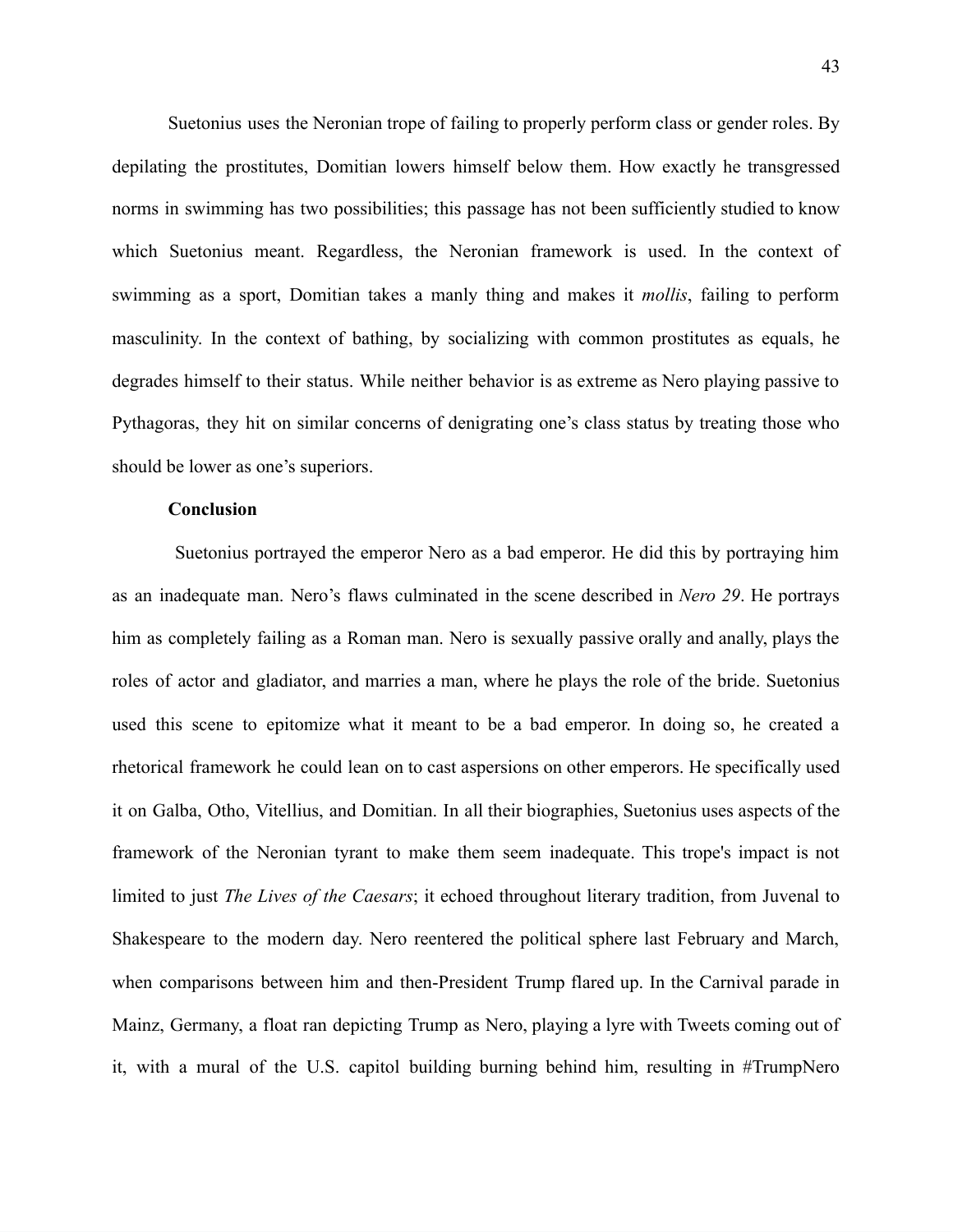trending.<sup>180</sup> The week after, Trump retweeted a picture of himself playing the fiddle with blurry flame tones as the background.<sup>181</sup> Later, his response to the coronavirus pandemic also garnered comparisons to Nero, people connecting indulgences in luxury during crisis.<sup>182</sup> Nero and his biographers may be long dead, but their influence is still strongly felt.

The mechanics of character assassination are important to study. Today, people use similar tactics to degenerate leaders and celebrities they do not like. Tactics are less focused on sexuality and gender in some fields, and are still all the rage in others. Attacks based on sexuality and gender still hold a place of prominence in today's political arena. For example, in 2007, Senator Larry Craig's long political career came to a halt when he was accused of trying to solicit gay sex in an airport bathroom.<sup>183</sup> While he later on decried his original guilty plea, his career never recovered and after finishing his current senate term, he retired from politics.<sup>184</sup> His behavior was aberrant from that of what was expected for a typical man--he was accused of being overly lustful and attempting to engage in homoerotic activity in an innapropriate location. This is reminiscent of Nero's public passive sexual activities. In addition, in the 2016 presidential debates, Ted Cruz and Marco Rubio mocked Trump for having small hands and insulated he had a small penis and was therefore less of a man.<sup>185</sup> In doing so, they were suggesting that being less of a man made him less qualified to be president

The need to be aware of how character assassination works has only grown in the digital age. Due to the structure of social media, individual people can acquire enough of a following to

<sup>180</sup> Brockell, Gillian. "Wait, so who is Nero, and why are people comparing him to Trump?" The Washington Post. 2020.

<sup>&</sup>lt;sup>181</sup> Bella, Timothy. "Trump tweets a meme of himself fiddling, drawing a comparison to Roman emperor Nero." The Washington Post. 2020.

<sup>&</sup>lt;sup>182</sup> Truitt, Bill. "Trump tweets a meme of himself fiddling, drawing a comparison to Roman emperor Nero." St. Louis Post-Dispatch. 2020.

<sup>&</sup>lt;sup>183</sup> N.a. "Senator, Arrested at Airport, Pleads Guilty." The New York Times. 2007.

<sup>184</sup> Ibid.

<sup>&</sup>lt;sup>185</sup> Siddiqui, Sabrina. Jacobs, Ben. "Donald Trump taunted by Cruz and Rubio during Republican debate." The Guardian. 2016.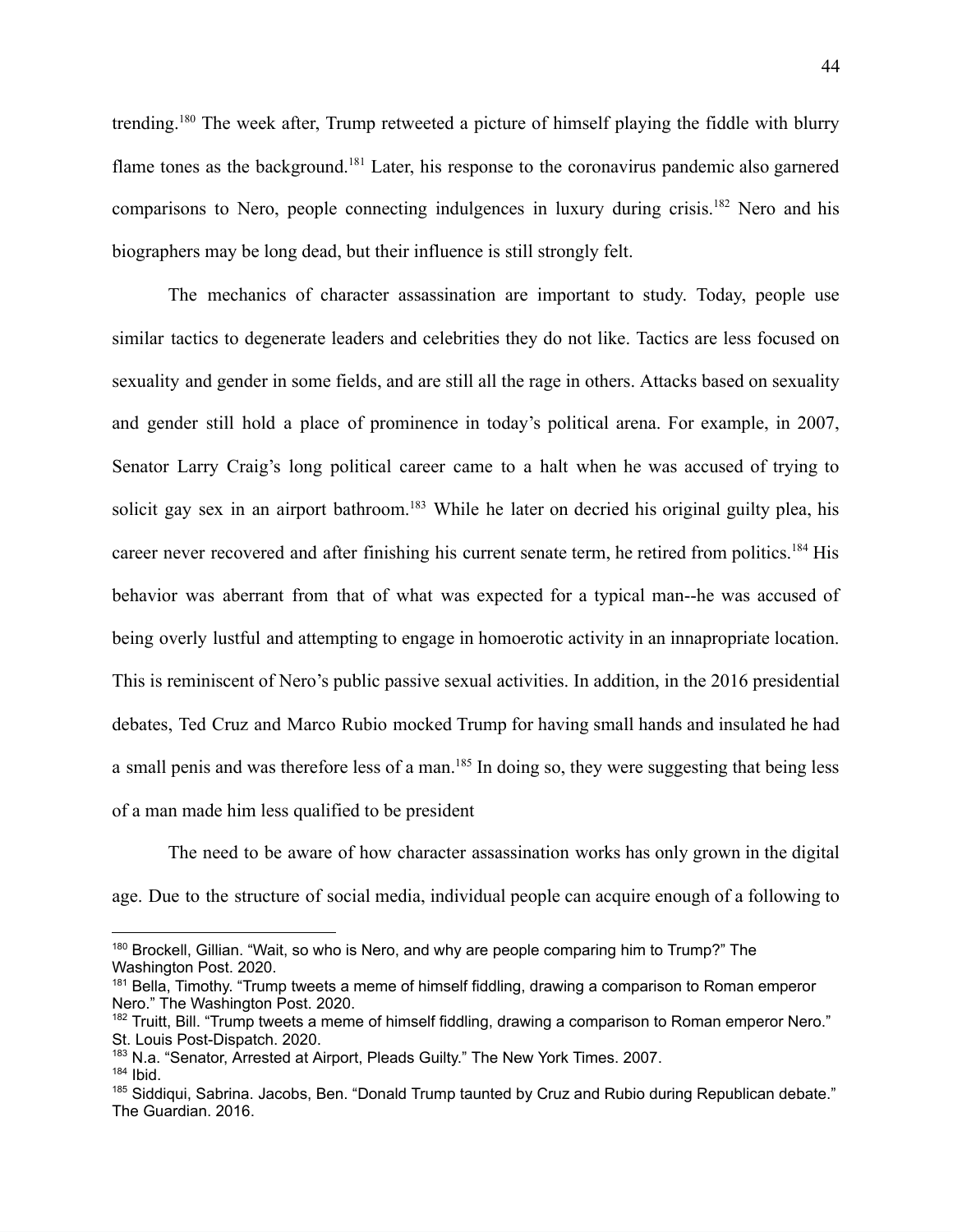have a significantly loud voice when it comes to decrying others as morally bankrupt. In addition, information can spread more quickly than ever before--without mass media, rumors of Trump's allegedly small hands may never have gotten off the ground, much less made it to the debate stage. On websites like Tumblr and Twitter, users will accuse others of not fitting into specific "correct" molds and spread that to their followers, who will spread it further. Like with Nero, it matters not if they actually did it, only what people hear and believe.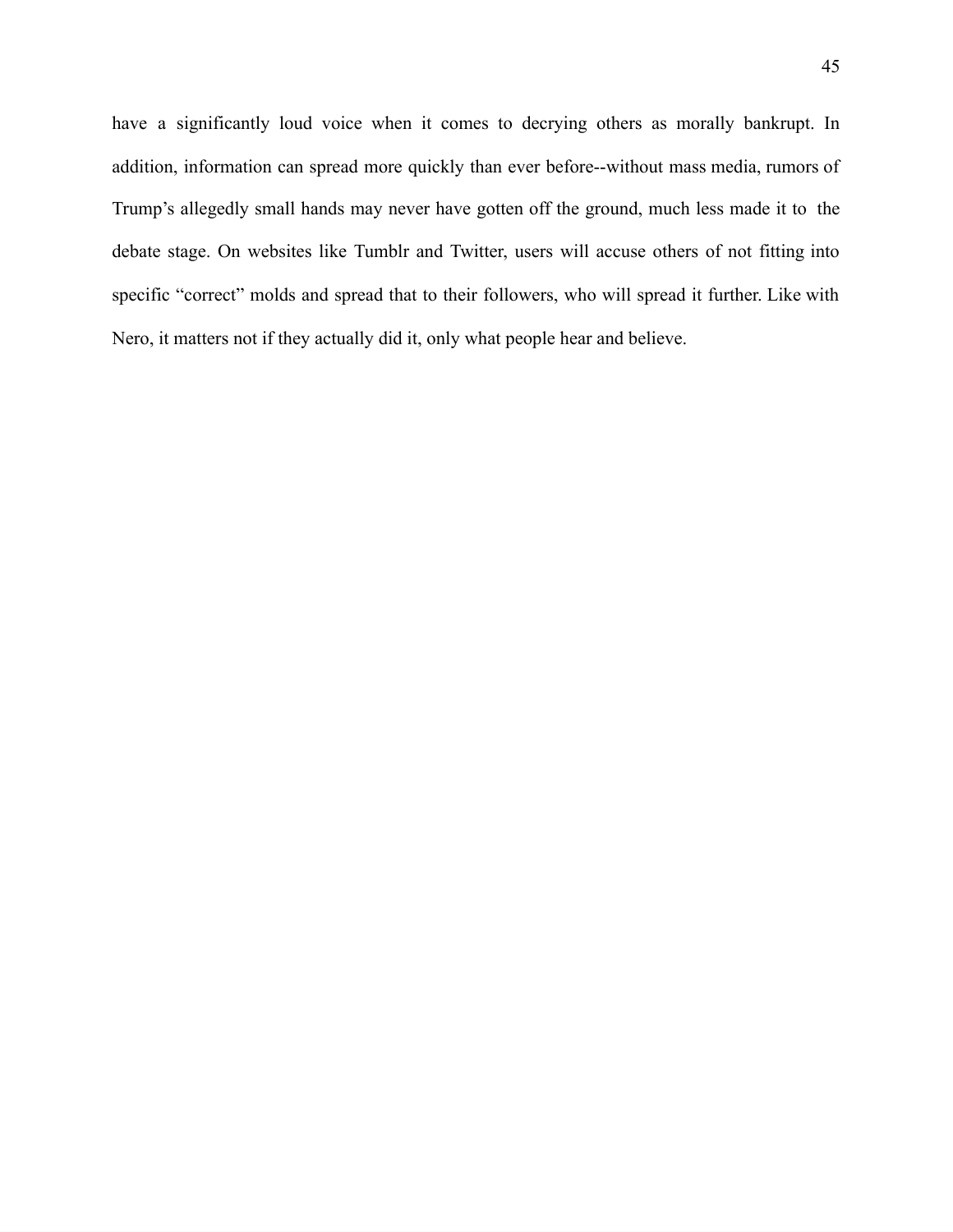#### Bibliography

- Barret, Anthony. Elaine, Fantham. Yardley, John. *The Emperor Nero*. Princeton University Press. 2016.
- Bella, Timothy. "Trump tweets a meme of himself fiddling, drawing a comparison to Roman emperor Nero." The Washington Post. 2020.
- Boatwright, Mary. Gargola, Daniel. Lenski, Noel. Talbert, Richard. *A Brief History of the Romans*. Oxford University Press. 2014
- Brockell, Gillian. "Wait, so who is Nero, and why are people comparing him to Trump?" The Washington Post. 2020.
- Buckley, Emma. Dinter, Martin T. eds. *A Companion to the Neronian Age.* Blackwell Publishing Ltd. 2013.
- Butler, H.E. Trans. *Lives of the Caesars*. Loeb Classical Library. 1920‑1922. Accessed penelope.uchicago.edu
- Champlin, Edward. *Nero*. Harvard University Press. 2003. Print.
- Champlin, Edward. "Sex on Capri." Transactions of the American Philological Association (1974-), vol. 141, no. 2, 2011, pp. 315–332. JSTOR, [www.jstor.org/stable/41289747.](http://www.jstor.org/stable/41289747)
- Charles, Michael. "'CALVUS NERO': DOMITIAN AND THE MECHANICS OF PREDECESSOR DENIGRATION." *Acta Classica*, vol. 45, 2002, pp. 19–49. JSTOR, [www.jstor.org/stable/24595324.](http://www.jstor.org/stable/24595324)
- Charles, Michael. "'DOMITIANUS' 1.1: NERVA AND DOMITIAN." Acta Classica, vol. 49, 2006, pp. 79–87.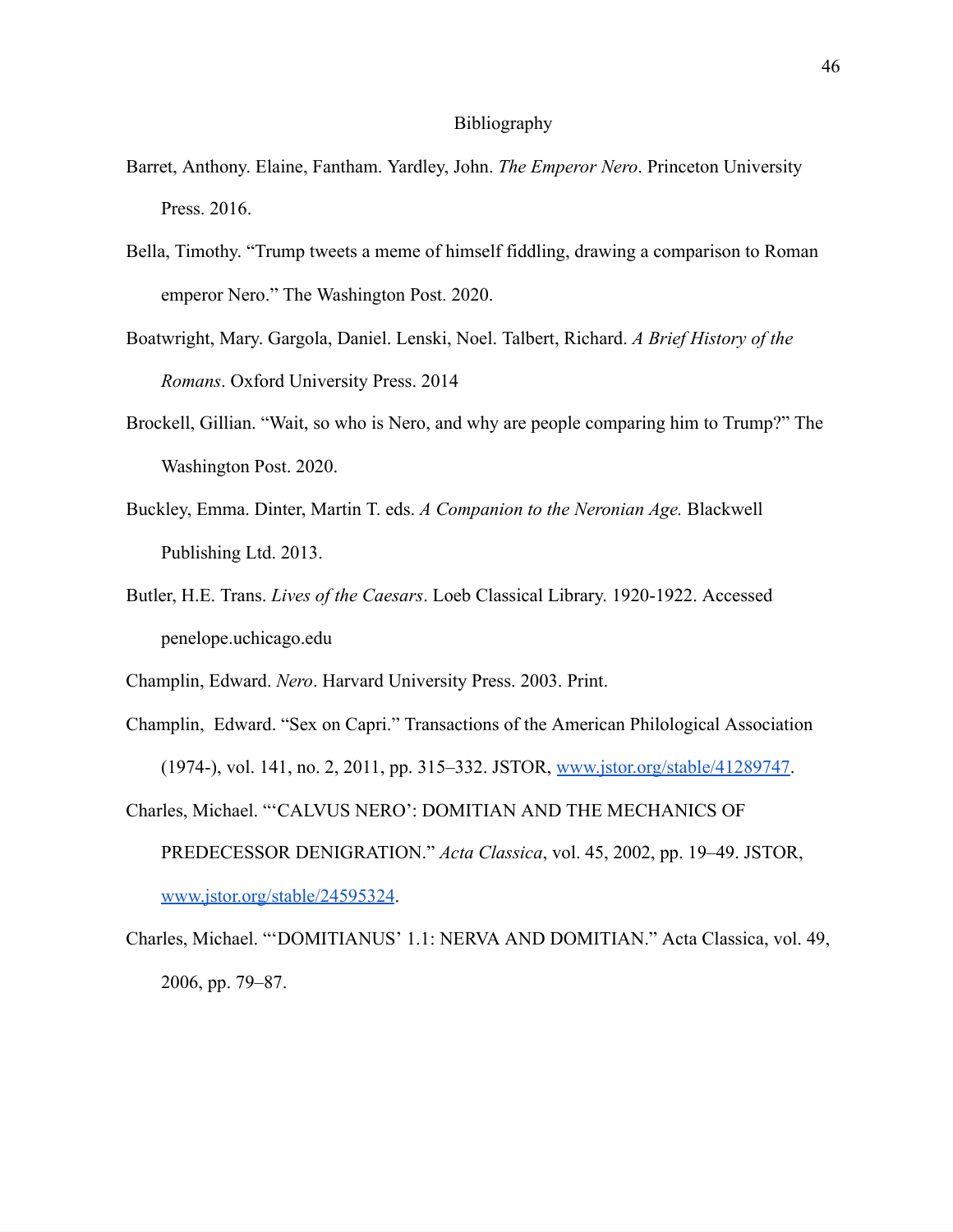- Charles, Michael B., and Anagnostou-Laoutides, Eva. "UNMANNING AN EMPEROR: OTHO IN THE LITERARY TRADITION." *The Classical Journal*, vol. 109, no. 2, 2014, pp. 199–222. JSTOR, www.jstor.org/stable/10.5184/classicalj.109.2.0199.
- Charles, Michael B., and Anagnostou-Laoutides, Eva. "Galba in the Bedroom: Sexual Allusions in Suetonius' Galba." Latomus, vol. 71, no. 4, 2012, pp. 1077–1087.
- Christesen, Paul, and Donald G. Kyle, eds. *A Companion to Sport and Spectacle in Greek and Roman Antiquity.* Oxford: John Wiley & Sons, 2013.

Clarke, John. 1998. *Looking at Lovemaking*. University of California Press. Print.

- Crowther, Nigel. *Sport in Ancient Times*. Praeger Series on the Ancient World. Praeger Publishers. 2007.
- Dunkle, J. Roger. "The Rhetorical Tyrant in Roman Historiography: Sallust, Livy and Tacitus." *The Classical World,* vol. 65, no. 1, 1971, pp. 12–20. JSTOR, www.jstor.org/stable/4347532. Accessed 22 Nov. 2020.
- Edwards, CH. "Unspeakable professions: public performance and prostitution in ancient Rome." In H, J P, S, M B, editors, *Roman Sexualities*. Princeton University Press. 1997.

Edwards, Catherine. *Suetonius Lives of the Caesars.* Oxford University Press. 2000.

- Fagan, Garret G. *Bathing in Public in the Roman World*. The University of Michigan Press. 2002.
- Galinsky, Karl. "« Qualis artifex pereo » : the generation of Roman memories of Nero," *Memory in Ancient Rome and Early Christianity*. 2015.
- Gill, Christopher. "The Question of Character-Development: Plutarch and Tacitus." The Classical Quarterly, vol. 33, no. 2. pp. 469–487. 1983.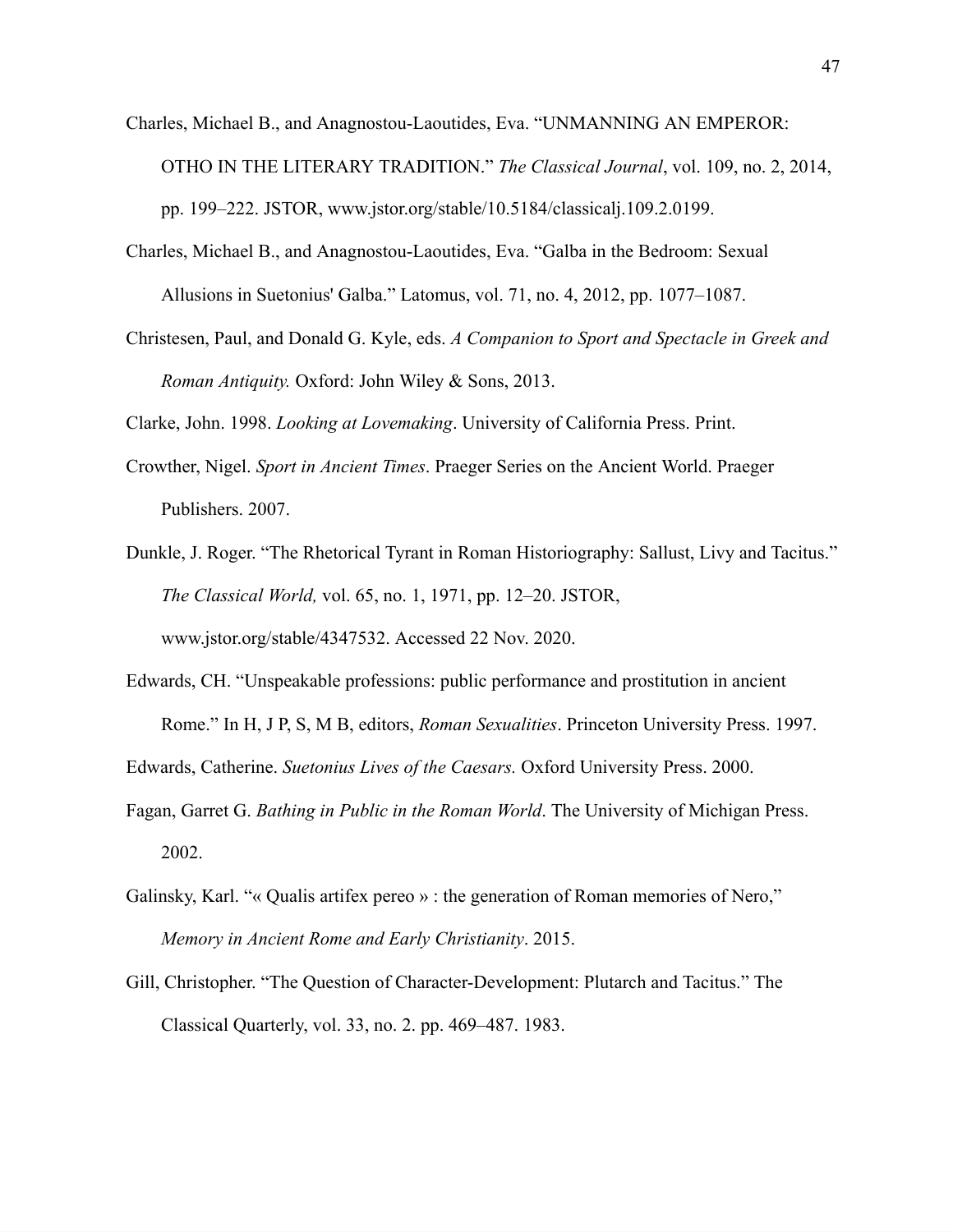- Gladhill, Bill. *Tiberius on Capri and the Limits of Roman Sex Culture*. McGill University. 2018.
- Goldberg, Christiane (Berlin), "Priapea," *Brill's New Pauly*, Antiquity volumes edited by: Hubert Cancik and Helmuth Schneider. English Edition by: Christine F. Salazar, Classical Tradition volumes edited by: Manfred Landfester, English Edition by: Francis G. Gentry
- Gowing, Alain."Memory as motive in Tacitus," *Memory in ancient Rome and early Christianity*, ed. Galinsky, Karl.
- Gwyn, William B. "CRUEL NERO: THE CONCEPT OF THE TYRANT AND THE IMAGE OF NERO IN WESTERN POLITICAL THOUGHT." History of Political Thought, vol. 12, no. 3, 1991, pp. 421–455. JSTOR, www.jstor.org/stable/26214011.
- Hall, Edith. "Drowning Act: The Greeks, Swimming, and Timotheus' Persians." *The Theatrical Cast of Athens: Interactions between Ancient Greek Drama and Society.* Oxford University Press. 2006.
- Hawley, Richard. "'Give me a thousand kisses': the kiss, identity, and power in Greek and Roman antiquity." Leeds International Classical Studies. 6.5. 2007.
- Hersch, Karen K. The Roman Wedding: Ritual and Meaning in Antiquity. Cambridge University Press, 2010.
- Hersch, Karen K. "INTRODUCTION TO THE ROMAN WEDDING: TWO CASE STUDIES." The Classical Journal, vol. 109, no. 2, pp. 223–232. JSTOR, www.jstor.org/stable/10.5184/classicalj. 2014.
- Holzberg, Niklas. "Impotence? It Happened to the Best of Them! A Linear Reading of the 'Corpus Priapeorum.'" Hermes, vol. 133, no. 3, 2005, pp. 368–381.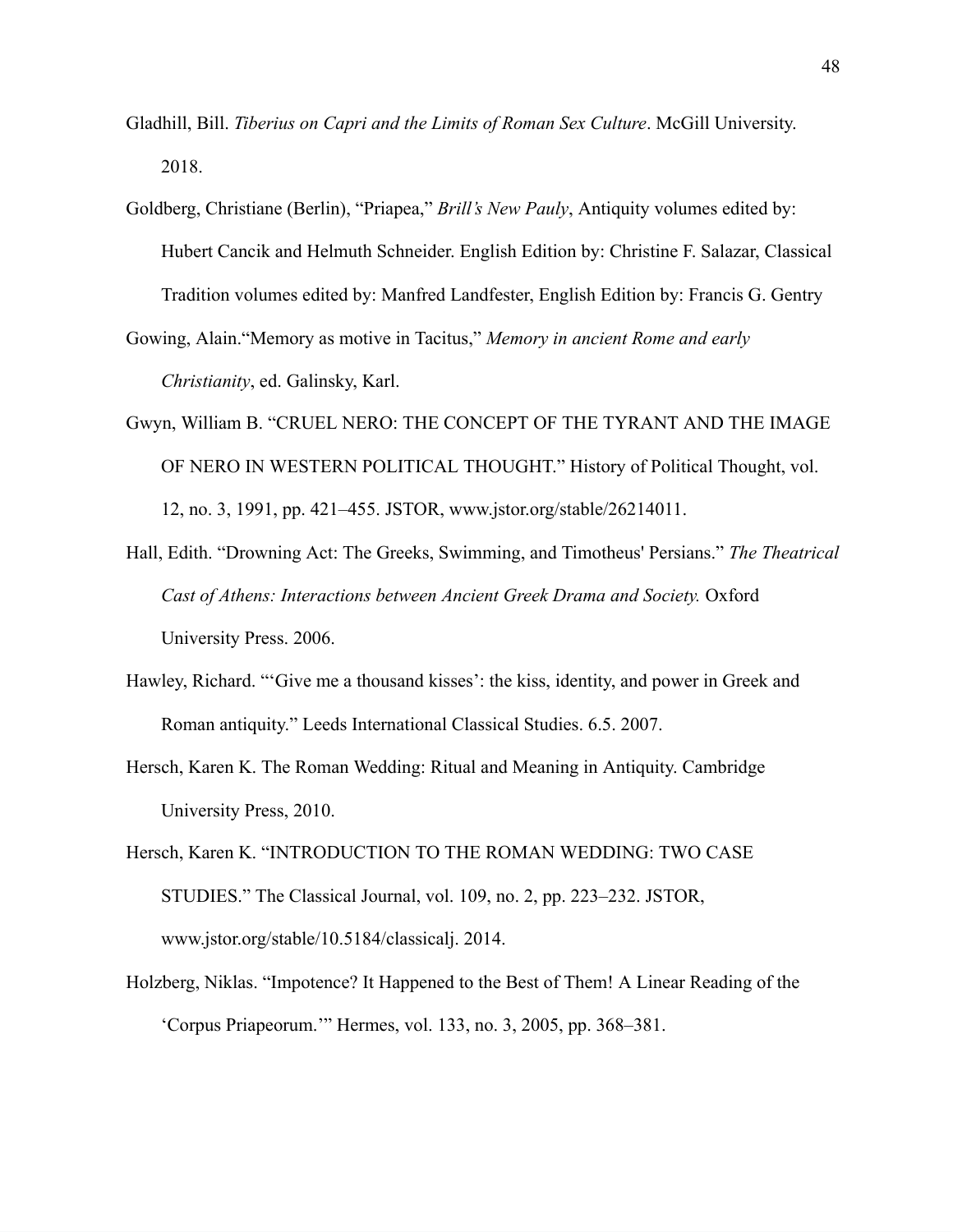- Housman, A. E., and James Jayo. "Praefanda." Arion: A Journal of Humanities and the Classics, vol. 9, no. 2, 2001, pp. 180–200. JSTOR, www.jstor.org/stable/20163849.
- Hubbard, Thomas K. *Homosexuality in Greece and Rome*. University of California Press. 2003. Print.
- Hurley, Donna W. (trans). *Suetonius: The Caesars*. Hackett Publishing Company, Inc. 2011. Print.
- Hurley, D.W. "Suetonius' Rubric Sandwich," in T. Power and R. K. Gibson (eds.), *Suetonius the Biographer: Studies in Roman Lives*. Oxford. Pg. 21, 23, 25. 2014.
- Lada-Richards, Ismene. "« Corporeal Technologies » in Graeco-Roman Pantomime Dancing." *Corps en Jou*. (2010).
- Marincola, John, ed. (2010), *A companion to Greek and Roman historiography*, John Wiley & Sons
- Michalopoulos, Charilaos N. "Disease, Bodily Malfunction, and Laughter in the Priapea." Illinois Classical Studies, Vol. 43, No. 2, Fall 2018.
- Morgan, M. Gwyn. "Suetonius and Swimming: A Note on Div. Aug. 64. 3." Classical Philology, vol. 69, no. 4. pp. 276–278. JSTOR, [www.jstor.org/stable/267784](http://www.jstor.org/stable/267784). 1974.
- N.A. "Senator, Arrested at Airport, Pleads Guilty." The New York Times. 2007.
- Noreña, C. 'Hadrian's Chastity', Phoenix 61: 296–317. 2007.
- Parker, HN. "The Teratogenic Grid." In H, J P, S, M B, editors, *Roman Sexualities*. Princeton University Press. 1997
- Power, Tristan. "Nero in Furs (Suet. Ner. 29)." *Materiali e Discussioni per L'analisi Dei Testi Classici*, no. 73, 2014, pp. 205–209., www.jstor.org/stable/43933043. Accessed 18 Nov. 2020.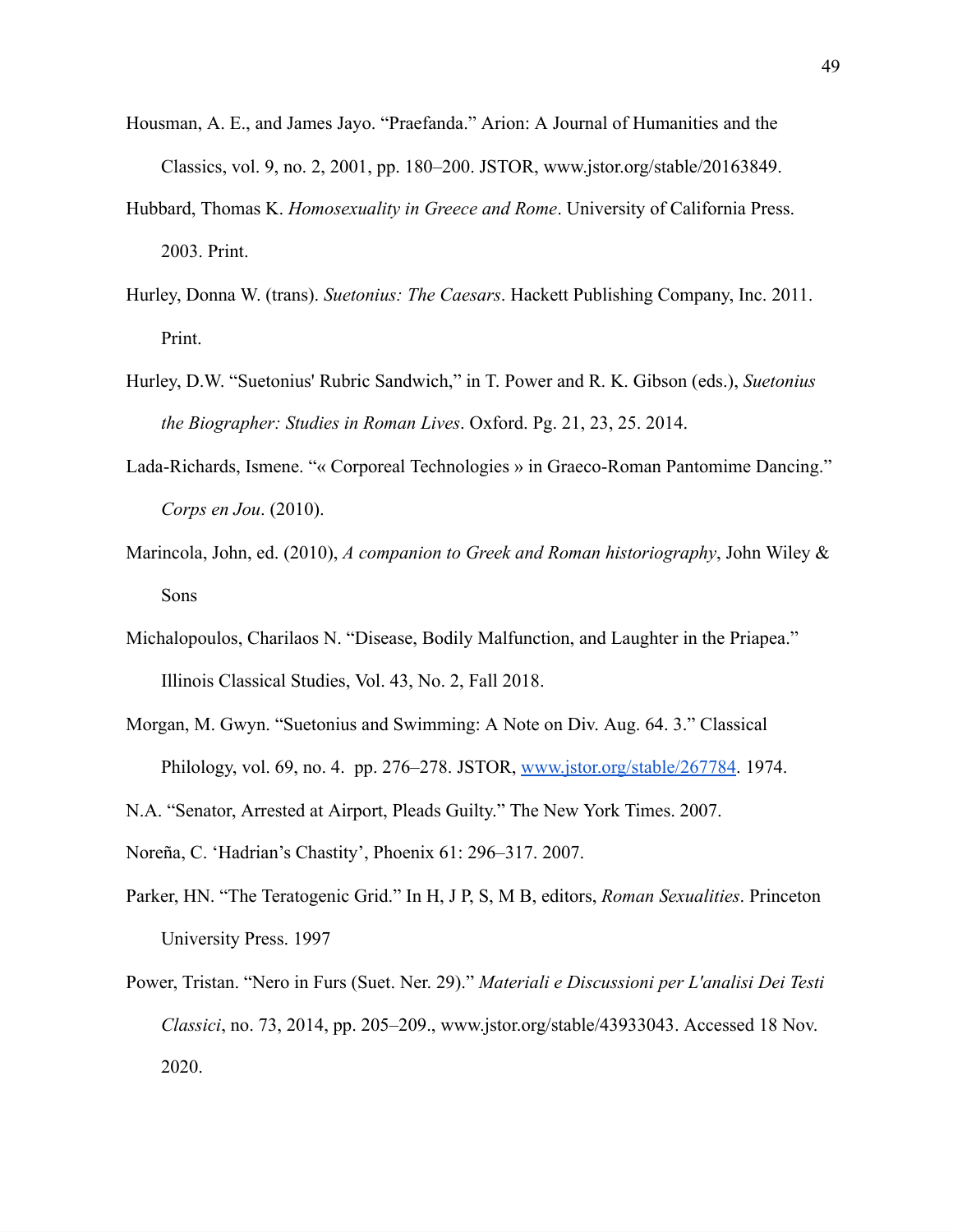Ormand, Kirk. *Controlling Desires*. Praeger Publishers. 2009. Print.

- Ramage, Edwin S. "Denigration of Predecessor under Claudius, Galba, and Vespasian." Historia: Zeitschrift Für Alte Geschichte, vol. 32, no. 2, 1983, pp. 201–214. JSTOR, www.jstor.org/stable/4435844.
- Richlin, Amy. *The Garden of Priapus: Sexuality and Aggression in Roman Humor*, Oxford University Press, Incorporated, 1992.
- Rolfe, J.C. Trans. Lives of the Caesars, The Life of Nero. Loeb Classical Library. 1907. Accessed penelope.uchicago.edu

Shelton, Jo-Ann. *As the Romans Did*. Oxford University Press. 1998. Print.

- Siddiqui, Sabrina. Jacobs, Ben. "Donald Trump taunted by Cruz and Rubio during Republican debate." The Guardian. 2016.
- Skinner, MB. In H, J P, S, M B, editors, *Roman Sexualities*. Princeton University Press. 1997.

Tacitus. *The Annals*. Trans. J. C. Yardley. Oxford University Press. 2008.

Thompson, Alexander. Trans. The Twelve Caesars. Ed. Forrester, T. Simon & Brown. 2013.

- Truitt, Bill. "Trump tweets a meme of himself fiddling, drawing a comparison to Roman emperor Nero." St. Louis Post-Dispatch. 2020.
- Varner, Eric. "Nero's Memory in Flavian Rome." In Bartsch, Shadi; Freudenberg, Kirik; Littlewood, Cedric (eds.). The Cambridge Companion to the Age of Nero. Cambridge: Cambridge University Press. pp. 238–258. 2017.

Wallace-Hadrill, A. (1982) 'Civilis princeps: Between Citizen and King', JRS 72:32–48.

Wardle, David. "Suetonius and Galba's Taste in Men: A Note." Latomus, vol. 74, no. 4, 2015, pp. 1006–1013. JSTOR, www.jstor.org/stable/48574596.

Williams, Craig. *Roman Homosexuality*. Oxford University press, 1999.